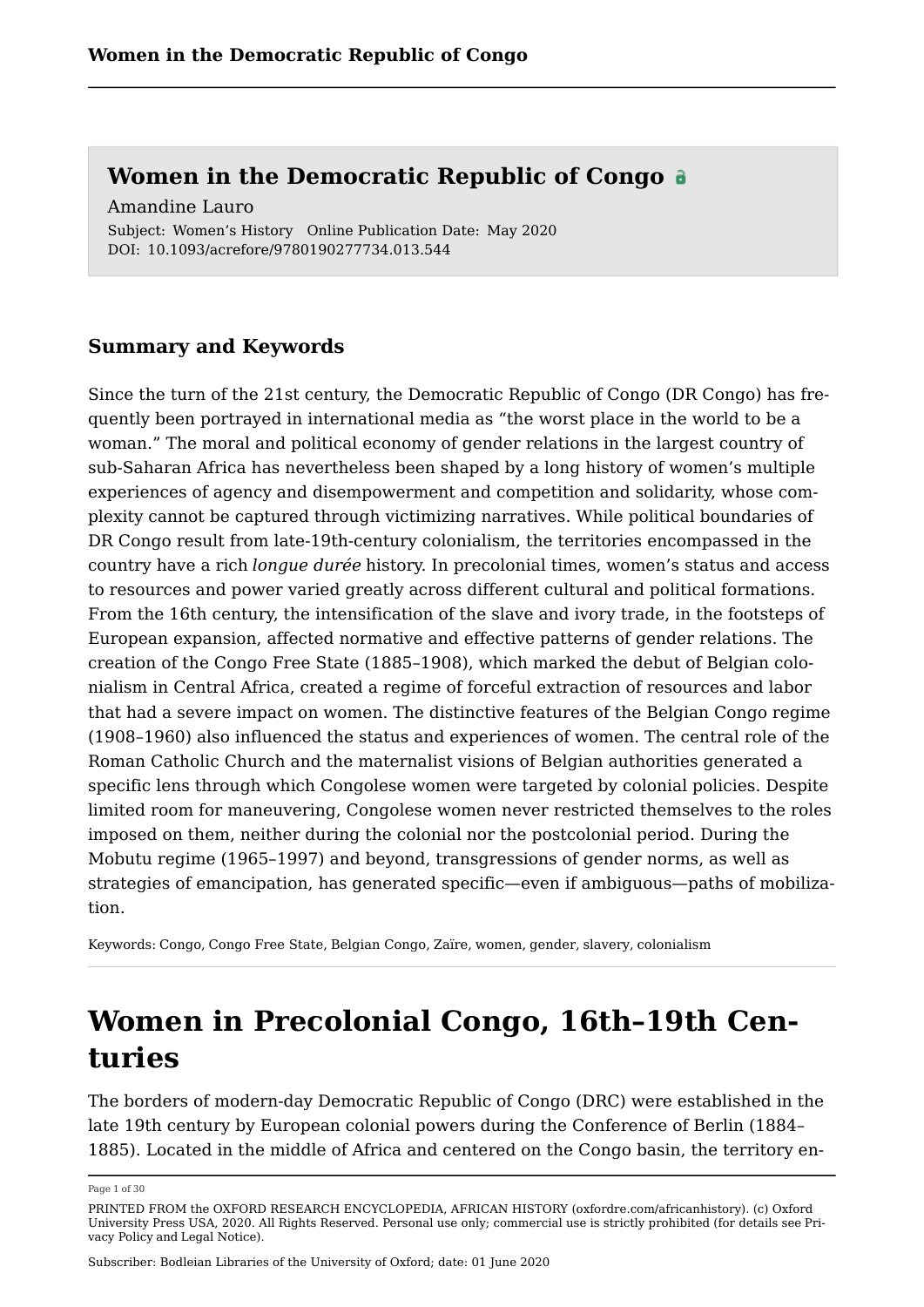compasses a diversity of political, ecological, and social entities, each with a rich and complex *longue durée* history. This diversity is reflected in women's status and gender relations, organized along different lines across time, regions, political formations, and economic configurations. In the wake of the Bantu expansion, agropastoral and technological innovations, as well as the formation of new political entities, generated new patterns of kinship and division of labor in the Congo basin. While Bantu's scheme of wealth in people and the central role of women in farming became dominant in the region, diverse features characterized the gendered organization of these societies. Patrilineal forms of de

scent coexisted with matrilineality (as the Central African matrilineal belt stretches through the Congo). For instance, women's modes of access to resources and power were very different within the small-scale groups of hunters and gatherers in the rainforests of the northeast part of the country than within the centralized Luba and Lunda empires in the

<span id="page-1-0"></span>grasslands of the Kasaï plateau, or in the Kongo Kingdom established along the Atlantic coast from the late 14th to the mid-19th centuries, or in the Great Lakes region toward the Kivu rift valley, and in the numerous centralized chiefdoms of the savannah.<sup>[1](#page-19-0)</sup> Attempts at providing an integrated historical narrative about women in precolonial Congo before 1500 are further complicated by the paucity of the historiography on this topic, as well as by the overlaps of many of these political formations on territories belonging to modern-day neighboring countries such as Angola, Zambia, or Cameroon.

The Kingdom of Kongo offers a striking example of this situation. A highly centralized state on the Atlantic coast south of the Congo river, governing directly a population of more than 400,000 people in the 16th century (and many more through nearby vassal territories), the Kingdom spans over parts of modern-day Angola, Democratic Republic of the Congo, Republic of the Congo, and Gabon. Some of its major female historical figures can thus be "claimed" by several countries. This is all the more likely to be the case that the Kingdom of Kongo is, in terms of gender history, the most-studied precolonial political entity in the region.

The Kongo political system was based on a matrilineal kinship organization centered on *kanda*, matrilineal descent groups which established the holding of land and control over agricultural surplus. *Kanda* were traditionally headed by two chiefs, a man and a woman (even if the male chief was most dominant). The system provided women with potential strategic power, even if primarily outside formal political roles. As in many other parts of Central Africa, the gendered division of labor saw women being responsible for subsistence agriculture and food production. Religious practices were also gendered, but women could serve as *nganga* (spiritual mediators/healers). From the 15th century, women quickly became involved in the rise of Christianity, in the footsteps of Portuguese expansion.[2](#page-20-0)

<span id="page-1-1"></span>This was especially the case of elite women, such as royal wives and elderly women. Some of them played important roles in court and lineage politics, notably as bridgers in the factional disputes that intensified with the political crisis that the Kingdom underwent from the late-16th to the early-17th centuries. By that time, it was not uncommon to have several women serving on the royal council. In the civil war period in the late 17th

Page 2 of 30

PRINTED FROM the OXFORD RESEARCH ENCYCLOPEDIA, AFRICAN HISTORY (oxfordre.com/africanhistory). (c) Oxford University Press USA, 2020. All Rights Reserved. Personal use only; commercial use is strictly prohibited (for details see [Pri](https://global.oup.com/privacy)[vacy Policy](https://global.oup.com/privacy) and [Legal Notice](https://oxfordre.com/page/legal-notice)).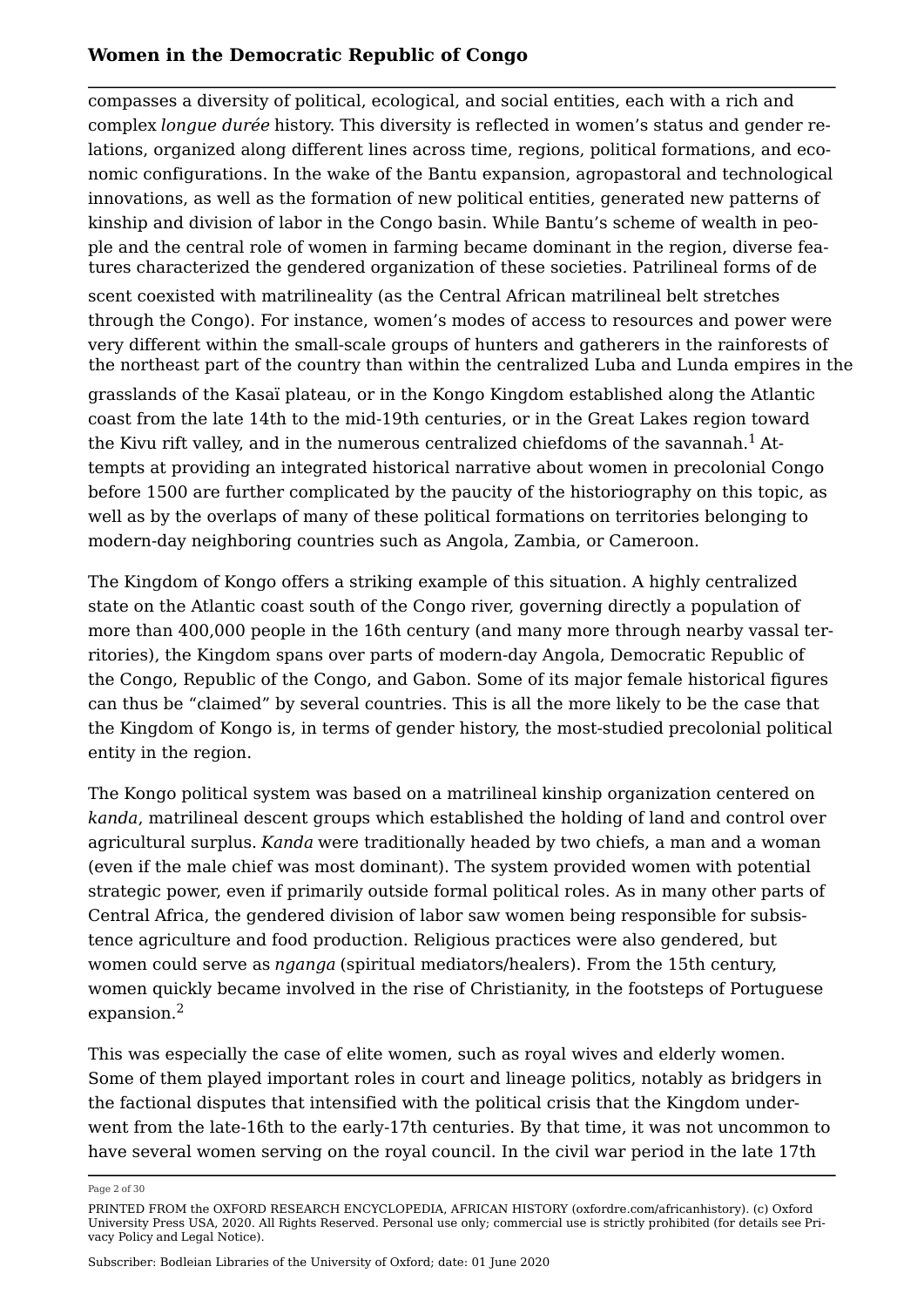century, some women even ruled as regents, such as Dona Isabel, who ruled in Mbwila in the 1660s. In the 18th century, some queens and female heads of provinces exercised their authority more openly, but the female figure who dominated the century was without doubt Beatriz Kimpa Vita (1684–1706), the "Kongolese Saint Anthony." A woman of noble birth, Kimpa Vita claimed to have been possessed by Saint Anthony and created her own Christian popular movement, which mobilized thousands of people to get involved with Kongo struggles for power. In 1706, the enemy of one of her political allies had her arrested and burned as a heretic. In the 21st century, she remains a popular figure associated with antislavery, with the affirmation of an African Christianity, and even with anticolonialism.[3](#page-20-1)

<span id="page-2-2"></span><span id="page-2-1"></span><span id="page-2-0"></span>The development and then the intensification of the slave trade and European contact in the 16th century affected normative and effective patterns of gender relations well beyond the Kongo Kingdom.[4](#page-20-2) As the Atlantic demand called mostly for males, children and women formed the largest group of slaves traded in the Congo basin. Along trading centers in the Middle-Congo, women remained the primary cultivators, including being cultivators of the newly introduced crops of cassava. They were involved in craft manufacturing, too, whose gendered circuits of production were also affected by the reconfigura-tions of the regional networks of trade and of resources' distribution.<sup>[5](#page-20-3)</sup> Starting from the 17th century, the expansion of the Luba Empire in the central-southern savannah also rested on complex alliance-building and tribute exchanges between patrons and clients, in which both elite women and female slaves played strategic roles. $6$  Luba (royal) arts offer a striking depiction of the central place of women in Luba political and spiritual con-ceptions of authority.<sup>[7](#page-20-5)</sup> Around the same time and among the neighboring Kanyok people, the emergence of new patrilineal polities marked the rise of the figure of the big man, embodied in warrior leaders and/or economic patrons who growingly found and asserted wealth, authority, and prestige through control over women.<sup>[8](#page-20-6)</sup>

<span id="page-2-5"></span><span id="page-2-4"></span><span id="page-2-3"></span>With the political turbulence and changing socioeconomic conditions of the 19th century, the boom of the ivory trade and the development of trading towns in the Congo basin led to a renewed demand for female slaves in the region. Women were more central than ever, both in food production and as wives to the traders and their crews. Some of them even played significant roles in the complex kin-groups' politics and conjugal arrangements that linked and opposed competing Middle-Congo traders in the decades preceding Belgian conquest. $^9$  $^9$  In Eastern Congo, the expansion of Mangbetu kingdoms, starting in the 1820s, also led to new dynamics in the capture, control, and integration of female slaves (*amudjaandro*) into owners' lineages. Free and enslaved women were carrying most of the production work in the fields and houses; Mangbetu rulers innovated in allowing their wives to become slave owners of *ambeiandro* (female royal slaves).[10](#page-20-8)

<span id="page-2-7"></span><span id="page-2-6"></span>In the south, the renewed expansion of the Swahili slave trade's long-distance networks and the reconfigurations of political conflicts in the Katanga and Tanganyika regions also increased women's asset-value and the conditions of their servility, not only as households for men growingly mobilized into militarized activities but also as pawns in disputes between men. The life of Bwanika, a woman born in Katanga in the 1870s, who under

Page 3 of 30

PRINTED FROM the OXFORD RESEARCH ENCYCLOPEDIA, AFRICAN HISTORY (oxfordre.com/africanhistory). (c) Oxford University Press USA, 2020. All Rights Reserved. Personal use only; commercial use is strictly prohibited (for details see [Pri](https://global.oup.com/privacy)[vacy Policy](https://global.oup.com/privacy) and [Legal Notice](https://oxfordre.com/page/legal-notice)).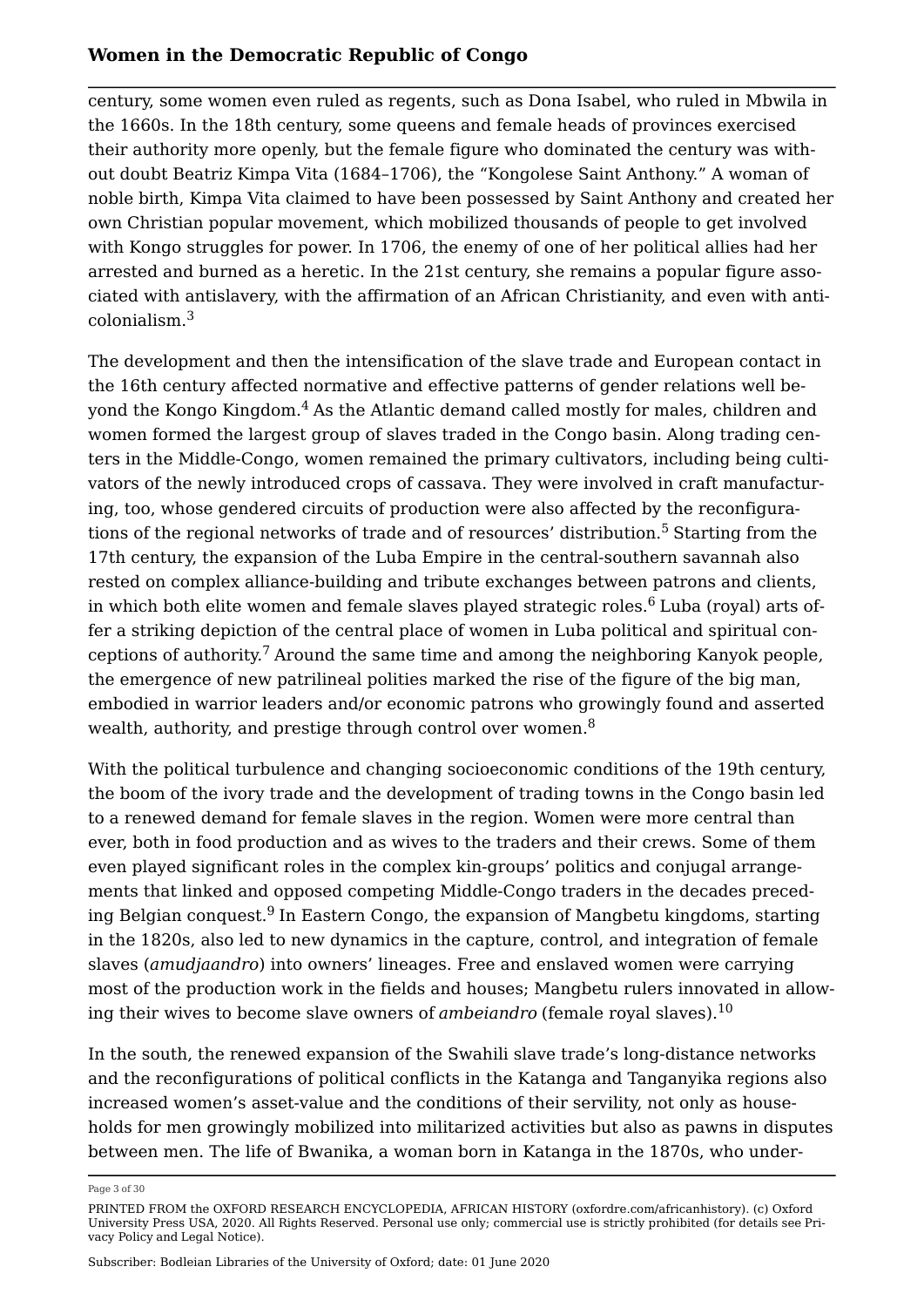<span id="page-3-0"></span>went successive experiences of servility before a final escape that led her to one of the first Christian communities settled in Eastern Congo, offers a telling case of the ways in which the rapidly changing political economy of the region shaped women's lives.<sup>[11](#page-20-9)</sup>

# **Gendered Violence and Early Colonial Rule**

The brutal mode of exploitation of the Congo Free State (ruled personally by Belgian King Leopold II) (1885–1908), based on a forceful extraction of resources and labor, meant that violence was used as a common means of enforcement and repression, including against women. While women were not forced to harvest rubber or to carry out porterage duties, other constraints weighed heavily upon them. The responsibility of resupplying Europeans and their auxiliaries laid mostly on their shoulders, in a context in which the subsistence of the community was already made more complicated by the hoarding of men in the service of the newly imposed *corvées*.

<span id="page-3-1"></span>More specifically, women were targeted by the violence of the Leopoldian regime and of its auxiliaries, who used torture, summary executions, and rape as tactics belonging to a larger repertoire of terror and warfare. Evidence and testimonies of sexual violence exist, even if minimally audible.<sup>[12](#page-21-0)</sup> Some Congo reform pamphlets, such as the Casement report, include statements of Congolese women about their experiences of colonial violence. An English missionary, Alice Seeley Harris, even published a booklet entirely devoted to women's subjection.[13](#page-21-1)

<span id="page-3-2"></span>But these were the exceptions rather than the rule. Violence against women was never a central theme of the international humanitarian campaign launched at the turn of the century against the "Congo atrocities." Only thirteen women (among 258 Congolese individuals) made statements before the Belgian Parliamentary Commission of Inquiry sent to the Congo in 1905–1906. Among them was Boali, a young woman from Northern Congo, who was shot and had her foot cut off by a sentry from the Anglo-Belgian India Rubber Company's concession after having resisted rape by armed soldiers. Her name and the photograph of her mutilated body reached a global audience through its reproduction in several Congo reform publications. But this visibility also came with the erasure of her testimony. Humanitarian denunciations treated Congolese casualties as "exhibits of victimhood rather than speaking witnesses in their own right," and the gendered dynamics of Victorian empathy and of missionary evidence often meant that women's experiences of violence were presented in euphemistic, moralizing, terms.<sup>[14](#page-21-2)</sup>

<span id="page-3-3"></span>In addition to armed raids, Congolese women were often used as hostages by Leopoldian military auxiliaries to force native men into the forests to collect rubber until they met required quotas of production. Chained and kept in the stations, women could be submitted to forced labor and abuses. The cruelty of African sentries often took central stage in humanitarian narratives, but this violence was also interracial. *Droit du seigneur* practices were not uncommon, and many colonial tales of Congolese traditions of "sexual hospitality" should be put into this perspective. Nevertheless, explorers, officers, and other white officials often negotiated their relationships with Congolese women with the male

Page 4 of 30

PRINTED FROM the OXFORD RESEARCH ENCYCLOPEDIA, AFRICAN HISTORY (oxfordre.com/africanhistory). (c) Oxford University Press USA, 2020. All Rights Reserved. Personal use only; commercial use is strictly prohibited (for details see [Pri](https://global.oup.com/privacy)[vacy Policy](https://global.oup.com/privacy) and [Legal Notice](https://oxfordre.com/page/legal-notice)).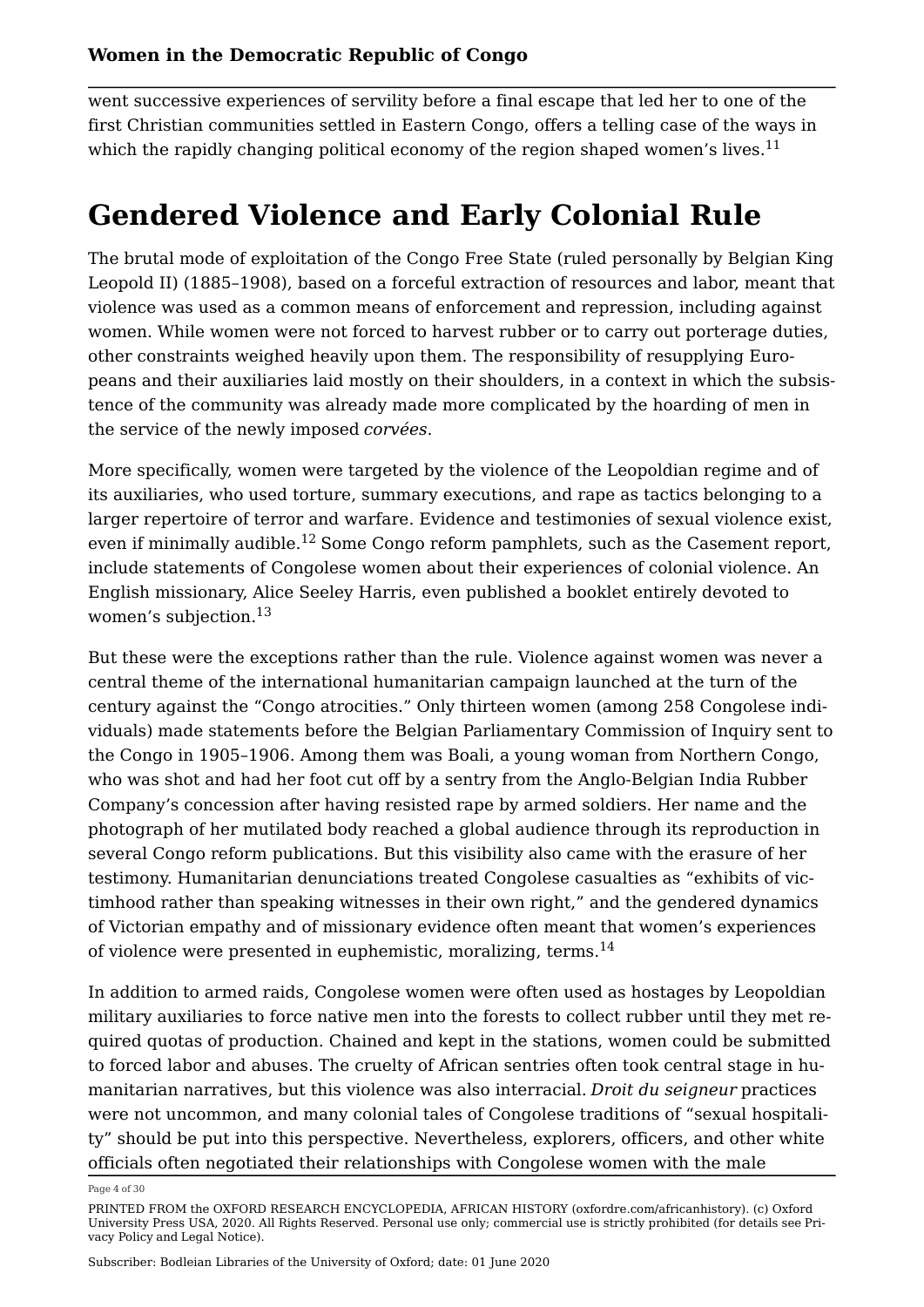guardians who regulated sexual access to female dependents, especially in the case of (relatively) long-standing relationships.

In the early colonial period, the martial context of conquest and the political economy of the (sexual-cum-domestic) regime promoted by colonial authorities, made the presence of white women in the Congo undesirable. There were only eighty-two European women (for 1,105 men) (7 percent) in the colony in 1900, and most of them were missionaries. Interracial concubinage quickly became the norm for European colonists. Their relationships with the *ménagères* (literally, "housekeepers"), as these women were euphemistically called in the Belgian colonial jargon, proved in some cases useful to solidify economic and political alliances with indigenous communities. Women were, for instance, presented as welcome and/or allegiance gifts; they could also serve as cultural intermediaries. Though evidence is scarce, it appears that *ménagères* were generally slaves or women of dependent status. More rarely, they could also be of noble birth, such as in the case of the young Mabenjia, the daughter of Jouca-Pava, a Bakongo chief in charge of an important *factorerie* in Boma.<sup>[15](#page-21-3)</sup> While the line between coercion and consent was seldom completely clear, in many cases women's interracial sexual and domestic labor brought monetary and material wealth to their families. It was only from the 1920s forward that it provided more direct benefits and social openings for the women themselves, enabling them to accumulate independent wealth and to access new forms of status in the new colonial order.[16](#page-21-4)

<span id="page-4-1"></span><span id="page-4-0"></span>In 1908, the Congo Free State became the Belgian Congo (1908–1960), a national colony. Following foreign criticism of the Leopoldian regime, this takeover occurred in a context in which the legitimacy of Belgium as an imperial power was still doubted by many. The "new" colonial authorities were therefore particularly keen to distance themselves (at least discursively) from governance practices associated with the Congo Free State and to promote an exemplary colonial rule, devoted to its civilizing duties. Women's status in Congolese societies and gender relations at large therefore appeared to be strategic sites of interventions.

Until the late colonial period and as in other colonial contexts, women were primarily perceived, as colonial subjects, through the prism of marriage and gendered transactional bonds. The 1908 "Colonial Charter," that is, the new constitutional body of laws providing the legal framework to the exercise of Belgian rule, stated that the newly appointed administration was in charge of promoting "the progressive abandon of polygamy." In colonial discourses, polygamy epitomized the servitude of Congolese women, and this official declaration was soon followed by measures aiming to regulate "traditional" marriage (taxation of supplementary wives, programs of bridewealth minimization, legal redefini-tions of conjugal obligations in colonial courts, etc.).<sup>[17](#page-21-5)</sup> But these ambitions were not without contradictions and ambiguities, especially when they clashed with the political economy of colonial exploitation.

<span id="page-4-2"></span>Page 5 of 30

PRINTED FROM the OXFORD RESEARCH ENCYCLOPEDIA, AFRICAN HISTORY (oxfordre.com/africanhistory). (c) Oxford University Press USA, 2020. All Rights Reserved. Personal use only; commercial use is strictly prohibited (for details see [Pri](https://global.oup.com/privacy)[vacy Policy](https://global.oup.com/privacy) and [Legal Notice](https://oxfordre.com/page/legal-notice)).

Subscriber: Bodleian Libraries of the University of Oxford; date: 01 June 2020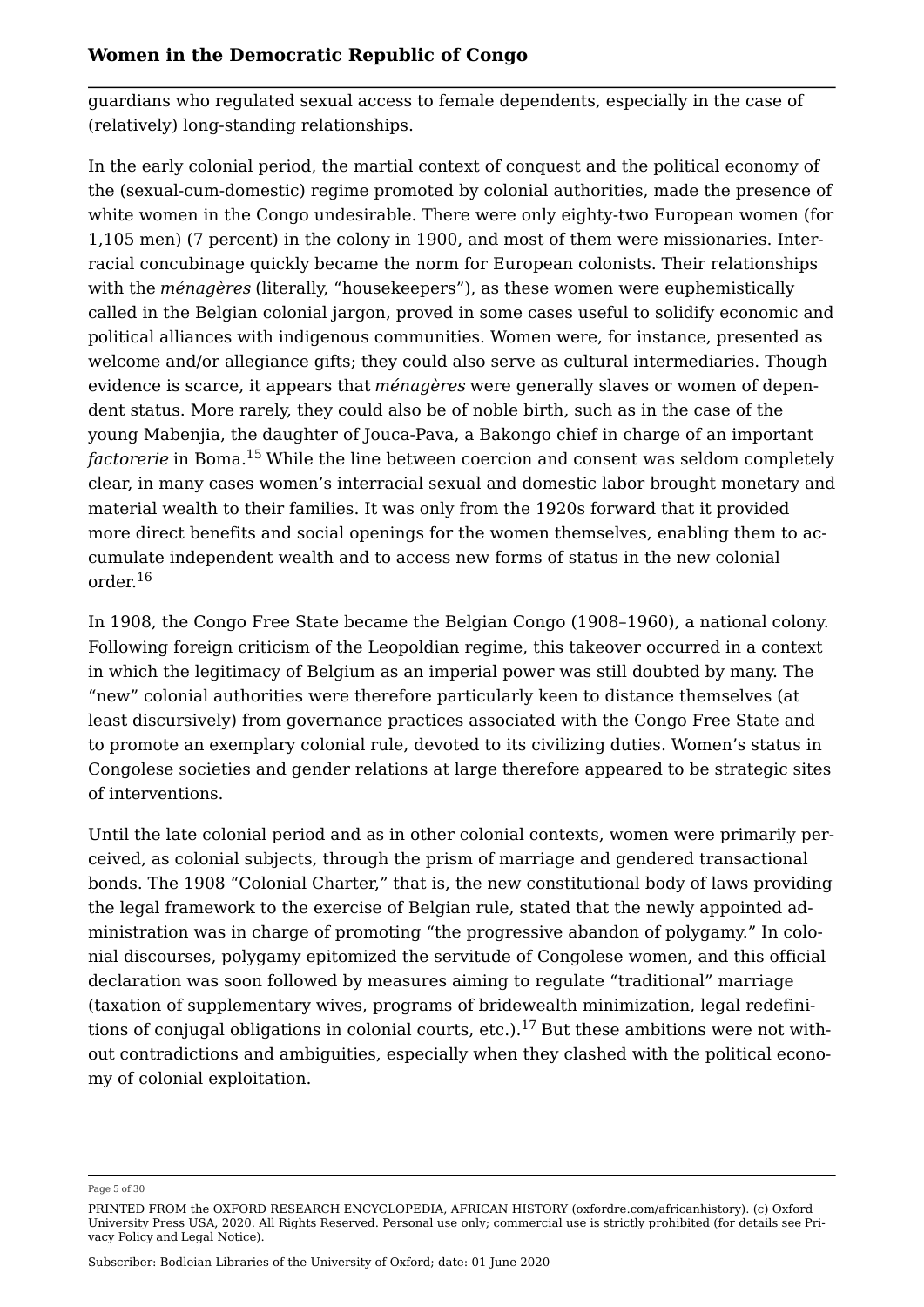# **Congolese Women and Belgian Maternalism**

In the current state of the art, the impact of Belgian colonial rule on Congolese women remains difficult to assess in a comprehensive way. However, by comparison with other colonial contexts, some specificities of the Belgian regime outlined a distinctive configuration that influenced the status and experiences of women. Several elements generated specific lenses through which Congolese women were targeted by colonial policies: the quest for "prestige" and bourgeois exemplarity embedded in obsessive discourses on the "model-colony"; the centrality of the Catholic Church and of its auxiliary (almost sovereign) role in the colonial state apparatus; the unrivaled scale of demographic and fertility anxieties; and the unique extent of biopolitical interventions ("the eugenic modality of Belgian colonial power," to quote the words of historian Nancy R. Hunt).<sup>[18](#page-21-6)</sup> While the paternalistic features of Belgian colonial rule have often been underlined, maternalism constituted an essential component of the "civilizing" and social control strategies employed by Belgian policy makers. Congolese women's involvement in society was to be reframed into domesticity and motherhood, both notions being (re)defined according to imperial visions of "traditional" gender roles.

<span id="page-5-1"></span><span id="page-5-0"></span>Symptomatic of these ambitions and of their consequences is the extent to which Western-type educational opportunities for Congolese women remained limited until the end of the colonial period, in scope as well as in content. From the opening of the first missionary school in 1879, the main objective of women's education had little alteration: it was first and foremost about training Christian wives, mothers, and household managers.[19](#page-21-7) This program was widely shared in colonial Africa, but the Belgian Congo still represents an extreme case in this regard. On the eve of the independence of the country, there was not a single Congolese woman among the hundred students attending the two (recently created) universities of the country. Even more strikingly, there was on-ly one single female among the approximately 800 general secondary school graduates.<sup>[20](#page-22-0)</sup> Sophie Kanza obtained her diploma in 1959–1960; she was also going to become the first Congolese woman to obtain a doctoral degree and to hold a government office in the country. Combined with the Belgian distrust toward colonized elites, the quasi-monopole of the Catholic Church on colonial education until the mid-1950s was a key factor in this situation.

<span id="page-5-2"></span>The Congo Free State regime delegated responsibility for education almost entirely to Catholic missions—even though Protestant missions were also entitled to operate. Beyond a few marginal schooling initiatives around the first mission stations in the 1870s and 1880s, education provision for Congolese girls during this period remained extremely limited. It was mainly developed through the only *colonie scolaire* (a schooling structure aiming to educate children deemed to be orphans or freed slaves) devoted to girls, in Moanda, on the western coast. The school was run by the Sisters of Charity of Ghent. The nuns' mission was primarily defined as seconding the male congregations in their work of evangelization by taking care of the health and education of Congolese women. This situation

Page 6 of 30

PRINTED FROM the OXFORD RESEARCH ENCYCLOPEDIA, AFRICAN HISTORY (oxfordre.com/africanhistory). (c) Oxford University Press USA, 2020. All Rights Reserved. Personal use only; commercial use is strictly prohibited (for details see [Pri](https://global.oup.com/privacy)[vacy Policy](https://global.oup.com/privacy) and [Legal Notice](https://oxfordre.com/page/legal-notice)).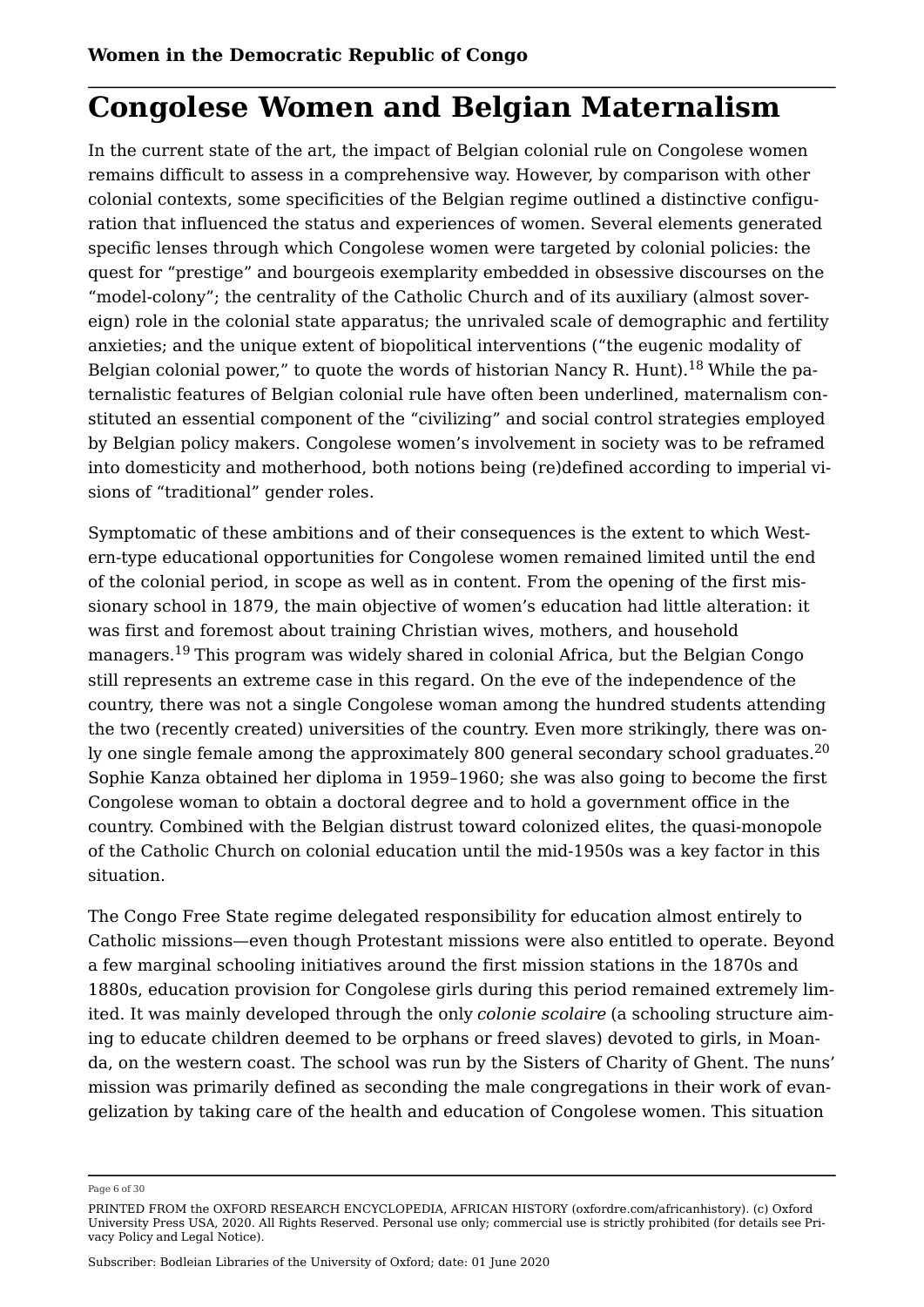mirrored the general conception of the gendered division of educational policies in the Congo.

Female pupils received an elementary education dispensed in Lingala (while boys were trained in French), and were instructed in cooking, dressmaking, childcare, light agricultural work, and other domestic duties. Literacy skills were dubbed of little use. As in many other colonial contexts, women were primarily trained to become the wives and mothers of the new masculine elite, and to form marriages grounded in European ideals of gender roles, Christian respectability, and nuclear family ethos. Moanda was particularly exemplary of this ambition. It was conceived as a supply nursery of Christian-educated wives for the boys trained to become auxiliary clerks and catechists. This well-planned program was nevertheless not spared by tensions raised by women's agency. In the mid-1890s, the mission closed its doors for several months following rumors that young pupils had engaged in interracial relationships. In the early 20th century, the mission also came under judicial scrutiny after several girls ran away.[21](#page-22-1)

<span id="page-6-0"></span>The transition to the Belgian Congo did not alter the gendered differentiation of educational goals and opportunities. Catholic mission schools were afforded most of the government subsidies. The reforms of the educational sector in the interwar period did not bring much change either. The emphasis remained on domestic skills, and girls were exclusively taught in Congolese languages. Post-primary opportunities were almost nonexistent. Opportunities of job-oriented training programs remained limited as well. The main professional sector of development for women was offered by the Catholic Church itself: in 1945, there were already 167 Congolese nuns (and eighty-five more in training). The first schools for assistantship in midwifery were also created during the interwar period, but in 1939, they had trained only thirty-four female graduates. $^{22}$  $^{22}$  $^{22}$ 

<span id="page-6-1"></span>After World War II, modernization plans associated with development colonialism and political tensions led to new colonial initiatives in educational policies. However, the reinforcement of secondary and intellectual-focused education opportunities mostly concerned boys. As women were to remain excluded from careers in public service or private companies, and were considered best employed in the service of "development" through a moral, domestic, and maternal contribution, the reforms confined Congolese girls aiming to pursue their formation beyond the primary level to *écoles ménagères* (homemaking middle schools). It was only from the second half of the 1950s that they were offered access to secondary curricula like those available to boys. Training programs for maternity nurses were also developed—even if only on a limited level.<sup>[23](#page-22-3)</sup> In addition, girls had new opportunities to be trained as teachers in pedagogical schools, even if these did not necessarily imply an opportunity to pursue studies beyond the primary level.

<span id="page-6-2"></span>Not surprisingly, figures of girls attending schools throughout the colonial period remained limited, in absolute as well as in (gendered) relative terms. Though sources only provide us with estimations, less than 9 percent of two million Congolese girls ages five to nineteen were attending a formal school on the eve of the independence, and this pro-portion was in large part the product of the late-colonial educational reforms.<sup>[24](#page-22-4)</sup> At the pri-

<span id="page-6-3"></span>Page 7 of 30

PRINTED FROM the OXFORD RESEARCH ENCYCLOPEDIA, AFRICAN HISTORY (oxfordre.com/africanhistory). (c) Oxford University Press USA, 2020. All Rights Reserved. Personal use only; commercial use is strictly prohibited (for details see [Pri](https://global.oup.com/privacy)[vacy Policy](https://global.oup.com/privacy) and [Legal Notice](https://oxfordre.com/page/legal-notice)).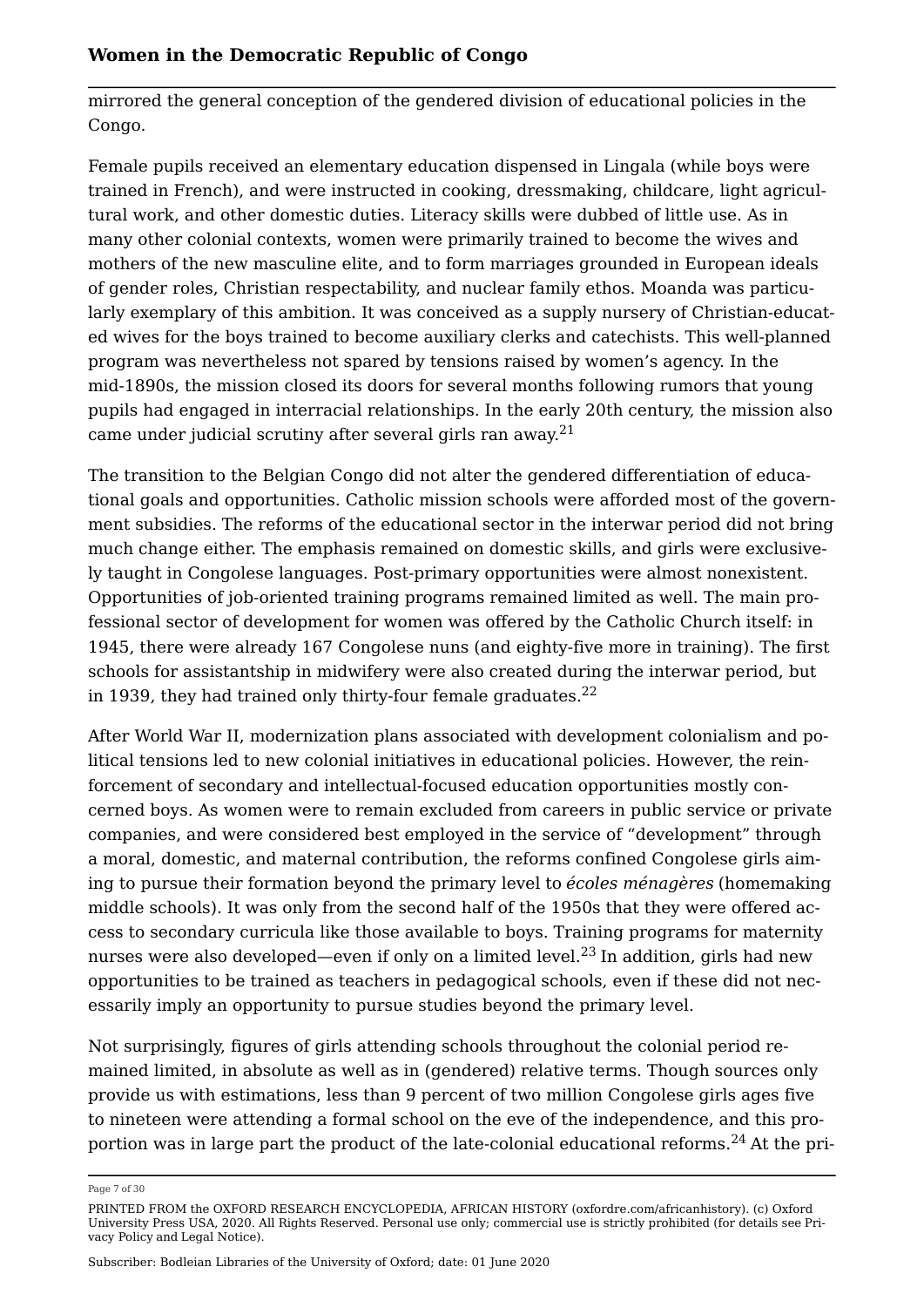<span id="page-7-0"></span>mary level, this meant that the Congo had one of the highest enrollment rates for boys and one of the lowest for girls in the Global South.[25](#page-22-5) These figures also hide strong disparities between rural and urban environments. While colonial educators kept repeating that their educational ambitions for Congolese girls were hampered by the social conservatism of Congolese parents, a growing number of Congolese families voiced their dissatisfactions with the quality of education available for female pupils. $^{26}$  $^{26}$  $^{26}$ 

<span id="page-7-2"></span><span id="page-7-1"></span>This educative emphasis on domesticity was also at the heart of "*foyers sociaux*" (social homes), an educative and social welfare program developed by colonial authorities from the 1930s and consisting of domestic training institutions for adult Congolese women.<sup>[27](#page-22-7)</sup> Predominantly settled in urban areas, their sponsorship by the colonial government aimed at providing an answer to the perceived moral dangers surrounding women in cities and the need to create a new class of elite wives for *évolués* men who had been instructed in Western family ideology and bourgeois gender order. Initially in the hands of Catholic missions, the management of *foyers sociaux* was professionalized after the World War II. Belgian social workers taught classes of home economics, cooking, and maternal hygiene, for example, with the help of a growing number of Congolese auxiliary aids. These (paid) positions of monitors constituted one of the scarce opportunities of wage employment open to Congolese women in the colonial institutional landscape. There were forty-five *foyers sociaux* in the Congo in 1957, and while attendance levels remain difficult to assess with precision, a successful *foyer* could easily attract 1,500–1,700 Congolese women.[28](#page-22-8) Until the end of the colonial period, there were little contestations of *foyers sociaux*'s courses, of the colonial definitions of womanhood they promoted, and of the racialized hierarchies that prevailed in their management. However, Congolese women's uses of the *foyers* were not necessarily in line with the intentions of the colonial authorities. In Elizabethville (Lubumbashi), urban dwellers ironically nicknamed the *foyers J'attends mon mari* ("I'm waiting for my husband"). Many pupils continued (or started) to engage in independent professional artisanal work and petty trade that in some instances built on skills learned in the *foyers*; this was the case of Victorine N'Djoli who, after divorcing her *Evolué* husband, launched a successful business of commercial sewing.<sup>[29](#page-22-9)</sup> Others also organized autonomous mutual aid groups promoting collective savings, not so differently from the *likelemba* and other urban associative forms vilified by the *foyers* as sources of female immorality.<sup>[30](#page-22-10)</sup>

<span id="page-7-5"></span><span id="page-7-4"></span><span id="page-7-3"></span>*Foyers sociaux* were also concerned with the (re)fashioning of Congolese motherhood. This ambition gave rise to numerous other sociomedical initiatives dealing with prenatal care, maternal hygiene, and childrearing practices. In terms of healthcare, women were also primarily targeted as (future) wives and mothers. Colonial records are far more talkative about maternal healthcare and epidemics of sexually transmitted diseases (with a potential impact on the emergence of HIV in the region) than about any other medical is-sues and campaigns potentially involving women.<sup>[31](#page-22-11)</sup> The extension of the network of maternal and infant health programs developed in the Belgian Congo was unique in colonial Africa.<sup>[32](#page-23-0)</sup> Building on a metropolitan tradition of bourgeois maternalist philanthropy, outcries for the education of African women into "proper" motherhood also built on concerns for depopulation shared across imperial borders. From the interwar period to the late

<span id="page-7-7"></span><span id="page-7-6"></span>Page 8 of 30

PRINTED FROM the OXFORD RESEARCH ENCYCLOPEDIA, AFRICAN HISTORY (oxfordre.com/africanhistory). (c) Oxford University Press USA, 2020. All Rights Reserved. Personal use only; commercial use is strictly prohibited (for details see [Pri](https://global.oup.com/privacy)[vacy Policy](https://global.oup.com/privacy) and [Legal Notice](https://oxfordre.com/page/legal-notice)).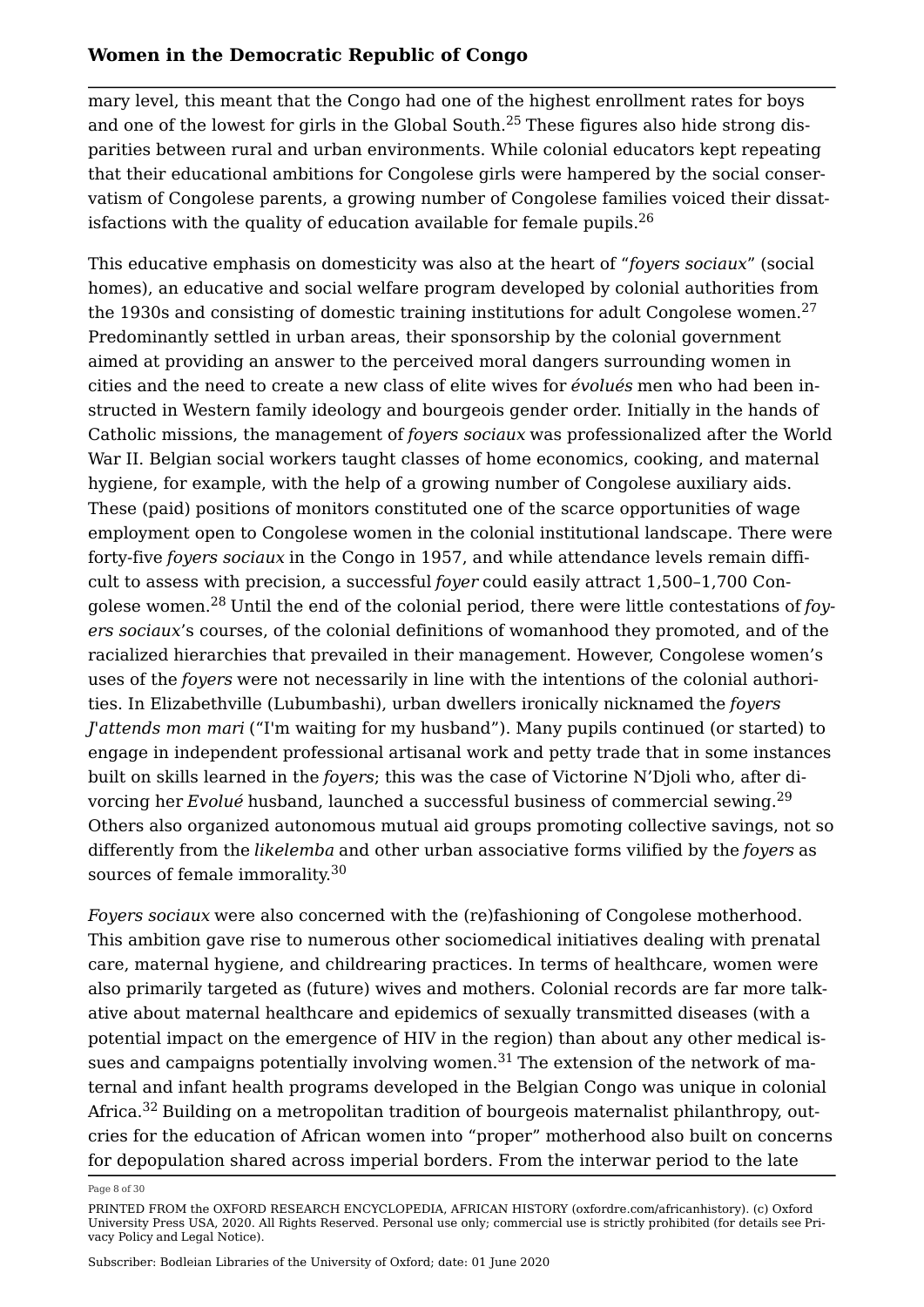1950s, various actors of the colonial society supported these initiatives: the colonial government subsidized infant/mother welfare centers (whether run by Christian missions or by official medical services, often with the help of European women), while private philanthropists, companies, and welfare para-governmental organizations developed their own programs. Congolese women were encouraged to participate through various incentives (in cash or in kind). Private companies sometimes used more coercive methods, as their leverage on workers' wives was more important. While rates of birth in maternity wards increased spectacularly, there is evidence that most Congolese women did not adopt Western models of nursing and infant care, as shown by historian Nancy R. Hunt in a landmark study. Until the late-colonial period, the breast-milk substitutes distributed in postnatal consultations remained, for instance, mostly used as medicine for weak children, an example that testifies to the complex dynamics of negotiation and appropriation at play in these programs, despite the intrusive strategies employed by colonial actors.

But tensions also arose from contradicting imperatives within the colonial regime itself. The maternalist programs that promoted a strict gendered division of roles assigning women to domestic space and excluding them from wage labor often clashed with the political economy of colonial exploitation.

<span id="page-8-0"></span>In some regions, women participated in forced labor activities that applied, in theory, only to men (such as road construction, maintenance work, or forest clearing).<sup>[33](#page-23-1)</sup> In rural areas, although colonial authorities aimed officially to spare women the hard labor of agriculture that was to be assumed by men as breadwinners providing for the household, the productive demands created by taxation, migrant labor, mandatory cultivations, and the introduction of cash crops led women to continue to assume a heavy load of agricultural work. This evolution is largely invisibilized in colonial records. The official unit of account for fiscality and labor extraction (the *homme adulte valide*—literally "able-bodied man") was indeed strictly male. Women are also absent from corporate farming enterprises' statistics, even while wives, mothers, and daughters of workers often represented a significant part of companies' business models, as exemplified by the case of the large oil palm concessions managed by Unilever in the Kasai province. $34$  This transgression of the official colonial (gender) doctrine was justified in the name of "customary traditions," excluding women from earning cash in their own name for this labor as well.

<span id="page-8-2"></span><span id="page-8-1"></span>From the interwar period, in the context of intensifying (male) labor migrations, the demands of mandatory cultivations were difficult—if not impossible—to meet without women's labor. Introduced from the late 1910s, (forced) cotton cultivation, for instance, relied on women's work in farming, harvesting, and transport. Colonial authorities distributed small amounts of salt specifically to women to encourage their work, but access to cash was still a husband's prerogative.<sup>[35](#page-23-3)</sup> Among the matrilineal Kuba studied by historian Jan Vansina, the evolution of the precolonial gendered division of productive activities also shifted "only slightly" under colonial rule, even if state agents dealt almost exclusively with men.[36](#page-23-4) This evolution was reinforced after the World War II. The largest development plan elaborated in postwar Congo (the *Plan Décennal*), which designed intensive agricultural development schemes, never mentions women's work; the plan was entirely

<span id="page-8-3"></span>Page 9 of 30

PRINTED FROM the OXFORD RESEARCH ENCYCLOPEDIA, AFRICAN HISTORY (oxfordre.com/africanhistory). (c) Oxford University Press USA, 2020. All Rights Reserved. Personal use only; commercial use is strictly prohibited (for details see [Pri](https://global.oup.com/privacy)[vacy Policy](https://global.oup.com/privacy) and [Legal Notice](https://oxfordre.com/page/legal-notice)).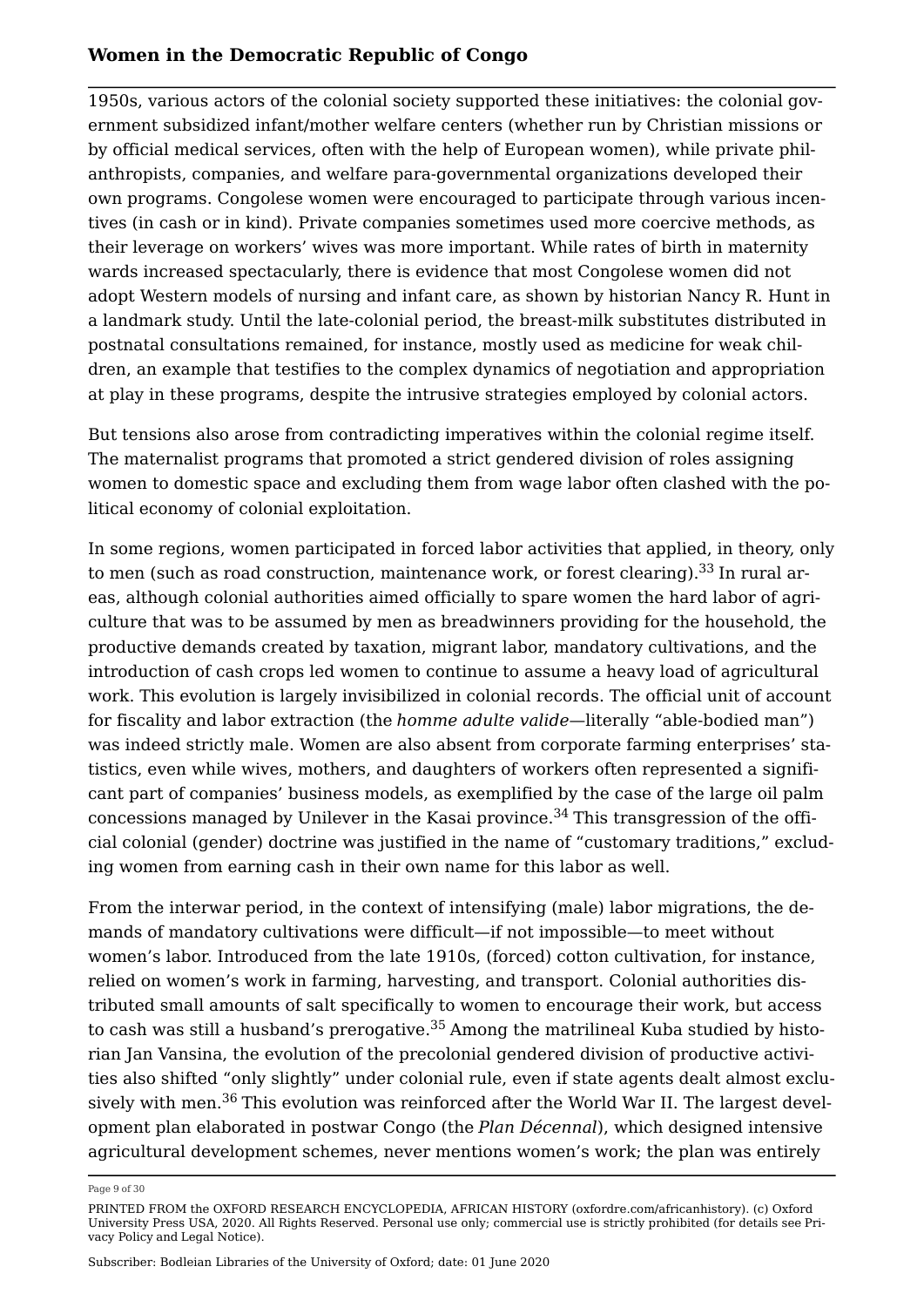<span id="page-9-0"></span>conceived as if men alone were in charge of agricultural labor. The expansion of cash crop production was primarily organized under the supervision of men; only men were initiated to new techniques and circuits of production, while women were relegated to subsistence crops.<sup>[37](#page-23-5)</sup> Yet in some cases, women managed to find ways to keep a (relative) material independence and/or to gain new forms of access to resources. While they were encouraged by colonial employers to work on subsistence crops so as to complement workers' rations, wives could also maintain exploitation rights on land and sell their own cultivations' products to other employees or villagers.<sup>[38](#page-23-6)</sup> Women also seized the cracks and inner contradictions of the colonial system and of its judicial institutions: in cotton production regions, in the 1940s and 1950s, women frequently introduced (and won) lawsuits against their husbands to obtain compensation for their work on cotton fields (whether in divorce or elopement cases).[39](#page-23-7)

# <span id="page-9-2"></span><span id="page-9-1"></span>**Contesting Colonial and/or Gender Order**

Despite limited room for maneuvering, Congolese women never restricted themselves to the roles (attemptively) imposed on them during the colonial period. Dynamics of anticolonial contestations (whether linked to military opposition to early colonial rule to messianic movements to rural revolts to workers' strikes, or to "formal" political movements) gave little room to women. For most of them, transgressions of colonial prescriptions and of gender norms, as well as strategies of emancipation, took different paths.

<span id="page-9-3"></span>Women's involvement in anticolonial protest movements remains minimally documented in DR Congo. Women are barely present in narratives of early resistance to colonial rule. As in many other contexts, they are mostly described in passive and/or auxiliary roles: as victims of colonial violence, as logistical supporters of the infantrymen serving in the *Force Publique* employed in the conquest, or as *agents provocateurs* of rebellions.<sup>[40](#page-23-8)</sup> The involvement of women in uprising movements is more apparent in the spiritual mobilizations that flourished in various regions of the Congo in the first decades of the 20th century. But even there, female leadership seems to be the exception rather than the rule, despite the long tradition of women's involvement in spiritual mediumship and healing movements in central Africa.

The insurgency movement led by Maria N'koi during the First World War in the southern part of the central Congo basin is one of the most well-known examples of those uprising movements. A young woman with the reputation of a powerful healer, Maria N'koi was named after the leopards of which she was rumored to surround herself. She launched influential medicines and claims, pointing at colonizers as causes of social and bodily ills. By the mid-1910s, in the tense context of the war, she prophesied the defeat of the Belgians against the "Germani." The power of her charms and her calls to oppose taxation and refuse forced labor attracted growing crowds, leading to what historian Nancy R. Hunt has called a "therapeutic insurgency," based on a combination of medicine power and armed upheaval.<sup>[41](#page-23-9)</sup> Belgian administration soon decided to send a military expedition to end the uprising. Maria N'koi was arrested and deported in  $1915.<sup>42</sup>$  $1915.<sup>42</sup>$  $1915.<sup>42</sup>$  The two major reli-

<span id="page-9-5"></span><span id="page-9-4"></span>Page 10 of 30

PRINTED FROM the OXFORD RESEARCH ENCYCLOPEDIA, AFRICAN HISTORY (oxfordre.com/africanhistory). (c) Oxford University Press USA, 2020. All Rights Reserved. Personal use only; commercial use is strictly prohibited (for details see [Pri](https://global.oup.com/privacy)[vacy Policy](https://global.oup.com/privacy) and [Legal Notice](https://oxfordre.com/page/legal-notice)).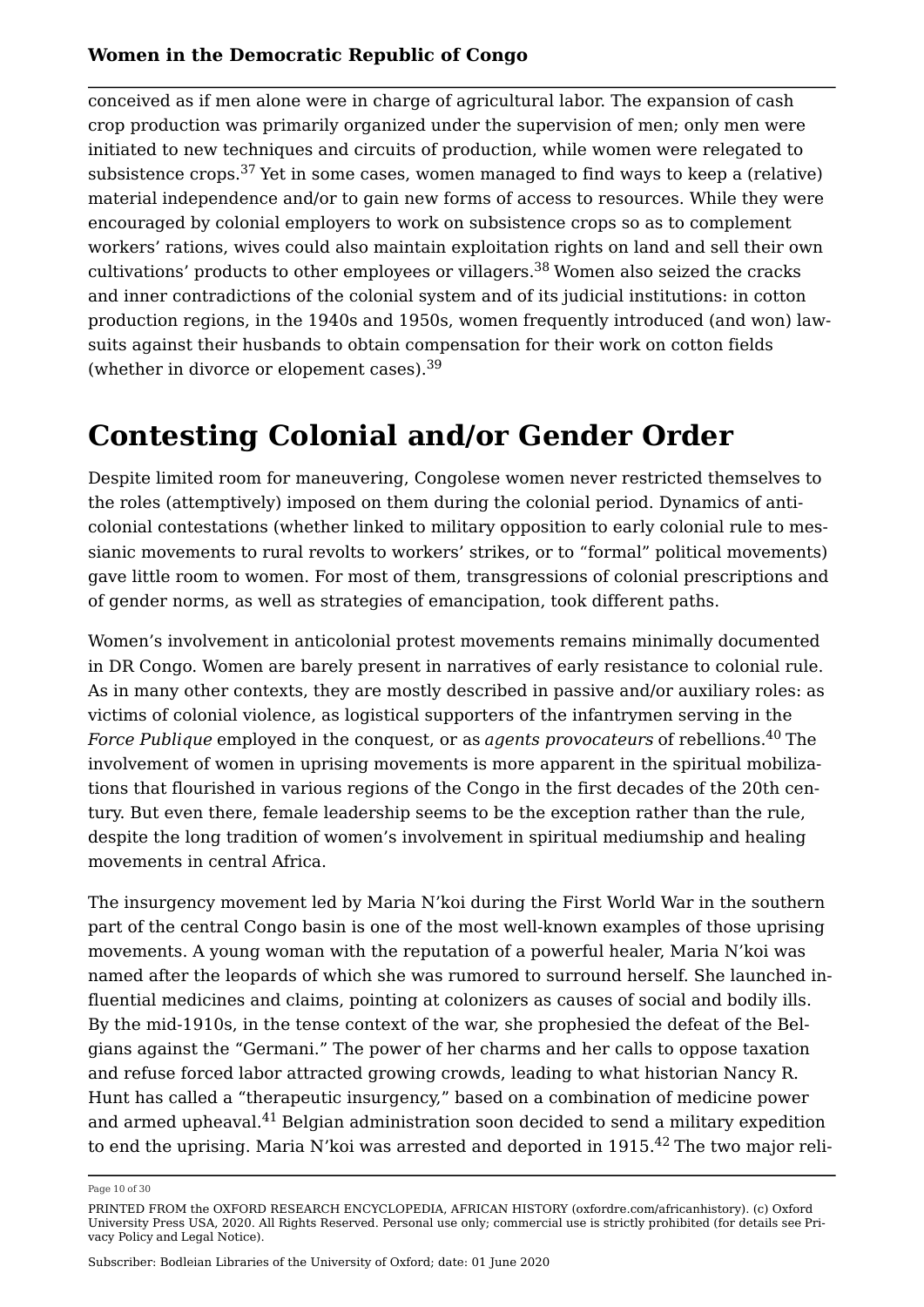gious movements that included subversive ideas and practices vis-à-vis Belgian colonial power, Kimbanguism (a messianic movement named after Bakongo prophet and healer Simon Kimbangu), and Kitawala (a Central African offshoot of the Watch Tower movement), also massively incorporated women. Their stories have just started to be unearthed. As Yolanda Covington-Ward has shown in an innovative study of colonial-era female prophets in Lower Congo, women fully engaged in Kimbanguist prophetic activities and divination and healing practices, as well as being prophets in their own rights; they challenged the spiritual authority of European missionaries and of their male counterparts.<sup>[43](#page-23-11)</sup>

<span id="page-10-0"></span>By their presence and activities in urban areas, women also transgressed both colonial and "traditional" norms of appropriate gender behavior. As in many other colonial contexts in Central and Southern Africa, legal regulations of rural-urban migrations restricted the access of Congolese women to cities. Dominant schemes of migrant labor meant that industrial compounds and urban developments were initially conceived as spaces of temporary settlements of (male) workers. Until the interwar period, women's presence in cities remained largely illegitimate. In Leopoldville, for instance, it was not until the early 1920s that women were officially registered as city dwellers; they nevertheless made their way to urban districts, as demonstrated by their numerous interactions with colonial judicial and police services from the turn of the century.<sup>[44](#page-24-0)</sup> When adult women were (finally) recognized as legitimate urban inhabitants, it was at first on the condition that they were regularly married to urban workers.

<span id="page-10-1"></span>Again, colonial control proved fallible and ambiguous. While their presence remains difficult to quantify, many independent women settled in the burgeoning cities of the Belgian Congo. Some developed economic activities on the margins of colonial surveillance (petty trade, food production, market gardening, beer brewing, charcoal business, etc.). Others made a living of relationships with men—varying in their degree of sexual, material, and time commitment. In most of these cases, women sold not only sex but also the "comforts of home," including domestic services such as securing and preparing food, providing household maintenance, care, and companionship.<sup>[45](#page-24-1)</sup>Some women engaged in transactional sex on a temporary basis, while others made it a long-term career or combined it with other productive/commercial activities. Relationships with "clients" ranged from short-lived encounters to temporary marriages.<sup>[46](#page-24-2)</sup>

<span id="page-10-3"></span><span id="page-10-2"></span>The activities and mobility of these "vagrant women," as they were called in colonial jargon, were heavily condemned in colonial discourses. Anxieties about depopulation, declining birth rates and the "plagues" of venereal diseases heightened these concerns. Yet in practice, colonial authorities tolerated the presence of independent women in urban areas with relative benevolence. In the eyes of urban managers, these women contributed to the (social) reproduction of the labor force and were less costly than a full engagement toward stabilization policies. The sex ratio of Congolese cities remained lopsided until independence, even if with significant regional disparities. In the Katangese Copperbelt, for instance, stabilization as a labor strategy was inaugurated as early as the 1920s, leading

Page 11 of 30

PRINTED FROM the OXFORD RESEARCH ENCYCLOPEDIA, AFRICAN HISTORY (oxfordre.com/africanhistory). (c) Oxford University Press USA, 2020. All Rights Reserved. Personal use only; commercial use is strictly prohibited (for details see [Pri](https://global.oup.com/privacy)[vacy Policy](https://global.oup.com/privacy) and [Legal Notice](https://oxfordre.com/page/legal-notice)).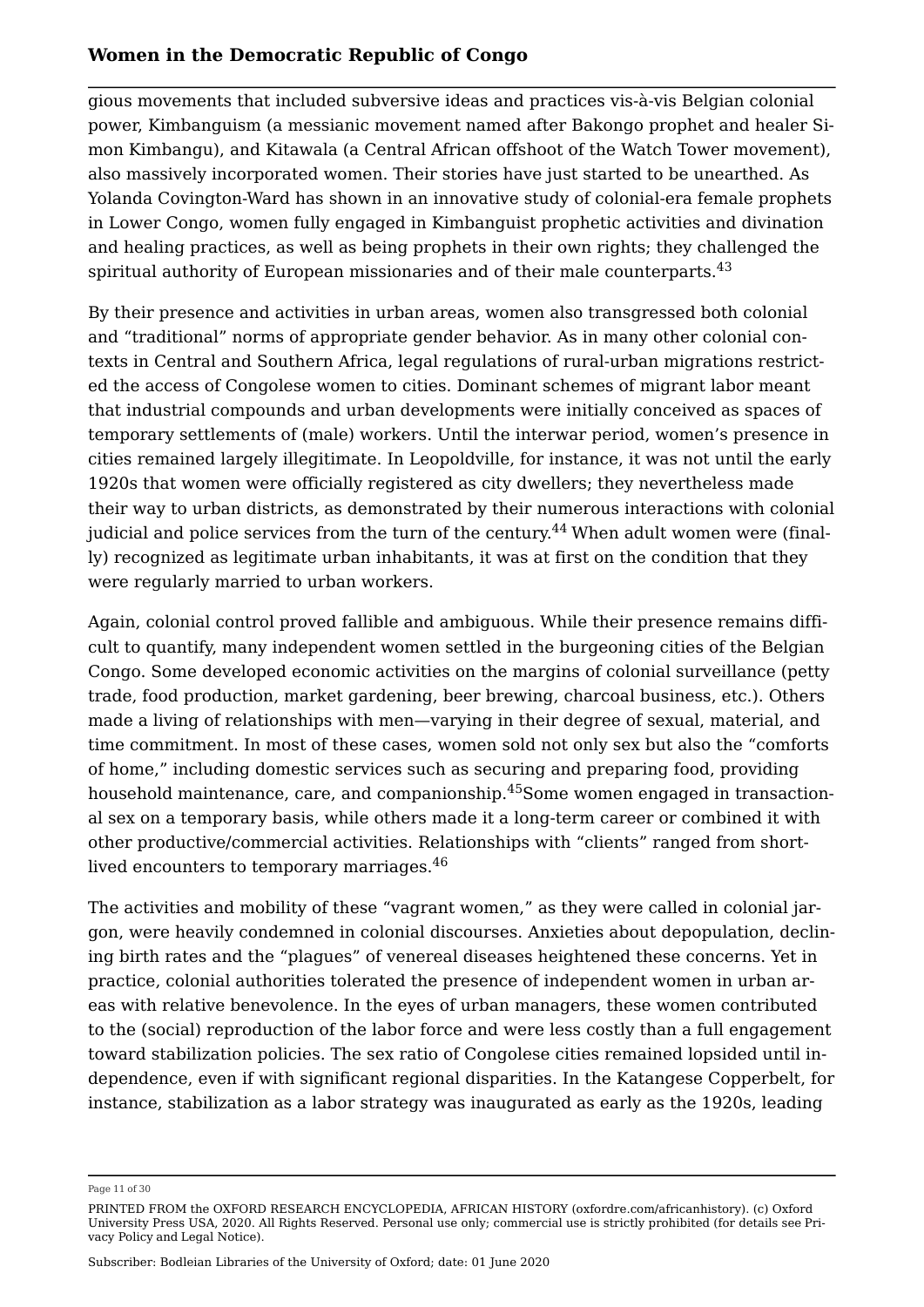<span id="page-11-0"></span>to an important increase in the presence of wives and to a more balanced male/female ra-tio in the vast mining compounds of the region.<sup>[47](#page-24-3)</sup>

<span id="page-11-1"></span>In 1930, the Belgian colonial administration set up a new and unusual system to tax all unmarried women residing in urban centers—whether divorced, widowed, or single. The tax on "women living theoretically alone" provided at the same time a convenient (if loose) system of control over urban "bad" women, and an official recognition of their presence in the city. The tax was due by all adult women living outside of the bounds of marriage—whether petty traders, concubines, fiancées, mistresses, food producers, "additional" wives in polygynous households, or prostitutes. Within this category, Congolese and Europeans alike talked about *ndumba* (a Kikongo word initially alluding to young, unmarried girls), and more often about *femmes libres* ("free women"), to hint at women without matrimonial ties living primarily off of their short-lived relationships with men.<sup>[48](#page-24-4)</sup> The *femmes libres* impeded the status and gendered authority of indigenous male figures. From the 1940s and 1950s, their newfound economic independence, plus their visibility and reinforced mobility in the city, made them the embodiment of the postwar subversion of gender norms in cities. They played a central role in the elaboration of a distinctive urban culture grounded in new ideas and practices of intimacy, affect, pleasure, and material exchanges. As historian Ch. Didier Gondola has shown, they were also key in the emergence of a rich popular musical culture. Although musical performance remained a predominantly masculine stronghold, women participated in these creations in various ways: as muses (the "gender permutation" at play within the cities' social landscape was at the heart of many songs), as hosts and *ambianceuses* of the music scene, and as owners and/ or managers of beerhalls and *flamingos* (nightclubs).[49](#page-24-5)

<span id="page-11-2"></span>Not only did bittersweet rumba songs denounce the so-called emasculation of the Congolese man by the *femme libre*, but the new urban masculine elite, the *Evolués*, also revealed themselves as a vocal group, thus establishing the *femme libre* as the antithesis of the "ideal" and respectable Congolese "new" woman. Gender order and familial respectability were regarded as the nucleus of the new social order promoted by colonial authorities—and therefore as central indicators of the developmental progress of the emerging group of *Evolués*. The model of the bourgeois family and of its Congolese domesticated housewife became a strong identity marker for this new elite, as well as a topic of intense political discussions. The pages of the magazine *La Voix du Congolais* ("The Voice of the Congolese"), the most important (state-sponsored) periodical of the *Evolués*, are filled with articles about the state of "development" of Congolese women. As historian Daniel Tödt has shown, there is a striking echo between colonial discourses on the imperfection of male *Évolués* and *Evolués* discourses on female developmental deficits.[50](#page-24-6) In a sense, a similar parallel could be made in regard to the silencing of their (respective) voices. The first article written by a Congolese woman to appear in the columns of *La Voix du Congolais* was only published in 1951, six years after the creation of the magazine. In the following years, women's contributions remained scarce, and mostly consisted in in-terviews conducted by Congolese men.<sup>[51](#page-24-7)</sup>

<span id="page-11-4"></span><span id="page-11-3"></span>Page 12 of 30

PRINTED FROM the OXFORD RESEARCH ENCYCLOPEDIA, AFRICAN HISTORY (oxfordre.com/africanhistory). (c) Oxford University Press USA, 2020. All Rights Reserved. Personal use only; commercial use is strictly prohibited (for details see [Pri](https://global.oup.com/privacy)[vacy Policy](https://global.oup.com/privacy) and [Legal Notice](https://oxfordre.com/page/legal-notice)).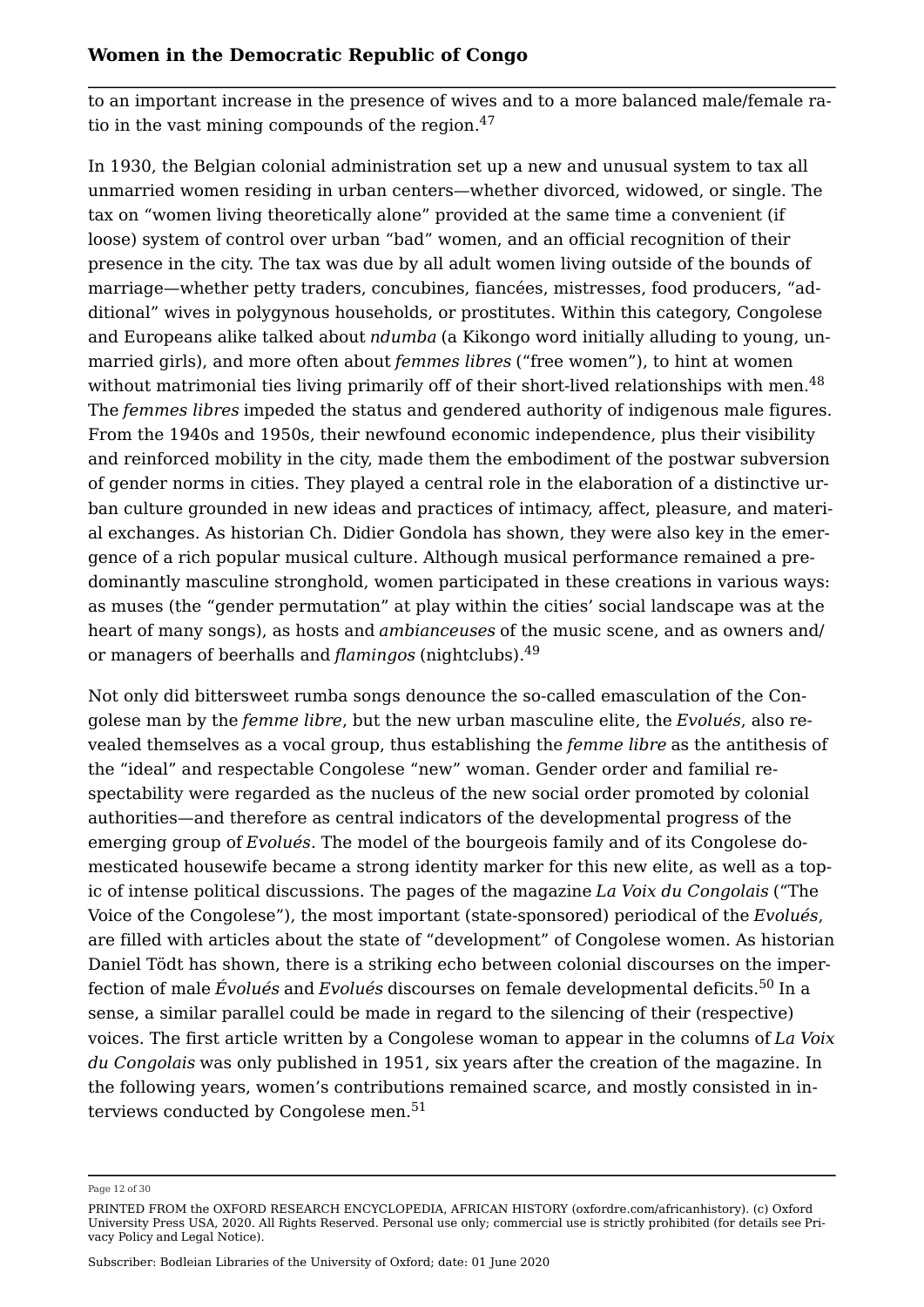<span id="page-12-2"></span><span id="page-12-1"></span><span id="page-12-0"></span>Their content nevertheless was not completely in line with the gender *doxa* of their male counterparts. Louise Efoli, the author of the second ever-published article by a woman in the periodical, pointed out in 1956 that *Evolués* men were not always living up to the ideals they pretended to embrace, and criticized the ambiguities of their rhetoric about women's liberation.[52](#page-24-8) In 1957, Joséphine Siongo-Nkumu, who had just been appointed the Congolese delegate to the World Union of Catholic Women's Organizations, stated in an interview about her recent trip to metropolitan Belgium that she was edified by the sight of a Belgian husband and wife "being one item"[53](#page-24-9): "They share the same goal, and they make decisions only after mutual concertation. After work, the husband comes back home immediately and with his wife he works in the garden, takes care of the children."[54](#page-25-0) The criticism against male *Evolués* was only thinly veiled. Discussions of possibilities of salaried employment for women were particularly tense. Here again, Belgian paternalism was striking. In 1957, the magazine mentioned as an historic first the engagement of a Congolese woman in the colonial administration (as an auxiliary clerk), and presented it as possible only thanks to the ability of the young woman "to remain at her place" (a place conceived in racialized and gendered terms). Here again, interviews of women such as the young auxiliary teacher and journalist Suzanne Freitas also complicated the male (and not very favorable) narrative.[55](#page-25-1)

<span id="page-12-3"></span>In the late 1950s, the acceleration of anticolonial movements led to the emergence of new forms of political mobilization. *Evolués* men were the main leaders of the new political scene claiming autonomy. Not surprisingly, women remained largely marginalized from the formal process that led to the birth of a new state in June 1960. The leaders of the major political parties were exclusively men. In 1958, Julienne Mbengi created the FABAKO (*Femmes de l'Alliance des Bakongo*), a women's association linked to ABAKO (*Alliance des Bakongo*), the leading cultural-turned-political association of Lower Congo headed by Joseph Kasa-Vubu, the future first president of the country. The organization was, however, never recognized as a branch of the political party.<sup>[56](#page-25-2)</sup>

<span id="page-12-4"></span>The other major political leader of the time, future prime minister Patrice Lumumba, held singular positions with regard to women's emancipation and political activism. His political party, the MNC (the Congolese National Movement), which he led from 1958 until his assassination in 1961, progressively sought to mobilize women. In 1959, Lumumba underlined that he had set up a large women's national organization, the *Union des Femmes Démocratiques du Congo* (Union of Democratic Women of the Congo), but the current state of the historiography does not allow for the elucidation of the political significance of this body within the party's apparatus. Executive members of the MNC were men.<sup>[57](#page-25-3)</sup>

<span id="page-12-5"></span>The political collaboration of Lumumba with Andrée Blouin (1921–1986), one of the rare female figures of the Congolese independence with a high public profile, appears therefore as an exception rather than the rule. Blouin was born in present-day Central African Republic to an African mother and French father. Her personal as well as political trajectory bears testimony of the colonial constraints weighting on *métis* women; to sum up, and in the words of Karen Bouwer, as a "woman of mixed race working alongside men, her fluid crossing of boundaries of race and gender unsettles the dichotomies informing

Page 13 of 30

PRINTED FROM the OXFORD RESEARCH ENCYCLOPEDIA, AFRICAN HISTORY (oxfordre.com/africanhistory). (c) Oxford University Press USA, 2020. All Rights Reserved. Personal use only; commercial use is strictly prohibited (for details see [Pri](https://global.oup.com/privacy)[vacy Policy](https://global.oup.com/privacy) and [Legal Notice](https://oxfordre.com/page/legal-notice)).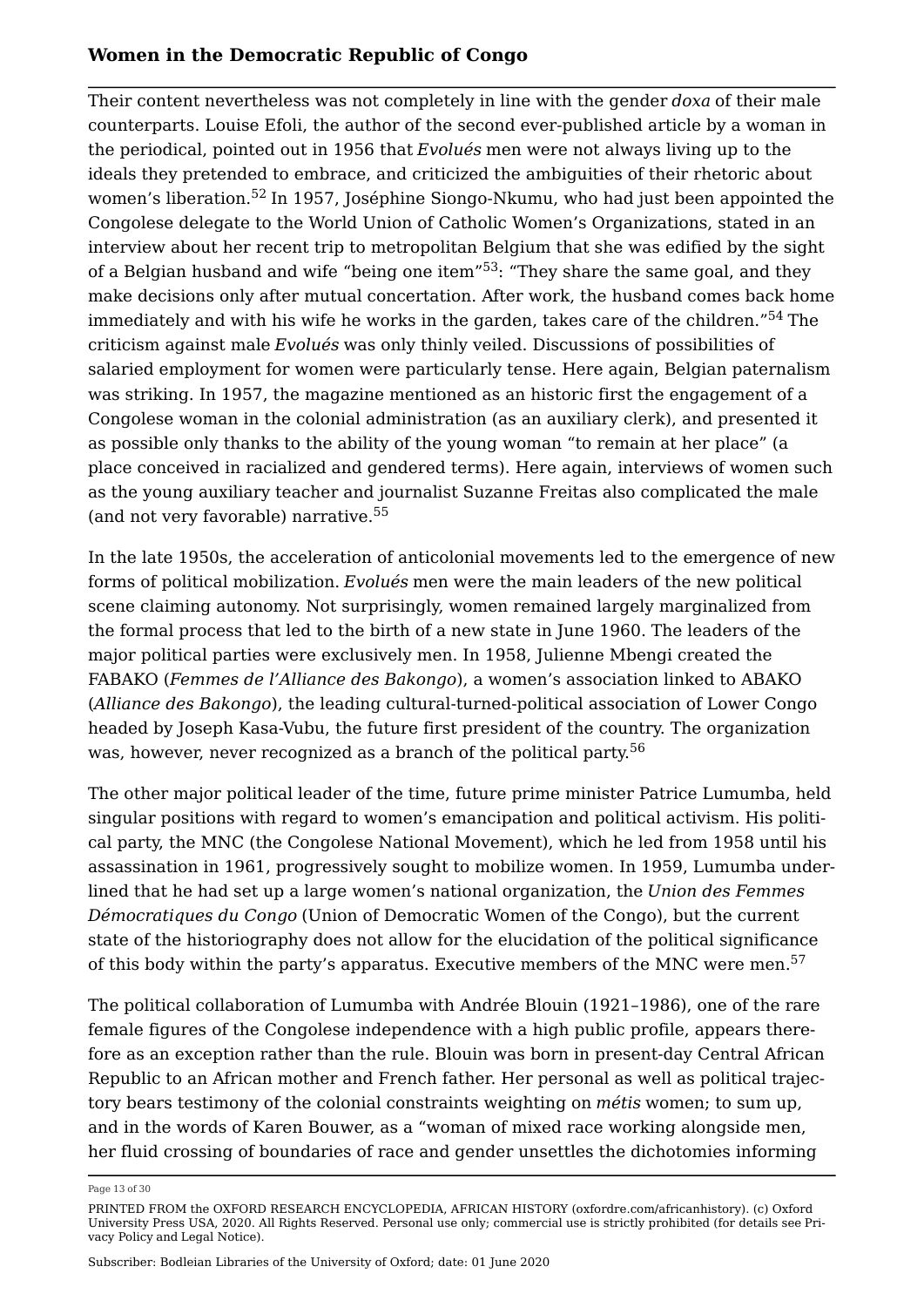<span id="page-13-0"></span>the discourses of both colonization and decolonization."[58](#page-25-4) In the late 1950s, Blouin traveled to the Guinea of Sékou Touré before going back to Central Africa—and ultimately to the Congo—with a clear political commitment toward decolonization. In the eve of Congolese independence, she mobilized women in the Kwilu region for the African Solidarity Party (PSA). She caught the eye of Patrice Lumumba and became the chief of protocol in his government in 1960, before being permanently expelled from the Congo a few months later.<sup>[59](#page-25-5)</sup>

<span id="page-13-3"></span><span id="page-13-2"></span><span id="page-13-1"></span>Lumumba and his party went from advocating a gradual emancipation to a position in favor of women's voting rights, a highly singular stance in the political landscape of the pe-riod leading up to independence.<sup>[60](#page-25-6)</sup> Already in 1957, the enactment of a new legal status for urban areas, which had led to the organization of local (and limited) elections of town councils, had excluded Congolese women from suffrage, to the great demise of metropoli-tan feminist associations.<sup>[61](#page-25-7)</sup> During the political negotiations about independence and the electoral system to be implemented in postcolonial Congo held in Brussels in early 1960, Congolese and Belgian delegates agreed to exclude women from voting rights, apparently without much discussion.<sup>[62](#page-25-8)</sup>

# <span id="page-13-4"></span>**From Congo to Zaïre to Congo: Women's Mobilizations, Mobilizing Women**

The 1960s were about to generate a flourishing of women's associative mobilizations in the Congo, including political ones. These were grounded in associative dynamics developed during the colonial period. While these associations did not have political ambitions per se, they nevertheless challenged colonial as well as Congolese norms and often escaped colonial supervision.

These associations were mostly urban, initiated by independent women and organized across ethnic lines. Born in the 1930s, the first women's associations were centered on mutual aid (*likelemba* in Lingala) and recreation. Other types of associations quickly emerged, particularly those of the *muziki* type, which brought together "free women," businesswomen, and others having acquired a certain financial autonomy. After World War II, these associations multiplied. They were as much based on collective savings and solidarity as on the promotion of new forms of sociability, especially around music, commensality, entertainment, and fashion. It is also in this context that the first "societies of elegance" emerged. Their activities revolved more specifically around fashion, aesthetics, seduction, and musical recreation. Their names were evocative: *The Light*, *Beauty*, *Rosette*, *The Kind Girl*, *The Most Beautiful Toilet*, and so on. The most famous of them was undoubtedly the *Diamant* Association, founded in Leopoldville in 1933 by shopkeepers whose rumored acquaintances with prostitution led to a thorough investigation by colonial authorities.[63](#page-25-9) In urban areas, these associations coexisted with other forms of female groups centered on spiritual affiliations (such as in the case of the *Jamaa* or *Kipendano* movements in Katanga). In spite of their opposite positioning in terms of moral (and gender) respectability, it is also striking to note that these diverse associative forms drew

<span id="page-13-5"></span>Page 14 of 30

PRINTED FROM the OXFORD RESEARCH ENCYCLOPEDIA, AFRICAN HISTORY (oxfordre.com/africanhistory). (c) Oxford University Press USA, 2020. All Rights Reserved. Personal use only; commercial use is strictly prohibited (for details see [Pri](https://global.oup.com/privacy)[vacy Policy](https://global.oup.com/privacy) and [Legal Notice](https://oxfordre.com/page/legal-notice)).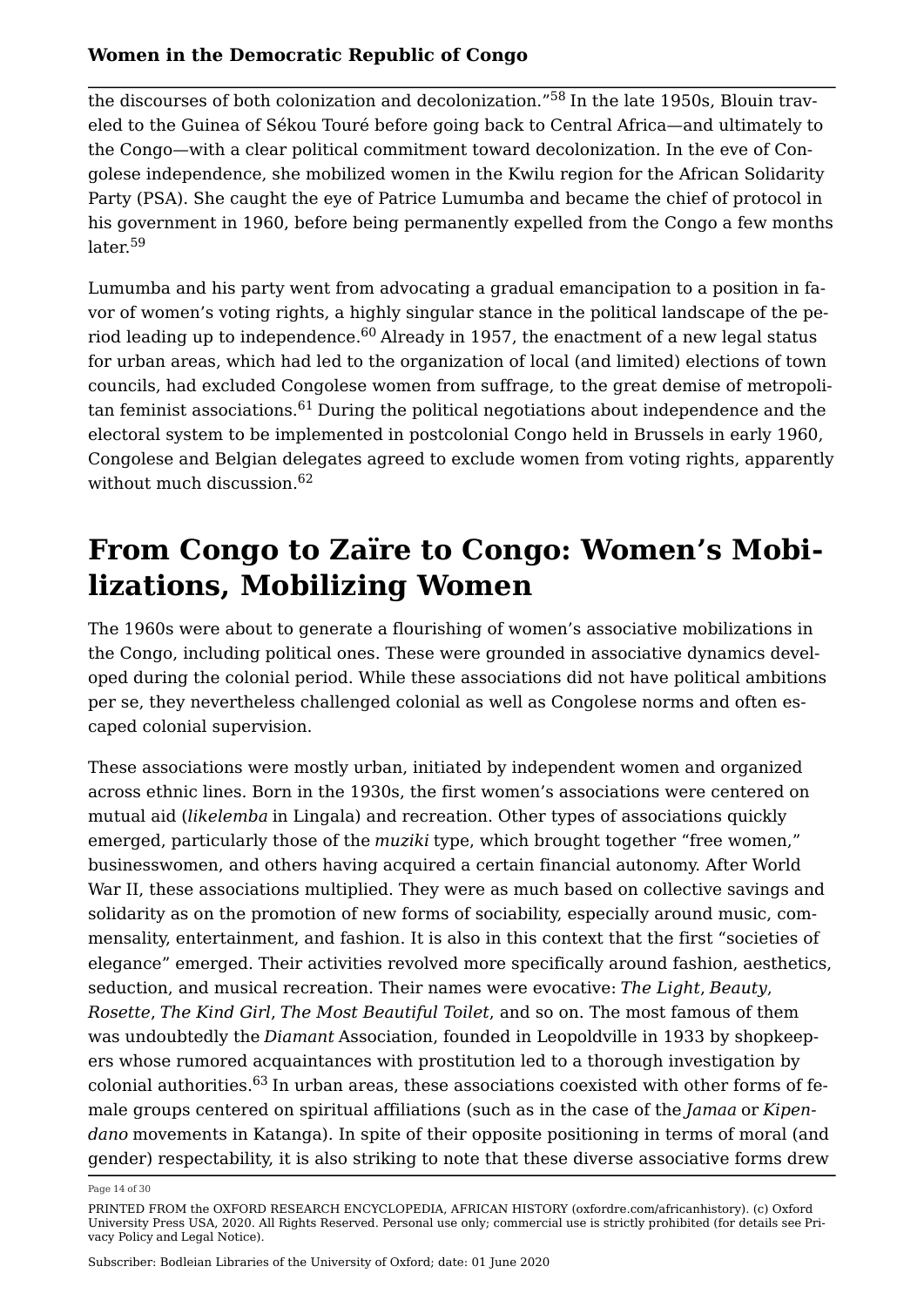inspiration from transregional/transnational influences (between Kinshasa and the Katanga for instance, but also from the French Congo and British Zambia).

<span id="page-14-0"></span>Under the First Republic (1960–1965), many of these associations turned more political in the context of the civil war and political conflicts that followed independence. They organized actions (protests, public appeals to politicians, etc.) in different political directions. In March 1965 for instance, several associations joined forces under the lead of Catherine Limaya and Elisabeh Koffi to organize a "march of women" in the streets of Kinshasa to call for peace and to claim that "all mothers of the Congo want peace, want that tran-quillity reigns on earth and want that people renounce to war."<sup>[64](#page-25-10)</sup> On the eve of Joseph-Désiré Mobutu's coup (1965), political leaders organized tours to encourage "national reconstruction" in the provinces that had been the most strongly impacted by rebellions, for which they chose to include delegations of women's associations to address people about the role of women in the process of Congolese reorganization.<sup>[65](#page-25-11)</sup> While it remains a blind spot of the historiography of early postcolonial Congo, women had been severely affected by the experiences of civil war and military insurgencies, notably in terms of sexual violence.[66](#page-25-12)

<span id="page-14-2"></span><span id="page-14-1"></span>Among the 1960s rebellions in the Congo, the movement headed by political leader and former minister Pierre Mulele in the Kwilu proved the most distinctive one from a gender perspective. Trained in guerrilla tactics in Maoist China, Mulele organized life in the maquis with an estimated 20 to 35 percent of women, and along lines that broke the usual conventions of the gender division of militant (and military) activism relegating women to subaltern and logistical tasks. In this rural-based revolution (that reached approximately one-third of the Congolese territory in the mid-1960s), women served as soldiers in assault teams, commanded troops, organized executions, and gave political speeches. The movement advocated equality between men and women, both in the public and in the private sphere. While effective practices did not always live up to these ideals, women did play significant public roles in the movement.<sup>[67](#page-25-13)</sup>

<span id="page-14-3"></span>This was, for instance, the case for Léonie Abo. Abo was born in Eastern Congo and trained as an assistant midwife and pediatric nurse in the late-colonial period (she graduated with the first promotion of its kind in 1957). She joined the armed resistance in 1963 and married Pierre Mulele. She served in medical care, embraced the revolution, and became an important figure of the insurgency. Even after the demise of the rebellion and the execution of Mulele (1968), she remained a spokesperson for women's rights, anti-imperialism, and later for the defense of Mulele's legacy.[68](#page-25-14)

<span id="page-14-4"></span>The promotion of women's emancipation as part of a decolonial political agenda was also to be featured in Mobutu's famous doctrine of *authenticité*, whose aim was to connect the value system of the precolonial past with the requirements of "modernity." Forged and developed as a governmental policy from the second half of the 1960s, this political rhetoric rested on the criticism of colonial attitudes toward women (limited opportunities of education, neglect of rural women, destruction of "authentic" African family values, etc.) and on the promotion of new paths of emancipation and of more egalitarian relations between

Page 15 of 30

PRINTED FROM the OXFORD RESEARCH ENCYCLOPEDIA, AFRICAN HISTORY (oxfordre.com/africanhistory). (c) Oxford University Press USA, 2020. All Rights Reserved. Personal use only; commercial use is strictly prohibited (for details see [Pri](https://global.oup.com/privacy)[vacy Policy](https://global.oup.com/privacy) and [Legal Notice](https://oxfordre.com/page/legal-notice)).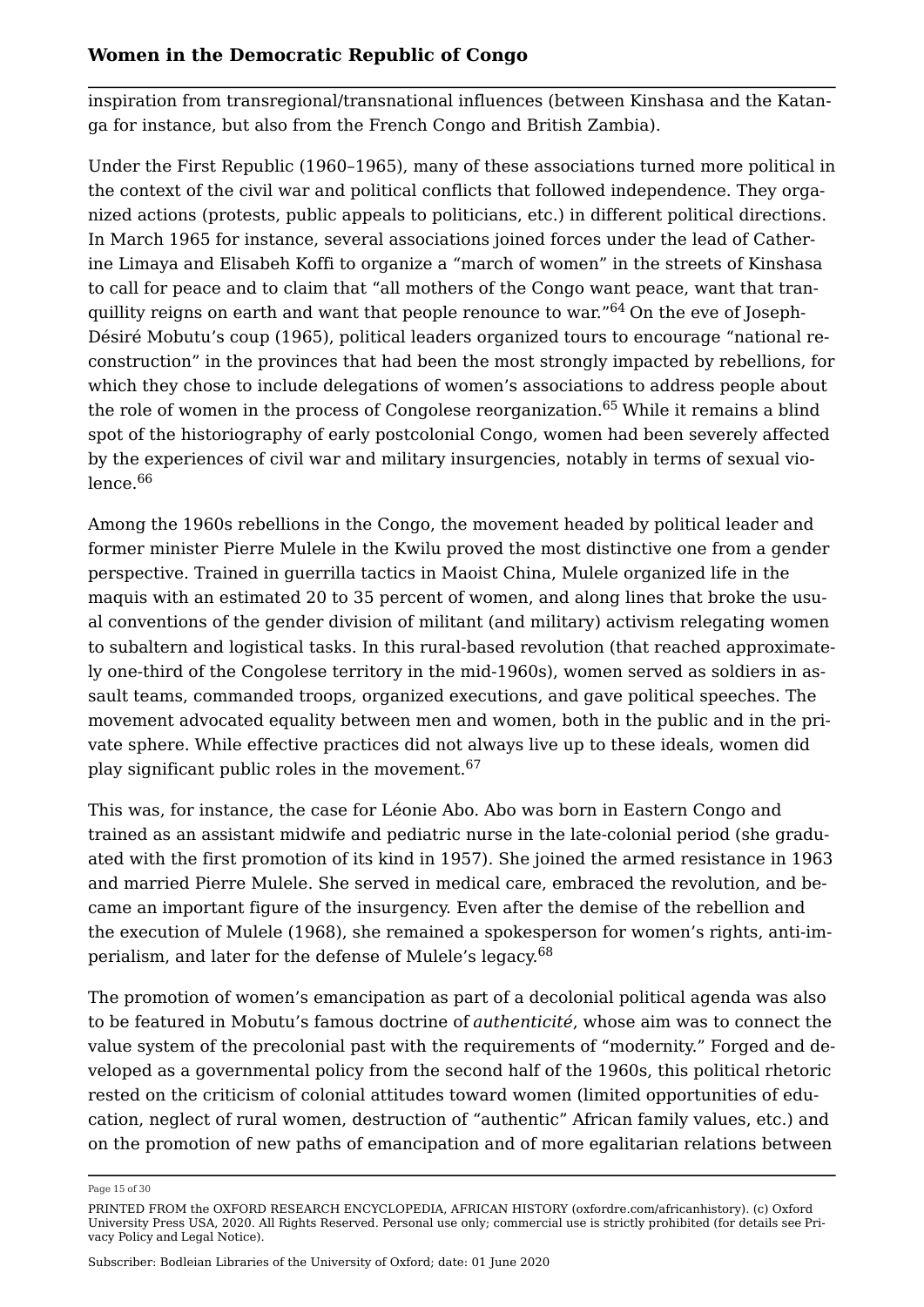men and women. Significantly, one of the most successful slogans of the (new) regime was *Hommes nouveaux/femmes nouvelles: émancipation* ("New men/new women: emancipation").

Mobutu also proved keen to mobilize, to his own political profit, the new associative dynamics that had emerged in the years following independence. Only women's organizations within his single party, the MPR (Popular Revolutionary Movement), were recognized and encouraged; independent groups were banned. Substantial investments were made to encourage girls' schooling. In 1967, the new constitution finally granted women the right of suffrage. One year before, Sophie Kanza (1940–1999), the first Congolese woman to get a secondary education degree and a university degree, had become the first female minister to take office (as Minister of Social Affairs). A few women were even included in the army and trained as paratroopers; in the late 1960s, they were proudly included in official military parades.[69](#page-26-0)

<span id="page-15-0"></span>As the scarce historical works devoted to this period have shown, beyond grand political gestures, Mobutu's rhetoric of women's empowerment was not translated into effective policies. In the 1970s and 1980s, in spite of the creation of the CONDIFA (a special ministerial department aiming to bring female status and family issues on the political agenda), and in spite of the integration of a new international agenda trending toward "women and development," women remained a minority on the national political stage. In the words of sociologist Gertrude Mianda, the access (and growing visibility) of "intellectual women" to political positions and public service was a "lure," whose aim was "to dan-gle the fruits of female promotion in front of the people and of the rest of the world."<sup>[70](#page-26-1)</sup>

<span id="page-15-4"></span><span id="page-15-3"></span><span id="page-15-2"></span><span id="page-15-1"></span>At the end of the 1980s, Zaïre (the new "authentic" name of the country since 1971) had one of the lowest girls' schooling rate for sub-Saharan Africa (63.6 percent of enrollment at the primary level, 13.1 percent at the secondary level). Women's presence in the formal wage-labor force increased significantly in these decades, especially in the private sector, but they rarely occupied senior positions. Anthropological studies realized in the 1970s and 1980s nevertheless reveal that women never resigned themselves to the limit-ed roles offered to them.<sup>[71](#page-26-2)</sup> Already in the late 1960s, several female students participated in the students' movement and political debates surfacing in the context of the global 1960s.[72](#page-26-3) Rural women also never ceased to mobilize themselves; in the Eastern Congo of the late 1980s for instance, a group of Tembo women farmers of cassava successfully protested against new projects of taxes and tolls.<sup>[73](#page-26-4)</sup> On a more structural level and despite the degradation of economic conditions, several women launched successful trade enterprises. In Kisangani, the third city in the country, in the mid-1980s, businesswomen (nicknamed *basi ya poids* ["women of weight"]) accounted for 28 percent of the top trade sector, many of whom specialized in the wholesale/semi-wholesale sector and in activities based on national and international trading networks.<sup>[74](#page-26-5)</sup> In other (and more recent) contexts as well, investments in cross-border trade offered women opportunities to creatively challenge and/or reinvent gender dynamics.<sup>[75](#page-26-6)</sup>

<span id="page-15-6"></span><span id="page-15-5"></span>Page 16 of 30

PRINTED FROM the OXFORD RESEARCH ENCYCLOPEDIA, AFRICAN HISTORY (oxfordre.com/africanhistory). (c) Oxford University Press USA, 2020. All Rights Reserved. Personal use only; commercial use is strictly prohibited (for details see [Pri](https://global.oup.com/privacy)[vacy Policy](https://global.oup.com/privacy) and [Legal Notice](https://oxfordre.com/page/legal-notice)).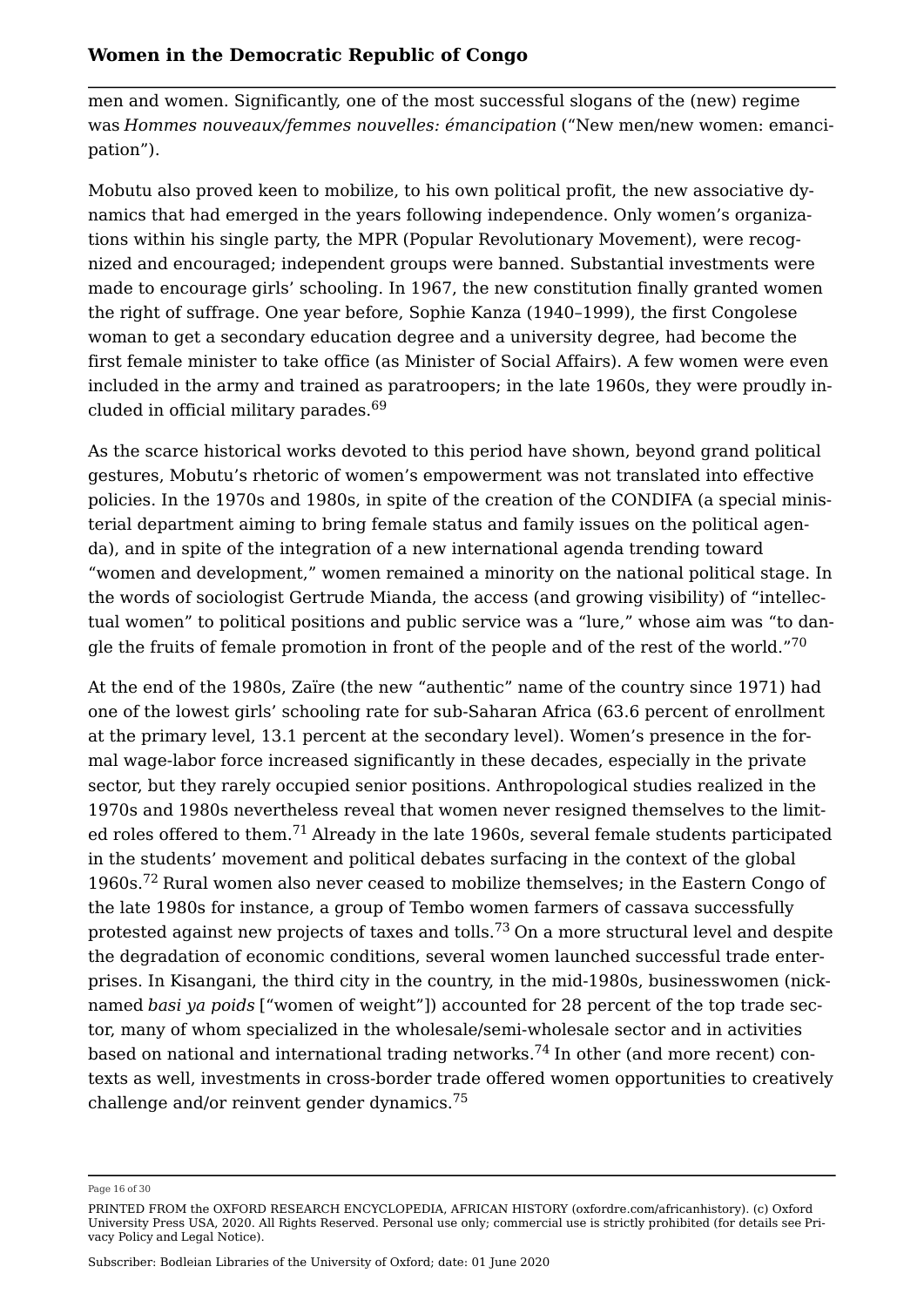<span id="page-16-0"></span>The decline of wage labor and growing hyperinflation of the 1980s and early 1990s reinforced Congolese households' dependence on the extra income provided by the informal economic activities of women in petty trade, agriculture, and beer brewing, among others. This contributed to new discourses about alleged shifts in the balance of power between men and women, with men denouncing women's ambition to "wear the trousers."[76](#page-26-7) While women's newfound economic autonomy appeared as a challenge to Christian as well as to "traditional" ideals of Congolese masculinity, it must be underlined that the new (and long-awaited) Family Code of 1988 still stated, despite its modernizing ambitions, that men were the heads of households and that wives had to request their husband's permission to perform certain legal acts.<sup>[77](#page-26-8)</sup>

<span id="page-16-2"></span><span id="page-16-1"></span>Since then, the new 2006 Constitution brought the promotion of gender equality to the legal agenda. New legislations on women's rights and on issues such as the prevention of sexual violence have been enacted, but they have not necessarily been put into practice, particularly in rural areas. Similarly, popular songs might have celebrated the empowerment of seductive women who hold men at their mercy since the 1960s, but the realities of prostitution and other forms of transactional sexualities put discourses of Congolese men's "emasculation" into perspective.<sup>[78](#page-27-0)</sup> At the turn of the new millennia, the overthrow of the Mobutu regime, the reconfiguration of political order, the Second Congo War, and the Kivu conflict have had devastating effects on women, especially in conflict zones. In addition to impeded access to basic necessities, this context has accelerated the degradation of healthcare, with a (gendered) impact on maternal and reproductive health ser-vices.<sup>[79](#page-27-1)</sup> Congolese women have been subjected to outbursts of sexual violence that have attracted international media attention—and since then have framed most of the scholarly studies devoted to women in DR Congo. $80$ 

# <span id="page-16-4"></span><span id="page-16-3"></span>**Discussion of the Literature**

<span id="page-16-5"></span>Compared to other African countries, the history of women in DR Congo remains sparsely studied. It is striking to note that it barely features in general histories of women in Africa, as well as in general histories of the Congo. The first edition of Kathleen Sheldon's reference book (2005) for instance, the *Historical Dictionary of Women in Sub-Saharan Africa*, only contains one single entry for the largest country in Sub-Saharan Africa.<sup>[81](#page-27-3)</sup> Quite tale-tellingly as well, the bestselling book by David Van Reybrouck, *Congo: The Epic History of a People*, opens with a series of vignettes in which a young boy personifies the different eras of Congo's precolonial history; one might wonder what this historical overview would have been if these evolutions had been told from a young girl's point of view.[82](#page-27-4) There is no comprehensive historical work on women in the Congo, despite an early interest of some pioneering anthropologists with an eye for gender and history. Suzanne Comhaire-Sylvain was undoubtedly a particularly important scholar in this regard. The Haitian-born anthropologist conducted fieldwork in Leopoldville's African districts twice —first in the early 1940s, and second in the mid-1960s, leading to the publication of her *Femmes de Kinshasa, hier et aujourd'hui* in 1968.<sup>[83](#page-27-5)</sup>

<span id="page-16-7"></span><span id="page-16-6"></span>Page 17 of 30

PRINTED FROM the OXFORD RESEARCH ENCYCLOPEDIA, AFRICAN HISTORY (oxfordre.com/africanhistory). (c) Oxford University Press USA, 2020. All Rights Reserved. Personal use only; commercial use is strictly prohibited (for details see [Pri](https://global.oup.com/privacy)[vacy Policy](https://global.oup.com/privacy) and [Legal Notice](https://oxfordre.com/page/legal-notice)).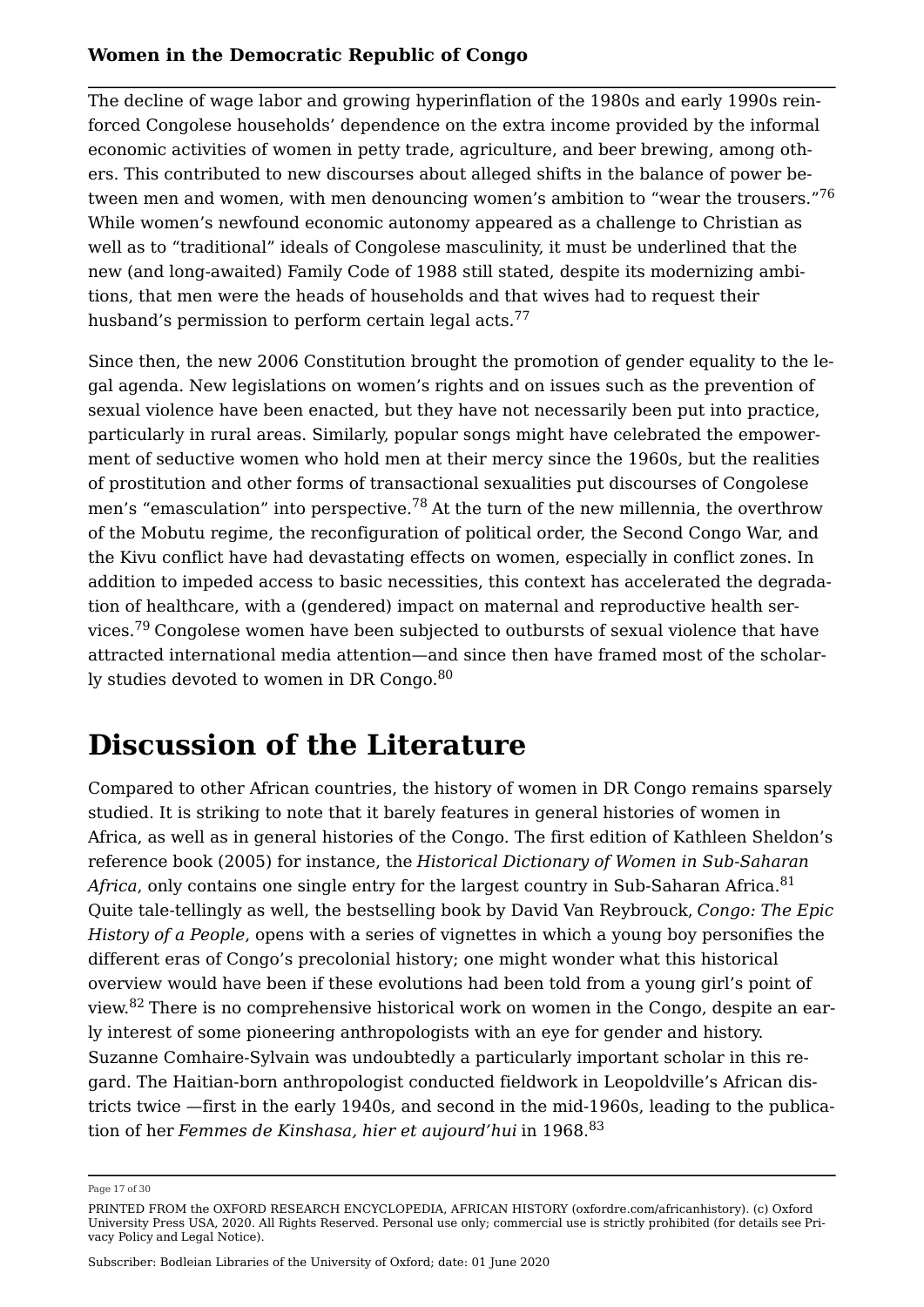<span id="page-17-2"></span><span id="page-17-1"></span><span id="page-17-0"></span>In the 1960s and 1970s, the interest in Congo's *longue durée* past and for oral history did not spark a noticeable interest in women's historical experiences. The 1980s were going to prove to be a point-turning decade. There was first the landmark collective volume *Women and Slavery in Africa*, which features several contributions from scholars special-izing in Congolese and Great Lakes' region history.<sup>[84](#page-27-6)</sup> There was then a pioneering article by Justine M'Poyo Kasa-Vubu on the history of Congolese women under Belgian colonial rule;[85](#page-27-7) together with a first collection of essays on European women in colonial Congo edited by Belgian historian Jean-Luc Vellut, the paper opened new paths of investigation about women's history in DR Congo.<sup>[86](#page-27-8)</sup> Above all, the end of the 1980s were marked by the publication of one of the first articles of the leading scholar on gender history in the Congo, historian Nancy R. Hunt. From the late 1980s to the present day, Hunt's highly original work (inter alia, on African women and colonial biopolitical interventions, domesticity and colonialism, the medicalization of childbirth, the history of sexual violence, and violence and insurgencies in (post)colonial Congo) has dominated the field of gender history in the Congo. In many respects, it has also set the research agenda on these issues in other African/(post)colonial contexts—and therefore "placed" DR Congo on the map of African women's history. Different lines of analysis were developed in the 1990s. Social histories of the mining regions, as well as the genre of *Histoire immediate* ("immediate history"), suddenly became an interest for researchers in women's histories. A specialist in Katanga's history, historian Donatien Dibwe dia Mwenbu elaborated on women's roles within the mining communities of the region.<sup>[87](#page-27-9)</sup> Sociologist Gertrude Mianda investigated the complex relationship between women and *Evolués*' ideology, a line of inquiry she has developed in further publications.<sup>[88](#page-27-10)</sup> Although focusing on urban history and popular culture, historian Ch. Didier Gondola's work has expanded on urban women's histories and he has since developed innovative research on gender history in colonial and postcolonial Congo.<sup>[89](#page-28-0)</sup> Since the 2000s, new research has emerged (Karen Bouwer on gender and decolonization and Lissia Jeurissen and Amandine Lauro on *ménagères* and interracial sexualities, among others).  $90$  Women are also more frequently referenced in works in which they are not the primary subjects. History is also taken more and more into consideration by the rich anthropological scholarship devoted to gender issues in contemporary Congo and often deals with popular culture.<sup>[91](#page-28-2)</sup> Still, there is no comprehensive overview of the history of women in DR Congo and many aspects of women's experiences and mobilizations remain little known, especially for the precolonial period and for the postcolonial decades. The current surge in expertise on sexual violence and the mass rapes in Eastern Congo has generated an evergrowing body of literature on women in the country, as much as it has unveiled the crucial need to pay more attention to long-term historical perspectives on gender and the substantial lack of Congo-related scholarship in this regard.

# <span id="page-17-7"></span><span id="page-17-6"></span><span id="page-17-5"></span><span id="page-17-4"></span><span id="page-17-3"></span>**Primary Sources**

Archival collections in the Democratic Republic of Congo have suffered from the political conflicts in the 1990s and 2000s. The **[National Archives](http://www.piaf-archives.org/annuaire/archives-nationales-du-congo)**, located in Kinshasa, hosts official documents dating back to the colonial period, including reports and administrative records concerned with women's related issues.**[92](#page-28-3)** Local repositories of archival collec

<span id="page-17-8"></span>Page 18 of 30

PRINTED FROM the OXFORD RESEARCH ENCYCLOPEDIA, AFRICAN HISTORY (oxfordre.com/africanhistory). (c) Oxford University Press USA, 2020. All Rights Reserved. Personal use only; commercial use is strictly prohibited (for details see [Pri](https://global.oup.com/privacy)[vacy Policy](https://global.oup.com/privacy) and [Legal Notice](https://oxfordre.com/page/legal-notice)).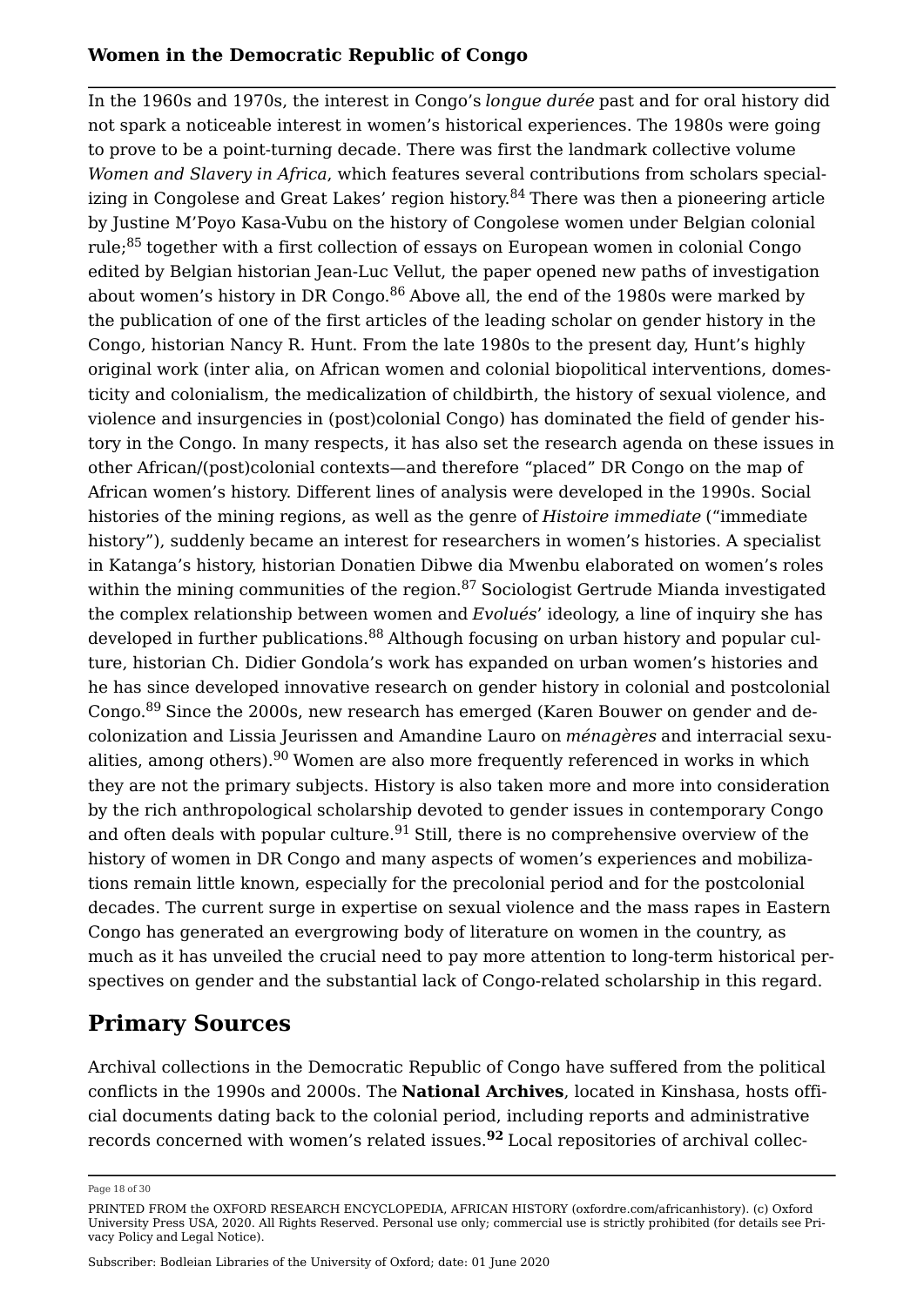tions (local administrations' records, court records, companies' and missions' records, among others) and of published material (e.g., local press and publications) may hold documents dating back several decades, but in the absence of precise guides/inventories, research often remains unpredictable.

<span id="page-18-0"></span>An important part of Congo's historical evidence can be found in Belgian archives, including for the precolonial period. Tervuren's Belgian **[Royal Museum for Central Africa](https://www.africamuseum.be/en/research/collections_libraries)** remains, for instance, a key place for precolonial arts and material culture. It also holds sources written prior to/in the early colonial period by explorers, traders, and soldiers involved in conquest, as well as extensive collections of colonial written and visual documents.**[93](#page-28-4)** Ethnographic material dating back to the colonial and the postcolonial (through research records handed down by retired scholars, for instance) period might also be of interest for researchers of women and gender in DR Congo. The **[Belgian Colonial](https://diplomatie.belgium.be/en/documentation/archives/sections_and_collections/africa_archive)  [Archives in Brussels](https://diplomatie.belgium.be/en/documentation/archives/sections_and_collections/africa_archive)**, deposited at the Belgian Ministry of Foreign Affairs (but planned to be moved to the **[State Archives of Belgium](http://arch.arch.be/index.php?l=en)** in the forthcoming years), host most of the remaining records produced by the Belgian colonial administration both in Brussels and in the Congo. Among others, the *Gouvernement Général de Léopoldville*'s collection will be of particular interest for scholars concerned with the reconstruction of women's experiences—even through the colonial (archival) gaze. Accessible only since the mid-2000s, this collection is made up of various types of records (including court files, daily administrative reports, police files, petition letters, etc.) produced in the Congo and transferred to Brussels during the decolonization process.**[94](#page-28-5)** The **[KADOC-Documenta](https://kadoc.kuleuven.be/english/index)[tion and Research Center on Religion Culture and Society](https://kadoc.kuleuven.be/english/index)** holds records of several Catholic congregations involved in missionary work in the Congo. Protestant congregations active in the Congo, such as the Baptists, often have their archival repositories located in the United Kingdom or in the United States.

<span id="page-18-2"></span><span id="page-18-1"></span>Published accounts also provide information about women. For the precolonial period, edited/translated collections of documents from the Kongo Kingdom provide limited but precious information about women's roles; (recorded) oral traditions might also be useful, even if they do not always pay a lot of attention to women and gender roles.**[95](#page-28-6)** For colonial- and postcolonial-era publications, a few bibliographical records provide good entry points into the published material about/by Congolese women.**[96](#page-28-7)**

# <span id="page-18-3"></span>**Further Reading**

Bouwer, Karen. *Gender and Decolonization in the Congo: The Legacy of Patrice Lumumba*. London and New York: Palgrave Macmillan, 2010.

Comhaire-Sylvain, Suzanne. *Femmes de Kinshasa, hier et aujourd'hui*. Paris: Mouton, 1968.

Gondola, Ch. Didier. "Popular Music, Urban Society, and Changing Gender Relations in Kinshasa, Zaire (1950-1990)." In *Gendered Encounters. Challenging Cultural Boundaries* 

Page 19 of 30

PRINTED FROM the OXFORD RESEARCH ENCYCLOPEDIA, AFRICAN HISTORY (oxfordre.com/africanhistory). (c) Oxford University Press USA, 2020. All Rights Reserved. Personal use only; commercial use is strictly prohibited (for details see [Pri](https://global.oup.com/privacy)[vacy Policy](https://global.oup.com/privacy) and [Legal Notice](https://oxfordre.com/page/legal-notice)).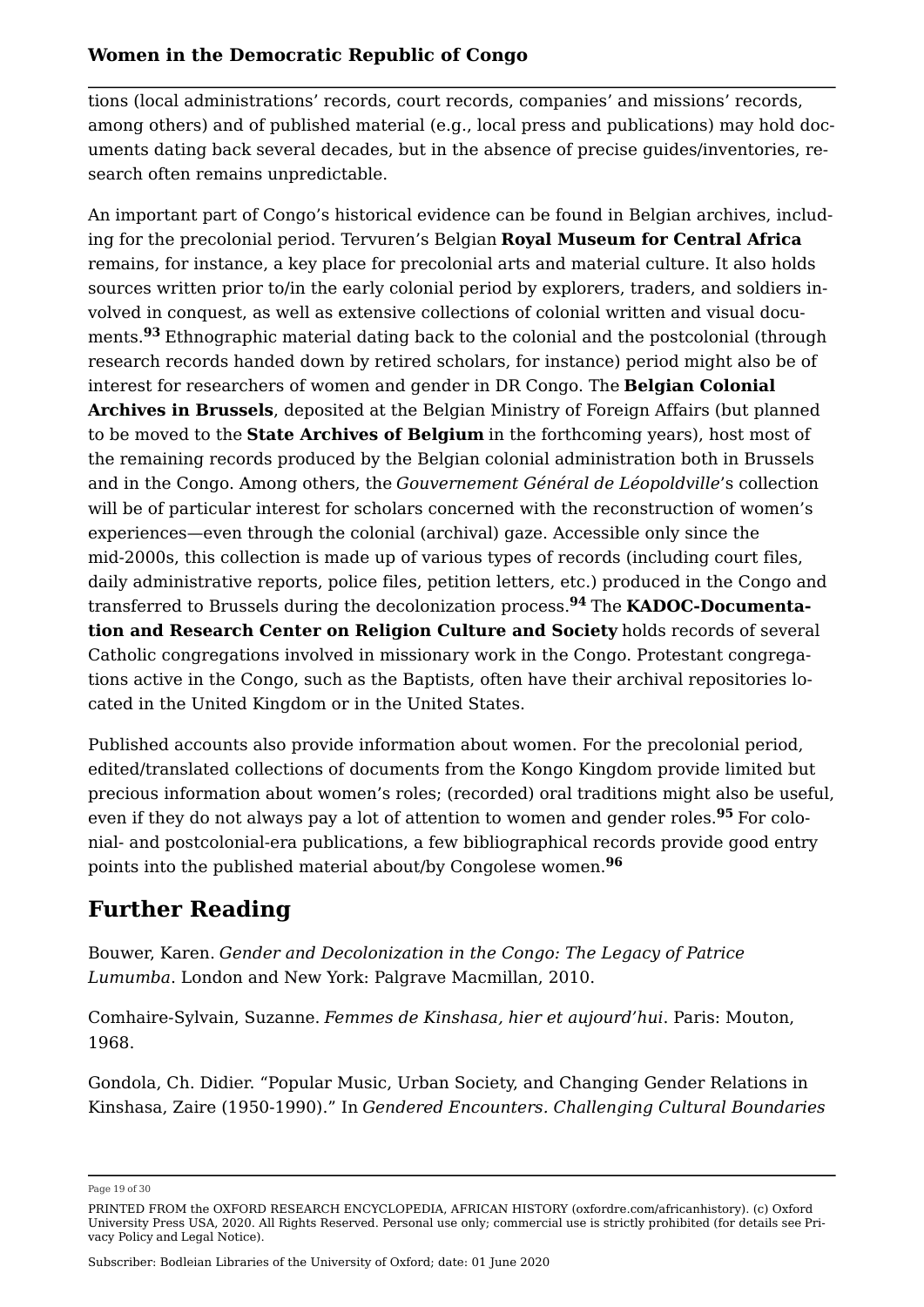*and Social Hierarchies in Africa*. Edited by Maria Grosz-Ngate and Omari Kokole, 65–84. London: Routledge, 1996.

Hunt, Nancy R. *A Colonial Lexicon: Of Birth Ritual, Medicalization, and Mobility in the Congo*. Durham, NC: Duke University Press, 1999.

Hunt, Nancy R. "Noise over Camouflaged Polygamy, Colonial Morality Taxation, and a Woman-Naming Crisis in Belgian Africa." *Journal of African History* 32, no. 3 (1991): 471– 494.

Jacques, Catherine, and Valérie Piette. "Féminisme et société coloniale au Congo belge (1918–1960)." In *Femmes d'Afrique dans une société en mutation*. Edited by Phillipe Denis and Caroline Sappia, 77–97. Leuven, Belgium: Academia-Bruylant, 2004.

Kita Masandi, Pierre. "L'Éducation féminine au Congo belge." *Paedagogica Historica* 40, no. 4 (2004): 479–508.

Mianda, Gertrude. "Colonialism, Education, and Gender Relations in the Belgian Congo: The *Evolué* Case." In *Women in African Colonial Histories.* Edited by Jean Marie Allman, Susan Geiger, and Nakanyike Musisi, 144–163. Bloomington: Indiana University Press, 2002.

Mianda, Gertrude. "Dans L'ombre de La 'Démocratie' Au Zaïre: La Remise En Question de L'émancipation Mobutiste de La Femme." *Canadian Journal of African Studies* 29, no. 1 (1995): 51–78.

Sizaire, Violaine, ed. *Femmes-Mode-Musique. Mémoires de Lubumbashi*. Paris: L'Harmattan, 2002.

Thornton, John K. "Elite Women in the Kingdom of Kongo: Historical Perspectives on Women's Political Power." *Journal of African History* 47, no. 3 (2006): 437–460.

Wright, Marcia. *Strategies of Slaves & Women: Life-Stories from East/Central Africa*. New York: Lillian Barber Press, 1993.

# **Notes:**

<span id="page-19-0"></span>([1.\)](#page-1-0) For overviews of this *longue durée* history in Central Africa from a gender perspective, see notably David Schoenbrun, *A Green Place, A Good Place: Agrarian Change, Gender, and Social Identity in the Great Lakes Region to the 15th Century* (Portsmouth, NH: Heinemann, 1998); Christine Saidi, *Women's Authority and Society in Early East-Central Africa* (Rochester, NY: University of Rochester Press, 2010); and Kathryn M. de Luna, *Collecting Food, Cultivating People: Subsistence and Society in Central Africa* (New Haven, CT: Yale University Press, 2016). See also Jan Vansina, *How Societies Are Born: Governance in West Central Africa before 1600* (Charlottesville: University of Virginia Press, 2004); and Rachel Jean-Baptiste, "Central Africa, 1500–1900," in *The Oxford Encyclope*

Page 20 of 30

PRINTED FROM the OXFORD RESEARCH ENCYCLOPEDIA, AFRICAN HISTORY (oxfordre.com/africanhistory). (c) Oxford University Press USA, 2020. All Rights Reserved. Personal use only; commercial use is strictly prohibited (for details see [Pri](https://global.oup.com/privacy)[vacy Policy](https://global.oup.com/privacy) and [Legal Notice](https://oxfordre.com/page/legal-notice)).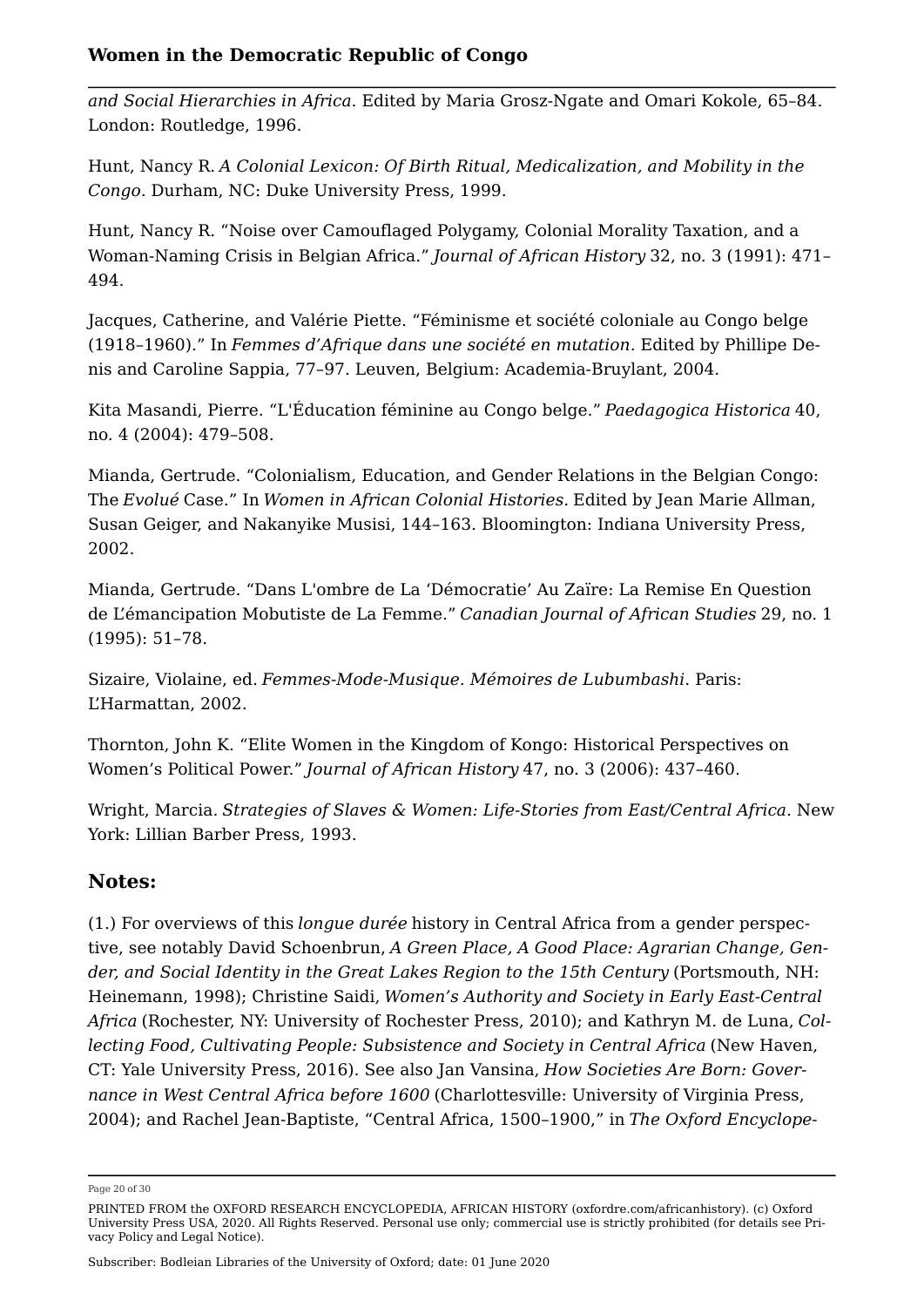*dia of Women in World History*, ed. Bonnie G. Smith (Oxford: Oxford University Press, 2008), 302–308.

<span id="page-20-0"></span>([2.\)](#page-1-1) [John K. Thornton, "Elite Women in the Kingdom of Kongo: Historical Perspectives on](https://oxfordre.com/view/10.1093/acrefore/9780190277734.001.0001/acrefore-9780190277734-e-544#acrefore-9780190277734-e-544-bibItem-0011)  [Women's Political Power,"](https://oxfordre.com/view/10.1093/acrefore/9780190277734.001.0001/acrefore-9780190277734-e-544#acrefore-9780190277734-e-544-bibItem-0011) *[Journal of African History](https://oxfordre.com/view/10.1093/acrefore/9780190277734.001.0001/acrefore-9780190277734-e-544#acrefore-9780190277734-e-544-bibItem-0011)* [47, no. 3 \(2006\): 437–460](https://oxfordre.com/view/10.1093/acrefore/9780190277734.001.0001/acrefore-9780190277734-e-544#acrefore-9780190277734-e-544-bibItem-0011).

<span id="page-20-1"></span>([3.\)](#page-2-0) John K. Thornton, *The Kongolese Saint Anthony: Dona Beatriz Kimpa Vita and the Antonian Movement, 1684–1706* (New York: Cambridge University Press, 1998).

<span id="page-20-2"></span>([4.](#page-2-1)) Anne Hilton, "Family and Kinship among the Kongo South of the Zaïre River from the Sixteenth to the Nineteenth Centuries," *Journal of African History* 24, no. 2 (1983): 189– 206. See also Susan Herlin Broadhead, "Slave Wives, Free Sisters: Bakongo Women and Slavery c. 1700–1850," in *Women and Slavery in Africa*, ed. Claire C. Robertson and Martin A. Klein (Madison: University of Wisconsin Press, 1983), 160–181; and Wyatt Mac-Gaffey, "Lineage Structure, Marriage and the Family amongst the Central Bantu," *Journal of African History* 24, no. 2 (1983): 173–187.

<span id="page-20-3"></span>([5.\)](#page-2-2) Robert Harms, *River of Wealth, River of Sorrow: The Central Zaïre Basin in the Era of the Slave and Ivory Trade, 1500–1891* (New Haven, CT: Yale University Press, 1981), 51 ff. For later evolutions, see also Jan Vansina, *The Tio Kingdom of the Middle Congo, 1880– 1892* (Oxford: Oxford University Press, 1973), 139 ff.

<span id="page-20-4"></span>([6.\)](#page-2-3) Thomas Q. Reefe, *The Rainbow and the Kings: A History of the Luba Empire to 1891* (Berkeley: University of California Press, 1981).

<span id="page-20-5"></span>([7.\)](#page-2-4) From succession conflicts and investiture rites to spirit mediumship, women were key in Luba political practices, as demonstrated by Mary Nooter Roberts, "The King Is a Woman: Shaping Power in Luba Royal Arts," *African Arts* 46, no. 3 (2013): 68–81.

<span id="page-20-6"></span>([8.\)](#page-2-5) John C. Yoder, *The Kanyok of Zaire: An Institutional and Ideological History to 1895* (Cambridge, U.K.: Cambridge University Press, 1992), 32–36, 57.

<span id="page-20-7"></span>([9.](#page-2-6)) Robert Harms, "Sustaining the System: Trading Towns along the Middle Zaire," in *Women and Slavery in Africa*, ed. Claire C. Robertson and Martin A. Klein (Madison: University of Wisconsin Press, 1983), 95–110. For a complementary approach as seen from a history of masculinity in the region, see also Ch. Didier Gondola, *Tropical Cowboys: Westerns, Violence, and Masculinity in Kinshasa* (Bloomington: Indiana University Press, 2016), 17–30.

<span id="page-20-8"></span>([10.](#page-2-7)) Curtis A. Keim, "Women in Slavery among the Mangbetu c. 1800–1910," in *Women and Slavery in Africa*, ed. Claire C. Robertson and Martin A. Klein (Madison: University of Wisconsin Press, 1983), 130–159.

<span id="page-20-9"></span>([11.](#page-3-0)) [Marcia Wright,](https://oxfordre.com/view/10.1093/acrefore/9780190277734.001.0001/acrefore-9780190277734-e-544#acrefore-9780190277734-e-544-bibItem-0012) *[Strategies of Slaves & Women: Life-Stories from East/Central Africa](https://oxfordre.com/view/10.1093/acrefore/9780190277734.001.0001/acrefore-9780190277734-e-544#acrefore-9780190277734-e-544-bibItem-0012)* [\(New York: Lilian Barber Press, 1993\), 151–178](https://oxfordre.com/view/10.1093/acrefore/9780190277734.001.0001/acrefore-9780190277734-e-544#acrefore-9780190277734-e-544-bibItem-0012).

Page 21 of 30

PRINTED FROM the OXFORD RESEARCH ENCYCLOPEDIA, AFRICAN HISTORY (oxfordre.com/africanhistory). (c) Oxford University Press USA, 2020. All Rights Reserved. Personal use only; commercial use is strictly prohibited (for details see [Pri](https://global.oup.com/privacy)[vacy Policy](https://global.oup.com/privacy) and [Legal Notice](https://oxfordre.com/page/legal-notice)).

Subscriber: Bodleian Libraries of the University of Oxford; date: 01 June 2020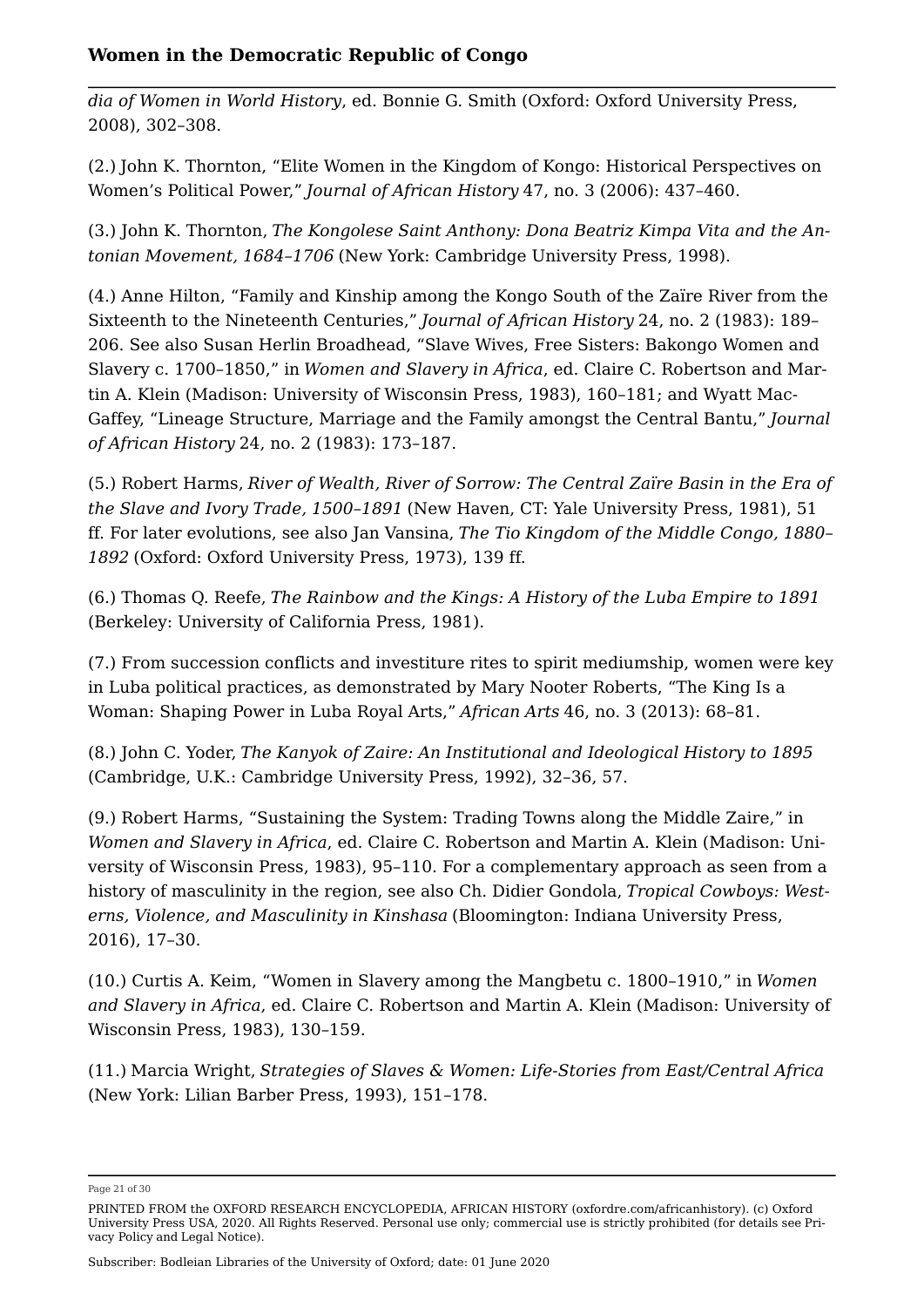<span id="page-21-0"></span>([12.](#page-3-1)) Nancy R. Hunt, "An Acoustic Register, Tenacious Images, and Congolese Scenes of Rape and Repetition," *Cultural Anthropology* 23, no. 2 (2008): 220–253. See also Lancelot Arzel, "Des 'conquistadors' en Afrique centrale: espaces naturels, chasses et guerres coloniales dans l'Etat indépendant du Congo (années 1880 - années 1900)" (PhD diss., Sciences Po Paris, 2018).

<span id="page-21-1"></span>([13.](#page-3-2)) Alice Seeley Harris, *Enslaved Womanhood of the Congo* (London: Congo Reform Association, n.d. [1907]).

<span id="page-21-2"></span>([14.](#page-3-3)) Robert Burroughs, *African Testimony in the Movement for Congo Reform: The Burden of Proof* (New York: Routledge, 2018), 84. Kevin Grant, "The Limits of Exposure. Atrocity Photographs in the Congo Reform Campaign," in *Humanitarian Photography: A History*, ed. Heide Fehrenbach and Davide Rodogno (Cambridge, U.K.: Cambridge University Press, 2015), 64–88. See also Hunt, "Acoustic Register," 223–224.

<span id="page-21-3"></span>([15.](#page-4-0)) Alexandre Delcommune, *Vingt années de vie africaine (1874–1893). Récits de voyages, d'aventures et d'exploration au Congo Belge, 1874–1893* (Brussels: Larcier, 1922), 79–84.

<span id="page-21-4"></span>([16.](#page-4-1)) Amandine Lauro, *Coloniaux, ménagères et prostituées au Congo Belge (1885–1930)* (Brussels: Labor, 2005). See also Jean-Luc Vellut, "Matériaux pour une image du Blanc dans la société coloniale du Congo belge," in *Stéréotypes nationaux et préjugés raciaux aux XIXe et XXe siècles: sources et méthodes pour une approche historique*, ed. Jean Pirotte (Leuven, Belgium: Presses de l'UCL/Nauwelaerts, 1982), 91–116; Lissia Jeurissen, "Femmes métisses au Congo-Zaïre: stigmatisation coloniale de la mulâtresse et héritages contemporains," in *Femmes d'Afrique dans une société en mutation*, ed. Philippe Denis and Caroline Sappia (Leuven, Belgium: Academia-Bruylant, 2004), 99–113.

<span id="page-21-5"></span>([17.](#page-4-2)) [Nancy R. Hunt, "Noise over Camouflaged Polygamy, Colonial Morality Taxation, and](https://oxfordre.com/view/10.1093/acrefore/9780190277734.001.0001/acrefore-9780190277734-e-544#acrefore-9780190277734-e-544-bibItem-0005) [a Woman-Naming Crisis in Belgian Africa,"](https://oxfordre.com/view/10.1093/acrefore/9780190277734.001.0001/acrefore-9780190277734-e-544#acrefore-9780190277734-e-544-bibItem-0005) *[Journal of African History](https://oxfordre.com/view/10.1093/acrefore/9780190277734.001.0001/acrefore-9780190277734-e-544#acrefore-9780190277734-e-544-bibItem-0005)* [32, no. 3 \(1991\):](https://oxfordre.com/view/10.1093/acrefore/9780190277734.001.0001/acrefore-9780190277734-e-544#acrefore-9780190277734-e-544-bibItem-0005) [471–494](https://oxfordre.com/view/10.1093/acrefore/9780190277734.001.0001/acrefore-9780190277734-e-544#acrefore-9780190277734-e-544-bibItem-0005); Amandine Lauro, "Les politiques du mariage et de la sexualité au Congo Belge (1908-1945). Genre, race, sexualité et pouvoir colonial" (PhD diss., Free University of Brussels, 2009), 161–252. On the evolution of conjugal obligations during the colonial period, see the case/regional-studies developed in, inter alia, Mary Douglas, *The Lele of the Kasai* (London: Oxford University Press for the International African Institute, 1963), 113– 140; Janet MacGaffey, "The Effect of Rural-Urban Ties, Kinship and Marriage on Household Structure in a Kongo Village," *Canadian Journal of African Studies* 17, no. 1 (1983): 69–84; and Reuben Loffman, "Men and Women of the Water: The Lokele of Stanleyville and Yakusu under Belgian Rule, 1895–1960," *African Studies* 71, no. 1 (2012): 52–70.

<span id="page-21-6"></span>([18.](#page-5-0)) [Nancy R. Hunt,](https://oxfordre.com/view/10.1093/acrefore/9780190277734.001.0001/acrefore-9780190277734-e-544#acrefore-9780190277734-e-544-bibItem-0004) *[A Colonial Lexicon: Of Birth Ritual, Medicalization, and Mobility in](https://oxfordre.com/view/10.1093/acrefore/9780190277734.001.0001/acrefore-9780190277734-e-544#acrefore-9780190277734-e-544-bibItem-0004) [the Congo](https://oxfordre.com/view/10.1093/acrefore/9780190277734.001.0001/acrefore-9780190277734-e-544#acrefore-9780190277734-e-544-bibItem-0004)* [\(Durham, NC: Duke University Press, 1999\), 10.](https://oxfordre.com/view/10.1093/acrefore/9780190277734.001.0001/acrefore-9780190277734-e-544#acrefore-9780190277734-e-544-bibItem-0004)

<span id="page-21-7"></span>([19.](#page-5-1)) Barbara Yates, "Colonialism, Education, and Work: Sex Differentiation in Colonial Zaire," in *Women and Work in Africa*, ed. Edna Bay (Boulder, CO: Westview Press, 1982), 127–151; [Pierre Kita Masandi, "L'Éducation féminine au Congo belge,"](https://oxfordre.com/view/10.1093/acrefore/9780190277734.001.0001/acrefore-9780190277734-e-544#acrefore-9780190277734-e-544-bibItem-0007) *[Paedagogica His](https://oxfordre.com/view/10.1093/acrefore/9780190277734.001.0001/acrefore-9780190277734-e-544#acrefore-9780190277734-e-544-bibItem-0007)*

Page 22 of 30

PRINTED FROM the OXFORD RESEARCH ENCYCLOPEDIA, AFRICAN HISTORY (oxfordre.com/africanhistory). (c) Oxford University Press USA, 2020. All Rights Reserved. Personal use only; commercial use is strictly prohibited (for details see [Pri](https://global.oup.com/privacy)[vacy Policy](https://global.oup.com/privacy) and [Legal Notice](https://oxfordre.com/page/legal-notice)).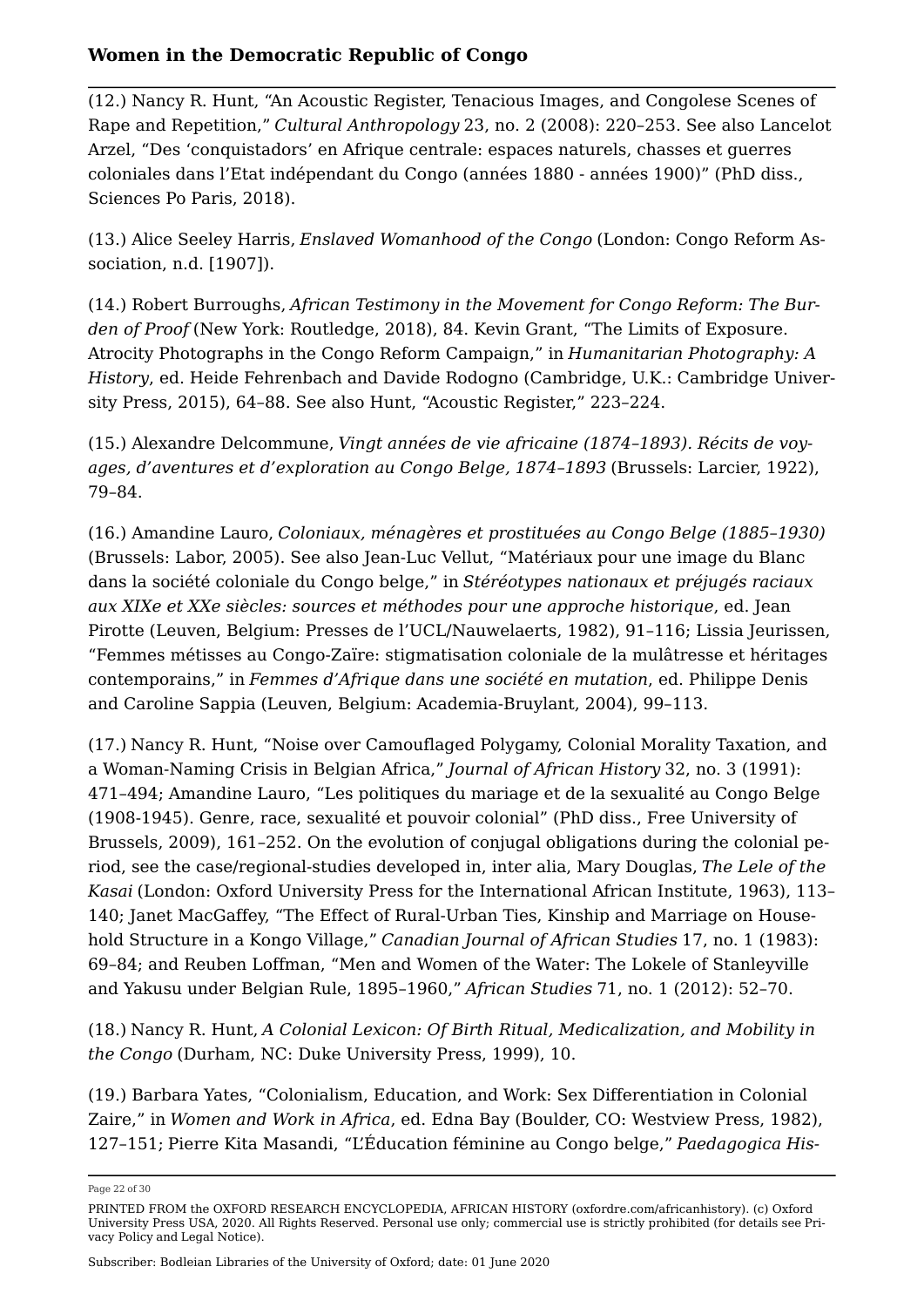*[torica](https://oxfordre.com/view/10.1093/acrefore/9780190277734.001.0001/acrefore-9780190277734-e-544#acrefore-9780190277734-e-544-bibItem-0007)* [40, no. 4 \(2004\): 479–508](https://oxfordre.com/view/10.1093/acrefore/9780190277734.001.0001/acrefore-9780190277734-e-544#acrefore-9780190277734-e-544-bibItem-0007); Marie E. Dunkerley, "Education Policies and the Development of the Colonial State in the Belgian Congo, 1916-1939" (PhD diss., University of Exeter, 2009), 212–243.

<span id="page-22-0"></span>([20.](#page-5-2)) Yates, "Colonialism, Education, and Work," 127.

<span id="page-22-1"></span>([21.](#page-6-0)) Lauro, "Politiques du mariage," 165–166.

<span id="page-22-2"></span>([22.](#page-6-1)) Kita, "L'Education féminine," 503–506. Protestant missions also trained assistant midwives, see Hunt, *Colonial Lexicon*, 215–216, 256–259.

<span id="page-22-3"></span>([23.](#page-6-2)) The majority of (assistant) maternity nurses were trained at the primary level; in 1959, only fifty-nine midwives had been trained at an upper level.

<span id="page-22-4"></span>([24.](#page-6-3)) These estimations rest on maximal figures as they are based on enrollment statistics. See Dunkerley, "Education Policies," 235; and Kita, "L'Education féminine," 492–496.

<span id="page-22-5"></span>([25.](#page-7-0)) Yates, "Colonialism, Education, and Work," 142.

<span id="page-22-6"></span>([26.](#page-7-1)) Yates, "Colonialism, Education, and Work," 141.

<span id="page-22-7"></span>([27.](#page-7-2)) Nancy R. Hunt, "Domesticity & Colonialism in Belgian Africa: Usumbura's Foyer Social, 1946–1960," *Signs* 15, no. 3 (1990): 447–474.

<span id="page-22-8"></span>([28.](#page-7-3)) Pernelle Taquet, "'J'attends mon mari' ou la promotion des familles heureuses au Congo Belge. Aperçu du service social féminin au Congo (1945-1960)" (master's thesis, Free University of Brussels, 2006), 111–112.

<span id="page-22-9"></span>([29.](#page-7-4)) Daniel Tödt, *Elitenbildung und Dekolonisierung: die Évolués in Belgisch-Kongo 1944–1960* (Göttingen. Germany: Vandenhoeck & Ruprecht, 2018), 166. Victorine N'Djoli (1933–2015) is also famous for being the first Congolese woman to get a driving license in the mid-1950s.

<span id="page-22-10"></span>([30.](#page-7-5)) Hunt, "Domesticity," 471–472; Taquet, "'J'attends mon mari'," 132–133.

<span id="page-22-11"></span>([31.](#page-7-6)) Maryinez Lyons, *The Colonial Disease: A Social History of Sleeping Sickness in Northern Zaïre, 1900–1940* (Cambridge, U.K.: Cambridge University Press, 1992), 86, 187–188. See also Nancy R. Hunt, "STDs, Suffering, and Their Derivatives in Congo-Zaïre: Notes toward an Historical Ethnography of Disease," in *Experiencing and Understanding AIDS in Africa*, ed. Charles Becker et al. (Paris: Karthala, 1999), 111–131. The history of sexually transmitted diseases in the Congo has recently attracted new scholarly attention because of its historical connections with the emergence of HIV in the Congo basin. On this topic, see Jacques Pépin, *The Origins of AIDS* (Cambridge, U.K.: Cambridge University Press, 2011); Tamara Giles-Vernick, Ch. Didier Gondola, Guillaume Lachenal, and William H. Schneider, "Social History, Biology, and the Emergence of HIV in Colonial Africa," *Journal of African History* 54, no. 1 (2013): 11–30.

Page 23 of 30

PRINTED FROM the OXFORD RESEARCH ENCYCLOPEDIA, AFRICAN HISTORY (oxfordre.com/africanhistory). (c) Oxford University Press USA, 2020. All Rights Reserved. Personal use only; commercial use is strictly prohibited (for details see [Pri](https://global.oup.com/privacy)[vacy Policy](https://global.oup.com/privacy) and [Legal Notice](https://oxfordre.com/page/legal-notice)).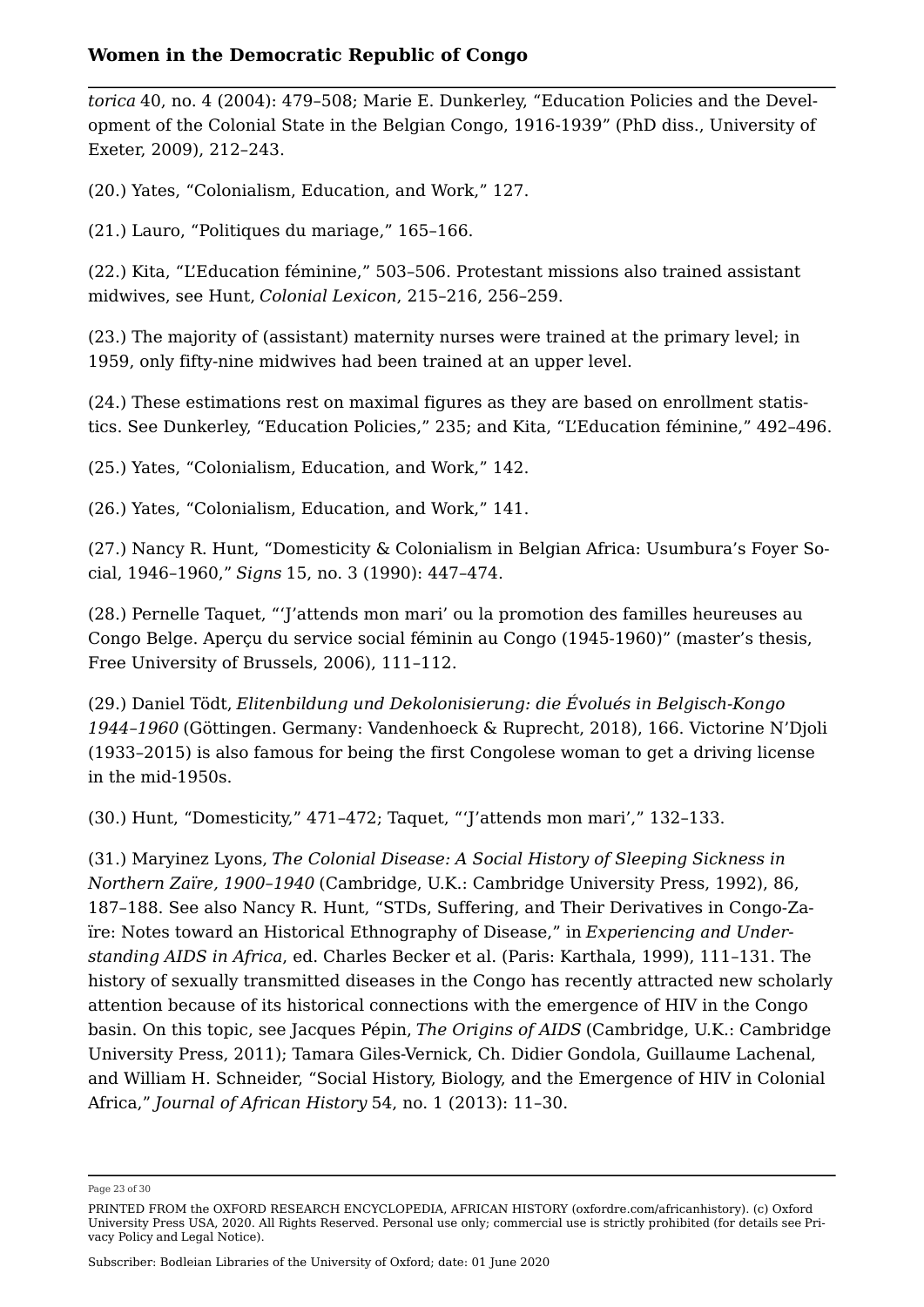<span id="page-23-0"></span>([32.](#page-7-7)) Nancy R. Hunt, "'Le bébé en brousse': European Women, African Birth Spacing and Colonial Intervention in Breast Feeding in the Belgian Congo," *International Journal of African Historical Studies* 21, no. 3 (1988): 403.

<span id="page-23-1"></span>([33.](#page-8-0)) Jan Vansina, *Being Colonized: The Kuba Experience in Rural Congo, 1880–1960* (Madison: University of Wisconsin Press, 2010), 222. See also Julia Seibert, *In die globale wirtschaft gezwungen. Arbeit und kolonialer Kapitalismus im Kongo (1885-1960)* (Frankfurt: Campus Verlag, 2016), 69, 91, 154.

<span id="page-23-2"></span>([34.](#page-8-1)) Benoît Henriet, "The Concession Experience. Power, Ecology and Labour in the Leverville Circle (Belgian Congo, 1911-1940)" (PhD diss., Université Saint-Louis-Bruxelles, 2016), 380 ff.

<span id="page-23-3"></span>([35.](#page-8-2)) Osumaka Likaka, *Rural Society and Cotton in Colonial Zaïre* (Madison: University of Wisconsin Press, 1997), 60.

<span id="page-23-4"></span>([36.](#page-8-3)) Vansina, *Being Colonized*, 239.

<span id="page-23-5"></span>([37.](#page-9-0)) Catherine Coquery-Vidrovitch, *Les Africaines. Histoire des femmes d'Afrique noire du XIXe au XXe siècle* (Paris: Desjonquères, 1994), 109–110.

<span id="page-23-6"></span>([38.](#page-9-1)) Such as in the case of the Huileries du Congo Belge in the Kasaï, as shown in Henriet, "Concession Experience," 376–391.

<span id="page-23-7"></span>([39.](#page-9-2)) Likaka, *Rural Society*, 121–123.

<span id="page-23-8"></span>([40.](#page-9-3)) In the early colonial period, numerous women accompanied colonial troops, mostly as wives/concubines and logistical aids. This was still the case during the military campaigns of the World War I. See, inter alia, Pamphile Mabiala Mantuba-Ngoma, "Les femmes et la Force Publique du Congo Belge dans la Grande Guerre en Afrique centrale et orientale (1914-1918)," in *Quand on parle de colonisation/Wanneer we spreken over kolonisatie*, ed. Vesna Faassen and Lukas Verdijk (Brussels: Publiekeacties, 2018), 71–89. The most significant example in this regard remains the Pende Revolt of the early 1930s, the largest rural uprising of the interwar period. While generated by the *Huilerie du Congo Belge*'s modes of labor, land, and fiscal exploitation in a context of economic depression, the revolt was prompted by incidents of abuse and rape of Pende women by some territorial and HCB agents. Louis-François Vanderstraeten*, La répression de la révolte des Pende du Kwango en 1931* (Brussels: Royal Academy for Overseas Sciences, 2001), 118 ff.; Henriet, "Concession Experience," 149–150.

<span id="page-23-9"></span>([41.](#page-9-4)) Nancy R. Hunt, *A Nervous State: Violence, Remedies, and Reverie in Colonial Congo* (Durham, NC: Duke University Press, 2016), 63.

<span id="page-23-10"></span>([42.](#page-9-5)) Hunt, *Nervous State*, 61–94.

<span id="page-23-11"></span>([43.](#page-10-0)) Yolanda Covington-Ward, "'Your Name Is Written in the Sky': Unearthing the Stories of Kongo Female Prophets in Colonial Belgian Congo, 1921–1960," *Journal of Africana Religions* 2, no. 3 (2014): 317–346.

Page 24 of 30

PRINTED FROM the OXFORD RESEARCH ENCYCLOPEDIA, AFRICAN HISTORY (oxfordre.com/africanhistory). (c) Oxford University Press USA, 2020. All Rights Reserved. Personal use only; commercial use is strictly prohibited (for details see [Pri](https://global.oup.com/privacy)[vacy Policy](https://global.oup.com/privacy) and [Legal Notice](https://oxfordre.com/page/legal-notice)).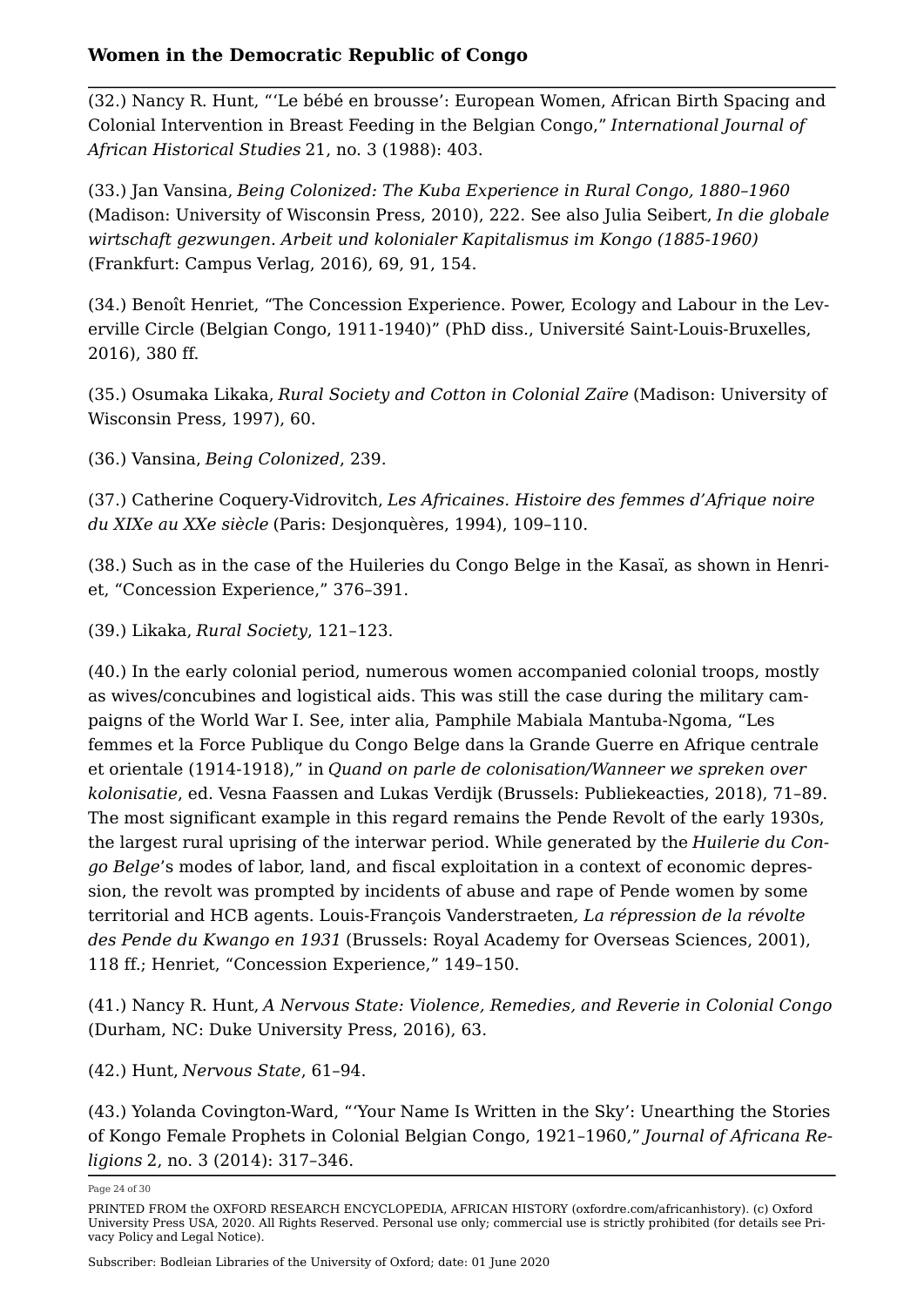<span id="page-24-0"></span>([44.](#page-10-1)) Lauro, "Politiques du mariage," 439–441. For the case of Leopoldville, see Ch. Didier Gondola, *Villes miroirs. Migrations et identités urbaines à Kinshasa et Brazzaville, 1930-1970* (Paris: L'Harmattan, 1997), 106–112. For Copperbelt cities (mainly Elisabethville), see Bruce Fetter, *The Creation of Elisabethville 1910–1940* (Stanford, CA: Hoover Institution Press, 1976), 29–31.

<span id="page-24-1"></span>([45.](#page-10-2)) According to the expression used in Luise White, *The Comforts of Home: Prostitution in Colonial Nairobi* (Chicago: University of Chicago Press, 1990).

<span id="page-24-2"></span>([46.](#page-10-3)) In a similar way to what has been described for other urban areas in colonial central Africa, in Jane L. Parpart, "Sexuality and Power on the Zambian Copperbelt: 1926–1964," in *Patriarchy and Class. African Women in the Home and the Workforce*, ed. Sharon Stichter and Jane L. Parpart (Boulder, CO: Westview Press, 1988), 115–138. On prostitution and (new) definitions of conjugal arrangements in urban colonial Congo, see Hunt, "Noise over Camouflaged Polygamy"; Lauro, "Les politiques du mariage," 373–481.

<span id="page-24-3"></span>([47.](#page-11-0)) Donatien Dibwe dia Mwembu, *Bana Shaba abandonnés par leur père: structures de l'autorité et histoire sociale de la famille ouvrière au Katanga 1910–1997* (Paris: L'Harmattan, 2001), 53 ff.

<span id="page-24-4"></span>([48.](#page-11-1)) Hunt, "Noise over Camouflaged Polygamy," 490; Sully Faik and Clementine Faik-Nzuji Madiya, "La néologie comme miroir d'une société: le cas du Zaïre," *Le Français Moderne*, no. 3 (1979): 220–231.

<span id="page-24-5"></span>([49.](#page-11-2)) [Ch. Didier Gondola, "Popular Music, Urban Society, and Changing Gender Relations](https://oxfordre.com/view/10.1093/acrefore/9780190277734.001.0001/acrefore-9780190277734-e-544#acrefore-9780190277734-e-544-bibItem-0003)  [in Kinshasa, Zaire \(1950-1990\)," in](https://oxfordre.com/view/10.1093/acrefore/9780190277734.001.0001/acrefore-9780190277734-e-544#acrefore-9780190277734-e-544-bibItem-0003) *[Gendered Encounters: Challenging Cultural Bound](https://oxfordre.com/view/10.1093/acrefore/9780190277734.001.0001/acrefore-9780190277734-e-544#acrefore-9780190277734-e-544-bibItem-0003)[aries and Social Hierarchies in Africa](https://oxfordre.com/view/10.1093/acrefore/9780190277734.001.0001/acrefore-9780190277734-e-544#acrefore-9780190277734-e-544-bibItem-0003)*[, ed. Maria Grosz-Ngate and Omari Kokole \(London:](https://oxfordre.com/view/10.1093/acrefore/9780190277734.001.0001/acrefore-9780190277734-e-544#acrefore-9780190277734-e-544-bibItem-0003)  [Routledge, 1996\), 65–84](https://oxfordre.com/view/10.1093/acrefore/9780190277734.001.0001/acrefore-9780190277734-e-544#acrefore-9780190277734-e-544-bibItem-0003).

<span id="page-24-6"></span>([50.](#page-11-3)) Tödt, *Elitenbildung*, 166. See also Hunt, "Noise over Camouflaged Polygamy," 477– 478.

<span id="page-24-7"></span>([51.](#page-11-4)) In the form of a literary contribution. Alice Tatete, "Le Léopard et la Gazelle," *La Voix du Congolais*, January 1951, 18–19. On the place of Congolese women in *La Voix du Congolais* and Evolués' ideology, see [Gertrude Mianda, "Colonialism, Education, and Gen](https://oxfordre.com/view/10.1093/acrefore/9780190277734.001.0001/acrefore-9780190277734-e-544#acrefore-9780190277734-e-544-bibItem-0008)[der Relations in the Belgian Congo: The Evolué Case,"](https://oxfordre.com/view/10.1093/acrefore/9780190277734.001.0001/acrefore-9780190277734-e-544#acrefore-9780190277734-e-544-bibItem-0008) *[in Women in African Colonial His](https://oxfordre.com/view/10.1093/acrefore/9780190277734.001.0001/acrefore-9780190277734-e-544#acrefore-9780190277734-e-544-bibItem-0008)[tories](https://oxfordre.com/view/10.1093/acrefore/9780190277734.001.0001/acrefore-9780190277734-e-544#acrefore-9780190277734-e-544-bibItem-0008)*[, ed. Jean Allman, Susan Geiger, and Nakanyike Musisi \(Bloomington: Indiana Uni](https://oxfordre.com/view/10.1093/acrefore/9780190277734.001.0001/acrefore-9780190277734-e-544#acrefore-9780190277734-e-544-bibItem-0008)[versity Press, 2002\), 144–163](https://oxfordre.com/view/10.1093/acrefore/9780190277734.001.0001/acrefore-9780190277734-e-544#acrefore-9780190277734-e-544-bibItem-0008).

<span id="page-24-8"></span>([52.](#page-12-0)) Quoted in Mianda, "Colonialism," 156–157.

<span id="page-24-9"></span>([53.](#page-12-1)) In the 1950s, several collective trips of Congolese elites to the metropole were organized; it was only in 1957 that one of these groups included (six) women. Jean‐Marie Mutamba Makombo Kitatshima, *Du Congo Belge au Congo indépendant, 1940-1960: Émergence des Évolués et genèse du nationalisme* (Kinshasa: Institut de Formation et d'études Politiques, 1998), 313–315.

Page 25 of 30

PRINTED FROM the OXFORD RESEARCH ENCYCLOPEDIA, AFRICAN HISTORY (oxfordre.com/africanhistory). (c) Oxford University Press USA, 2020. All Rights Reserved. Personal use only; commercial use is strictly prohibited (for details see [Pri](https://global.oup.com/privacy)[vacy Policy](https://global.oup.com/privacy) and [Legal Notice](https://oxfordre.com/page/legal-notice)).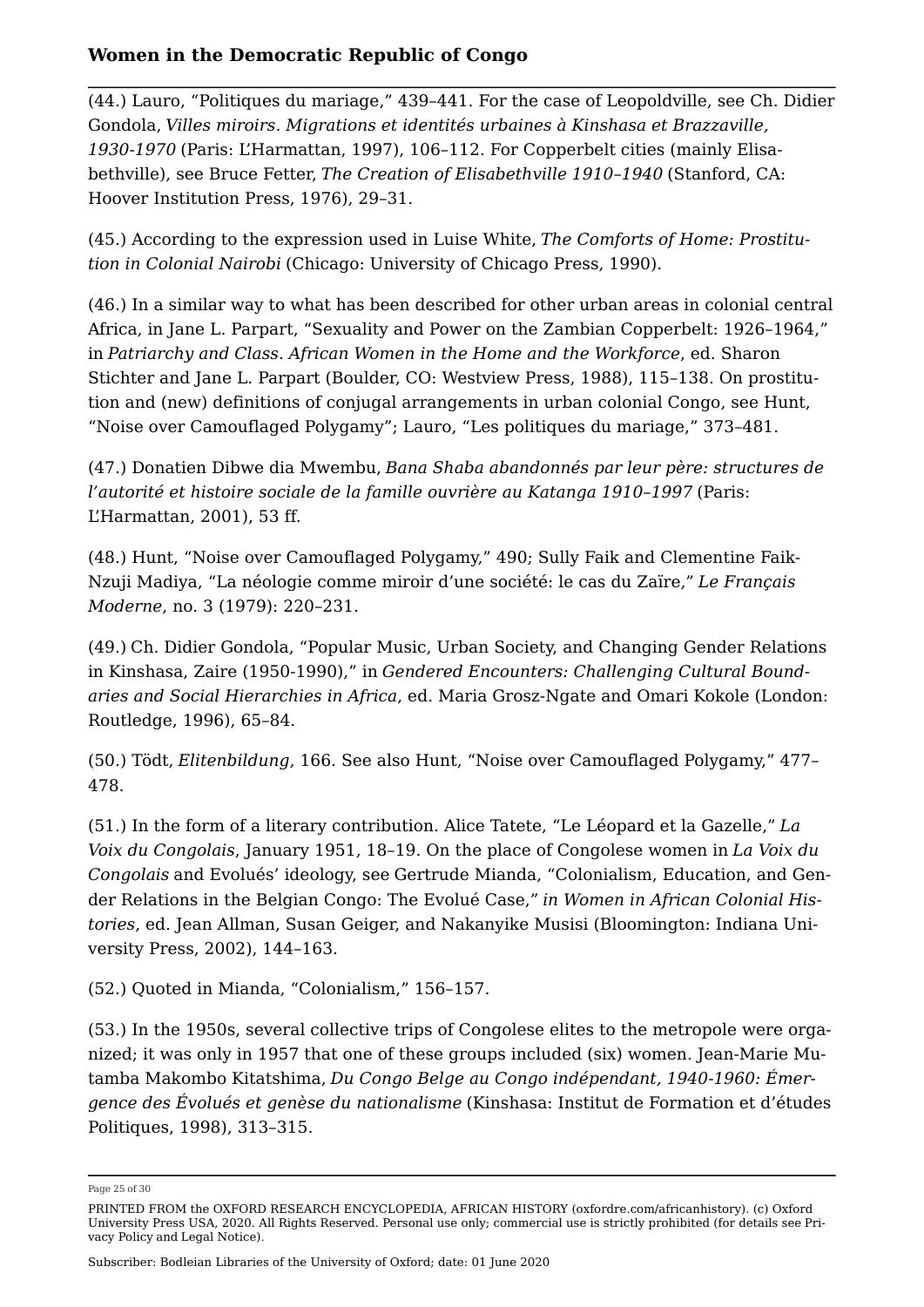<span id="page-25-0"></span>([54.](#page-12-2)) Jean-François Iyeki, "Madame Nkumu Siongo nous parle de la Belgique," *La Voix du Congolais*, August 1957, 599–601.

<span id="page-25-1"></span>([55.](#page-12-3)) Michel Collin, "La femme africaine face au monde moderne," *La Voix du Congolais*, April 1958, 274–275; Michel Collin, "Vingt minutes avec Suzanne Freitas," *La Voix du Congolais*, May 1957, 346–349.

<span id="page-25-2"></span>([56.](#page-12-4)) [Suzanne Comhaire-Sylvain,](https://oxfordre.com/view/10.1093/acrefore/9780190277734.001.0001/acrefore-9780190277734-e-544#acrefore-9780190277734-e-544-bibItem-0002) *[Femmes de Kinshasa, hier et aujourd'hui](https://oxfordre.com/view/10.1093/acrefore/9780190277734.001.0001/acrefore-9780190277734-e-544#acrefore-9780190277734-e-544-bibItem-0002)* [\(Paris: Mouton,](https://oxfordre.com/view/10.1093/acrefore/9780190277734.001.0001/acrefore-9780190277734-e-544#acrefore-9780190277734-e-544-bibItem-0002) [1968\), 278](https://oxfordre.com/view/10.1093/acrefore/9780190277734.001.0001/acrefore-9780190277734-e-544#acrefore-9780190277734-e-544-bibItem-0002).

<span id="page-25-3"></span>([57.](#page-12-5)) [Karen Bouwer,](https://oxfordre.com/view/10.1093/acrefore/9780190277734.001.0001/acrefore-9780190277734-e-544#acrefore-9780190277734-e-544-bibItem-0001) *[Gender and Decolonization in the Congo: The Legacy of Patrice Lu](https://oxfordre.com/view/10.1093/acrefore/9780190277734.001.0001/acrefore-9780190277734-e-544#acrefore-9780190277734-e-544-bibItem-0001)[mumba](https://oxfordre.com/view/10.1093/acrefore/9780190277734.001.0001/acrefore-9780190277734-e-544#acrefore-9780190277734-e-544-bibItem-0001)* [\(London and New York: Palgrave Macmillan, 2010\), 25–31](https://oxfordre.com/view/10.1093/acrefore/9780190277734.001.0001/acrefore-9780190277734-e-544#acrefore-9780190277734-e-544-bibItem-0001).

<span id="page-25-4"></span>([58.](#page-13-0)) Bouwer, *Gender and Decolonization*, 72. See also Jeurissen, "Femmes métisses."

<span id="page-25-5"></span>([59.](#page-13-1)) Andrée Blouin, *My Country, Africa: Autobiography of the Black Pasionaria* (New York: Praeger, 1983). See also the chapter devoted to Blouin in Bouwer, *Gender and Decolonization*, 71–99.

<span id="page-25-6"></span>([60.](#page-13-2)) Bouwer, *Gender and Decolonization*, 30–31.

<span id="page-25-7"></span>([61.](#page-13-3)) Laure d'Ursel, "Les élections communales de 1957 et les élections communales et territoriales de 1959 au Congo belge dans la province du Katanga)" (master's thesis, Free University of Brussels, 2004), 46–47; [Catherine Jacques and Valérie Piette, "Féminisme et](https://oxfordre.com/view/10.1093/acrefore/9780190277734.001.0001/acrefore-9780190277734-e-544#acrefore-9780190277734-e-544-bibItem-0006) [société coloniale au Congo belge \(1918–1960\)," in](https://oxfordre.com/view/10.1093/acrefore/9780190277734.001.0001/acrefore-9780190277734-e-544#acrefore-9780190277734-e-544-bibItem-0006) *[Femmes d'Afrique dans une société en](https://oxfordre.com/view/10.1093/acrefore/9780190277734.001.0001/acrefore-9780190277734-e-544#acrefore-9780190277734-e-544-bibItem-0006)  [mutation](https://oxfordre.com/view/10.1093/acrefore/9780190277734.001.0001/acrefore-9780190277734-e-544#acrefore-9780190277734-e-544-bibItem-0006)*[, ed. Philippe Denis and Caroline Sappia \(Leuven, Belgium: Academia-Bruylant,](https://oxfordre.com/view/10.1093/acrefore/9780190277734.001.0001/acrefore-9780190277734-e-544#acrefore-9780190277734-e-544-bibItem-0006) [2004\), 94–96](https://oxfordre.com/view/10.1093/acrefore/9780190277734.001.0001/acrefore-9780190277734-e-544#acrefore-9780190277734-e-544-bibItem-0006).

<span id="page-25-8"></span>([62.](#page-13-4)) Piet Creve, "Een voetnoot in de koloniale geshiedenis? Congolese vrouwen en de verkiezingen in Belgisch-Congo," *Brood & Rozen* 2 (1999): 150–151.

<span id="page-25-9"></span>([63.](#page-13-5)) Gondola, *Villes miroirs*, 286–295; Malira Kubuya-Namulemba, "Regard sur la situation sociale de la citoyenne lushoise d'avant 1950," *Likundoli* 2, no. 1 (1974): 63–71.

<span id="page-25-10"></span>([64.](#page-14-0)) Quoted in Comhaire-Sylvain, *Femmes de Kinshasa*, 291.

<span id="page-25-11"></span>([65.](#page-14-1)) Comhaire-Sylvain, *Femmes de Kinshasa*, 291–292.

<span id="page-25-12"></span>([66.](#page-14-2)) In terms of sexual violence, the decolonization mediatic agenda was dominated by narratives of rapes of European women. Pedro Monaville, "La crise congolaise de juillet 1960 et le sexe de la décolonisation," *Sextant* 25 (2008): 87–102.

<span id="page-25-13"></span>([67.](#page-14-3)) Bouwer, *Gender and Decolonization*, 101–130.

<span id="page-25-14"></span>([68.](#page-14-4)) Ludo Martens, *Abo: Une femme du Congo* (Paris: L'Harmattan, 1994); Bouwer, *Gender and Decolonization*, 101–130; Annette Lembagusala Kikumbi and Marc Depaepe, "L'Éducation des filles congolaises au maquis de Mulele: Arme de libération ou force

Page 26 of 30

PRINTED FROM the OXFORD RESEARCH ENCYCLOPEDIA, AFRICAN HISTORY (oxfordre.com/africanhistory). (c) Oxford University Press USA, 2020. All Rights Reserved. Personal use only; commercial use is strictly prohibited (for details see [Pri](https://global.oup.com/privacy)[vacy Policy](https://global.oup.com/privacy) and [Legal Notice](https://oxfordre.com/page/legal-notice)).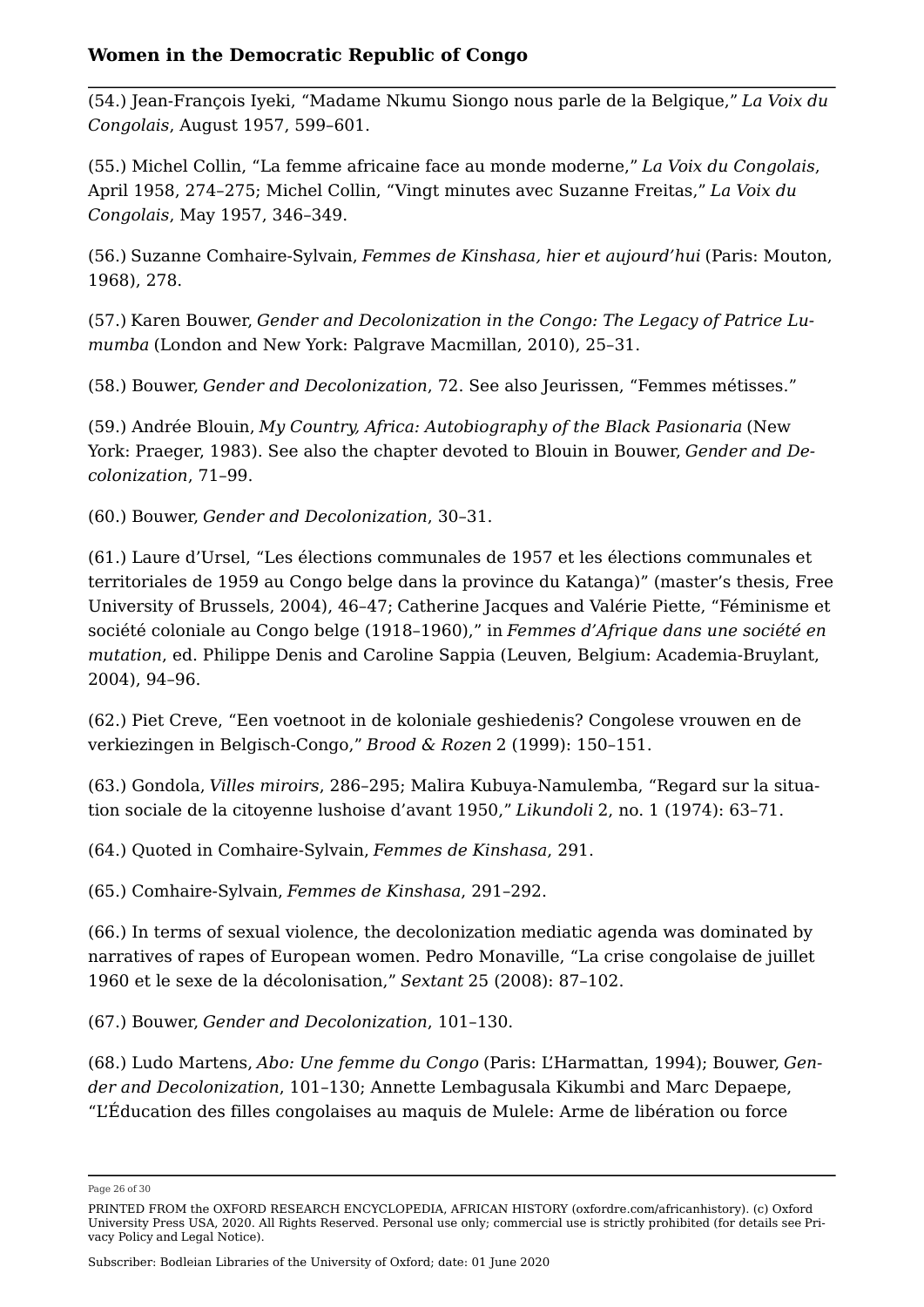d'(auto)destruction?," *Historical Studies in Education/Revue d'histoire de l'éducation* 30, no. 1 (2018): 141–162.

<span id="page-26-0"></span>([69.](#page-15-0)) Comhaire-Sylvain, *Femmes de Kinshasa*, 351–365. On Mobutism, the doctrine of *Authenticité* and women, see Francille Wilson, "Reinventing the Past and Circumscribing the Future: Authenticité and the Negative Image of Women's Work in Zaire," in *Women and Work in Africa*, ed. Edna Bay (Boulder, CO: Westview Press, 1982), 153–170; [Gertrude](https://oxfordre.com/view/10.1093/acrefore/9780190277734.001.0001/acrefore-9780190277734-e-544#acrefore-9780190277734-e-544-bibItem-0009) [Mianda, "Dans L'ombre de La 'Démocratie' Au Zaïre: La Remise En Question de](https://oxfordre.com/view/10.1093/acrefore/9780190277734.001.0001/acrefore-9780190277734-e-544#acrefore-9780190277734-e-544-bibItem-0009) [L'émancipation Mobutiste de La Femme,"](https://oxfordre.com/view/10.1093/acrefore/9780190277734.001.0001/acrefore-9780190277734-e-544#acrefore-9780190277734-e-544-bibItem-0009) *[Canadian Journal of African Studies](https://oxfordre.com/view/10.1093/acrefore/9780190277734.001.0001/acrefore-9780190277734-e-544#acrefore-9780190277734-e-544-bibItem-0009)* [29, no. 1](https://oxfordre.com/view/10.1093/acrefore/9780190277734.001.0001/acrefore-9780190277734-e-544#acrefore-9780190277734-e-544-bibItem-0009) [\(1995\): 51–78](https://oxfordre.com/view/10.1093/acrefore/9780190277734.001.0001/acrefore-9780190277734-e-544#acrefore-9780190277734-e-544-bibItem-0009).

<span id="page-26-1"></span>([70.](#page-15-1)) Thérèse Verheust, *Portraits de femmes: les intellectuelles zaïroises* (Brussels: CEDAF, 1985). On the persistent difficulties encountered by Congolese women in intellectual/university environments, see Bogumil Jewsiewicki, Jacqueline Kabedi wa Nsumpi, Aime Kasandji Kameke, and Rosalie Malu Muswamba, *Devenir universitaire, demeurer femme: Défi congolais* (Paris: L'Harmattan, 2003). Mianda, "Dans l'ombre," 59.

<span id="page-26-2"></span>([71.](#page-15-2)) Wilson, "Reinventing," 167. See also Terri F. Gould, "The Educated Woman in a Developing Country: Professional Zairian Women in Lubumbashi" (PhD diss., Union for Experimenting Colleges and Universities, 1976); Terri F. Gould, "Value Conflict and Development: The Struggle of the Professional Zairian Woman," *Journal of Modern African Studies* 16, no. 1 (1978): 133–139.

<span id="page-26-3"></span>([72.](#page-15-3)) Pedro Monaville, "Decolonizing the University: Postal Politics, the Student Movement, and Global 1968 in the Congo" (PhD diss., University of Michigan, 2013): 22, 448– 454.

<span id="page-26-4"></span>([73.](#page-15-4)) Catharine Newbury, "Ebutumwa Bw'Emiogo: The Tyranny of Cassava. A Women's Tax Revolt in Eastern Zaïre," *Canadian Journal of African Studies* 18, no.1 (1984): 35–54.

<span id="page-26-5"></span>([74.](#page-15-5)) Janet MacGaffey, *Entrepreneurs and Parasites. The Struggle for Indigenous Capitalism in Zaïre* (Cambridge, U.K.: Cambridge University Press, 1987), 165 ff.

<span id="page-26-6"></span>([75.](#page-15-6)) Filip De Boeck, "'Dogs Breaking Their Leash': Globalization and Shifting Gender Categories in the Diamond Traffic between Angola and DRCongo (1984-1997)," in *Changements au féminin en Afrique noire: anthropologie et littérature*, ed. Danielle De Lame and Chantal Zabus (Paris: L'Harmattan, 1999), 87–114. See also Sylvie Ayimpam, "Commerce transfrontalier et migration féminine entre les deux Congo," *Revue Tiers-Monde* 1, no. 217 (2014): 79–96.

<span id="page-26-7"></span>([76.](#page-16-0)) Benjamin Rubbers, "When Women Support the Patriarchal Family: The Dynamics of Marriage in a Gécamines Mining Camp (Katanga Province, DR Congo)," *Journal of Historical Sociology* 28, no. 2 (2015): 213–234. See also Gondola, "Popular Music."

<span id="page-26-8"></span>([77.](#page-16-1)) Mianda, "Dans l'ombre," 64–69.

Page 27 of 30

PRINTED FROM the OXFORD RESEARCH ENCYCLOPEDIA, AFRICAN HISTORY (oxfordre.com/africanhistory). (c) Oxford University Press USA, 2020. All Rights Reserved. Personal use only; commercial use is strictly prohibited (for details see [Pri](https://global.oup.com/privacy)[vacy Policy](https://global.oup.com/privacy) and [Legal Notice](https://oxfordre.com/page/legal-notice)).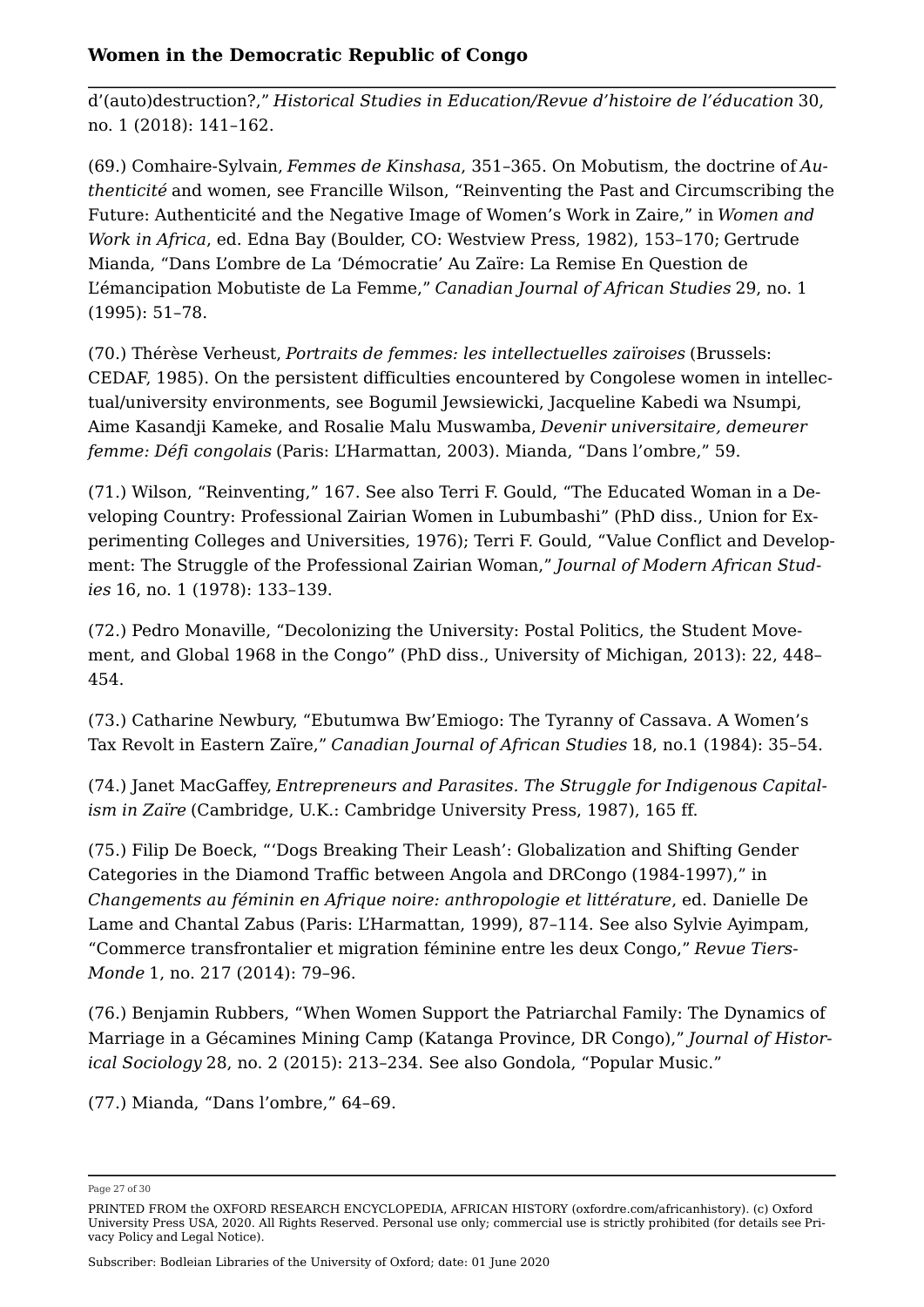<span id="page-27-0"></span>([78.](#page-16-2)) Jean La Fontaine, "The Free Women of Kinshasa: Prostitution in a City in Zaire," in *Choice and Change: Essays in Honour of Lucy Mair*, ed. John Davis (London: Athlone Press, 1974), 89–113; Benoît Verhaegen, *Femmes zaïroises de Kisangani: Combats pour la survie* (Leuven, Belgium: Université Catholique de Louvain, 1990).

<span id="page-27-1"></span>([79.](#page-16-3)) See notably Nicole C. D'Errico et al., "'You Say Rape, I say Hospitals. But Whose Voice Is Louder?' Health, Aid and Decision-making in the Democratic Republic of Congo," *Review of African Political Economy* 40, no. 135 (2013): 51–66.

<span id="page-27-2"></span>([80.](#page-16-4)) Among a vast literature, see the recent overview provided by Jane Freedman, *Gender, Violence and Politics in the Democratic Republic of Congo* (New York: Routledge, 2016). See also Sara Meger, "Rape of the Congo: Understanding Sexual Violence in the Conflict in the Democratic Republic of Congo," *Journal of Contemporary African Studies* 28, no. 2 (2010): 119–135; Maria Eriksson Baaz and Maria Stern, *Sexual Violence as a Weapon of War? Perceptions, Prescriptions, Problems in the Congo and Beyond* (London: Zed Books, 2013).

<span id="page-27-3"></span>([81.](#page-16-5)) Kathleen Sheldon, ed., *Historical Dictionary of Women in Sub-Saharan Africa* (Lanham, MD: Scarecrow Press, 2005), 158 and 279.

<span id="page-27-4"></span>([82.](#page-16-6)) David Van Reybrouck, *Congo: The Epic History of a People* (New York: Harper-Collins, 2014), 16–23.

<span id="page-27-5"></span>([83.](#page-16-7)) Comhaire-Sylvain, *Femmes de Kinshasa*. See also Suzanne Comhaire-Sylvain, *Food and Leisure among the African Youth of Leopoldville, Belgian Congo* (Cape Town: University of Cape Town/School of African Studies, 1950).

<span id="page-27-6"></span>([84.](#page-17-0)) Robertson and Klein, *Women and Slavery in Africa*.

<span id="page-27-7"></span>([85.](#page-17-1)) Justine M'Poyo Kasa-Vubu, "L'évolution de la femme congolaise sous le régime colonial belge," *Civilisations* 37, no. 1 (1987): 157–190.

<span id="page-27-8"></span>([86.](#page-17-2)) Jean-Luc Vellut, ed., *Femmes coloniales au Congo belge: Essais et documents* (Leuven, Belgium: Université Catholique de Louvain, 1987).

<span id="page-27-9"></span>([87.](#page-17-3)) Donatien Dibwe dia Mwembu, *Bana Shaba*. See also Donatien Dibwe dia Mwembu, "Les fonctions des femmes africaines dans les camps de travailleurs de l'Union Minière du Haut-Katanga (1925-1960)," *Zaïre-Afrique* 272 (1993): 105–118.

<span id="page-27-10"></span>([88.](#page-17-4)) Mianda, "Colonialism"; Gertrude Mianda, "Du Congo des évolués au Congo des universitaires: la représentation du genre," in *L'Université dans le devenir de l'Afrique. Un demi-siècle de présence au Congo-Zaïre*, ed. Isidore Ndaywel è Nziem (Paris: L'Harmattan, 2007), 221–236; Gertrude Mianda, "L'Etat, le genre et l'iconographie: l'image de la femme au Congo belge," in *Images, mémoires et savoirs, Une histoire en partage avec Bogumil Koss Jewsiewicki*, ed. Isidore Ndaywel è Nziem and Elisabeth Mudimbe-Boyi (Paris: Karthala, 2009), 515–537.

Page 28 of 30

PRINTED FROM the OXFORD RESEARCH ENCYCLOPEDIA, AFRICAN HISTORY (oxfordre.com/africanhistory). (c) Oxford University Press USA, 2020. All Rights Reserved. Personal use only; commercial use is strictly prohibited (for details see [Pri](https://global.oup.com/privacy)[vacy Policy](https://global.oup.com/privacy) and [Legal Notice](https://oxfordre.com/page/legal-notice)).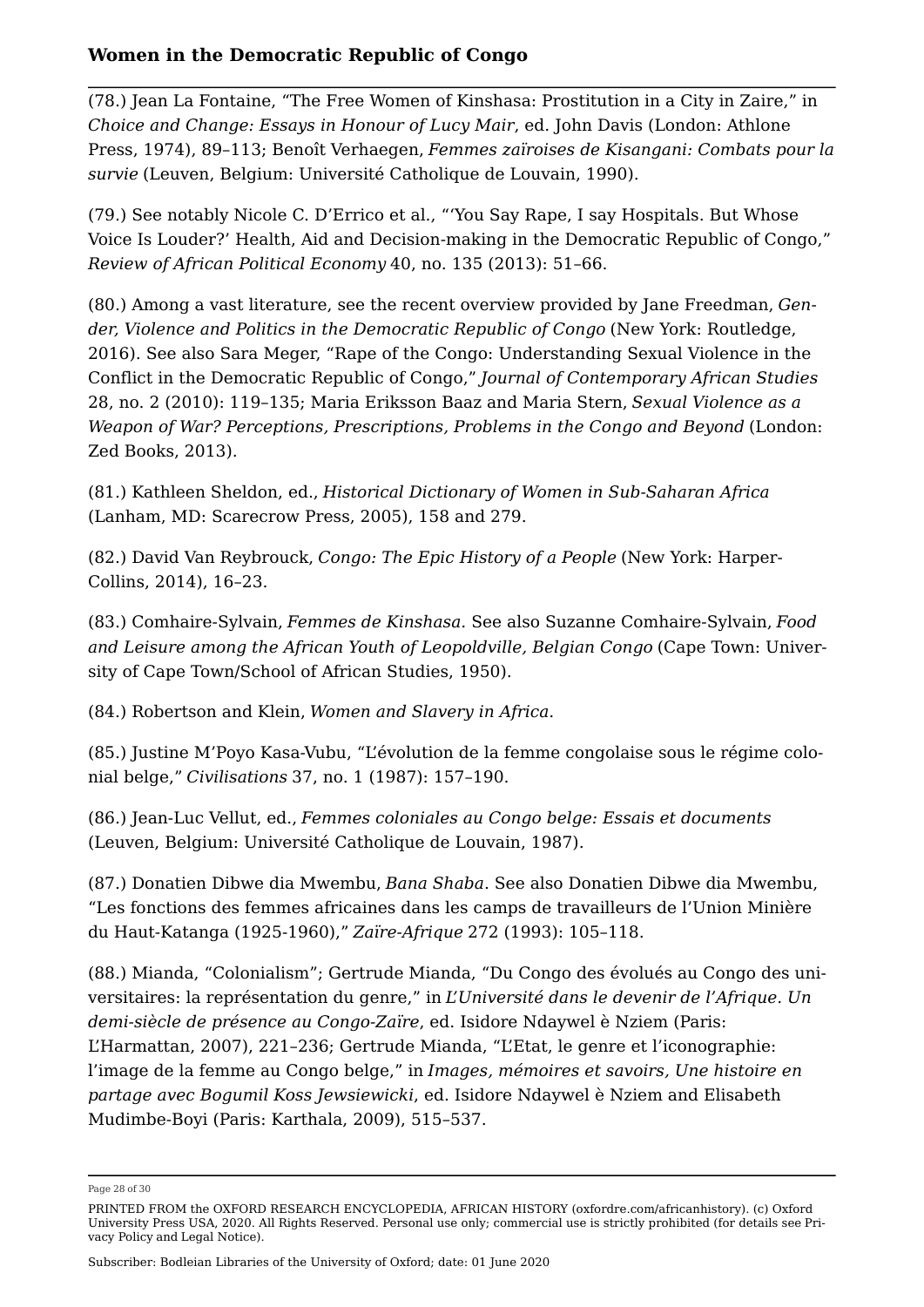<span id="page-28-0"></span>([89.](#page-17-5)) Ch. Didier Gondola, "Oh, Rio-Ma ! Musique et guerre des sexes à Kinshasa, 1930– 1990," *Revue française d'histoire d'outre-mer* 24, no. 314 (1997): 51–81; Gondola, "Popular Music"; Ch. Didier Gondola, "Unies pour le meilleur et pour le pire. Femmes africaines et villes coloniales: une histoire du métissage," *Clio. Histoire' femmes et sociétés* 6 (1997): 87–104; Gondola, *Tropical Cowboys*.

<span id="page-28-1"></span>([90.](#page-17-6)) Bouwer, *Gender and Decolonization*; Jeurissen "Femmes métisses"; Lissia Jeurissen, *Quand le métis s'appelait "mulâtre." Société, droit et pouvoir coloniaux face à la descendance des couples eurafricains dans l'ancien Congo Belge* (Leuven, Belgium: Academia Bruylant, 2003); Lauro, *Coloniaux*; Amandine Lauro, "Les politiques du mariage"; Lauro. "'J'ai l'honneur de porter plainte contre ma femme'. Litiges conjugaux et administration coloniale au Congo Belge (1930-1960)," in *Clio. Histoire, femmes et sociétés* 33 (2011): 65–84; Amandine Lauro, "De la puberté féminine dans les 'zones torrides'. Expertise coloniale et régulations du corps des jeunes filles au Congo Belge," *Sextant* 30 (2013): 33–45.

<span id="page-28-2"></span>([91.](#page-17-7)) See notably the work of Bob White on popular music, Katrien Pype on pentecostal TV melodramas, or Lesley N. Braun on concert female dancers: Bob White, *Rumba Rules. The Politics of Dance Music in Mobutu's Zaïre* (Durham, NC: Duke University Press, 2008); Katrien Pype, *The Making of the Pentecostal Melodrama: Religion, Media and Gender in Kinshasa* (New York: Bergahn Books, 2012); Lesley N. Braun, "Dancing Double Binds: Feminine Virtue and Women's Work in Kinshasa" (PhD diss., University of Montreal, 2014).

<span id="page-28-3"></span>([92.](#page-17-8)) Antoine Lumenganeso Kiobe, *Guide des archives nationales* (Kinshasa: Arnaza, 2001).

<span id="page-28-4"></span>([93.](#page-18-0)) See the inventory of Patricia van Schuylenbergh, *La Mémoire des Belges en Afrique centrale: inventaire des archives historiques privées du Musée royal de l'Afrique centrale de 1858 à nos jours* (Tervuren, Belgium: Royal Museum for Central Africa, 1997). There is no updated published inventory of the archival collections of the Royal Museum for Central Africa. An exhaustive guide realized by the State Archives of Belgium and the Museum on archives related to Belgium's colonial past is forthcoming.

<span id="page-28-5"></span>([94.](#page-18-1)) Christine Deslaurier, "La documentation africaine à Bruxelles. Les fonds du ministère belge des affaires étrangères (Burundi, Congo, Rwanda)," *Afrique & Histoire* 1, no. 1 (2001): 223–234; Bérengère Piret, "Reviving the Remains of Colonization—The Belgian Colonial Archives in Brussels," *History in Africa* 42 (2015): 419–431.

<span id="page-28-6"></span>([95.](#page-18-2)) See the primary sources listed in the article by David M. Gordon, "[Kingdoms of](https://oxfordre.com/documentId/acrefore-9780190277734-e-146)  [South-Central Africa: Sources, Historiography, and History](https://oxfordre.com/documentId/acrefore-9780190277734-e-146)."

<span id="page-28-7"></span>([96.](#page-18-3)) For the colonial period, see the various editions of the *Bibliographie du* (or *Documentation générale sur*) *Congo Belge et du Ruanda-Urundi*, ed. Théodore Heyse (among others, Théodore Heyse*, Bibliographie du Congo belge et Ruanda-Urundi. 1939–1951*) (Brussels: Van Campenhout, 1953). For the postcolonial period, see Jean-Luc Vellut, Florence Loriaux, and Françoise Morimont, eds., *Bibliographie historique du Zaïre à* 

Page 29 of 30

PRINTED FROM the OXFORD RESEARCH ENCYCLOPEDIA, AFRICAN HISTORY (oxfordre.com/africanhistory). (c) Oxford University Press USA, 2020. All Rights Reserved. Personal use only; commercial use is strictly prohibited (for details see [Pri](https://global.oup.com/privacy)[vacy Policy](https://global.oup.com/privacy) and [Legal Notice](https://oxfordre.com/page/legal-notice)).